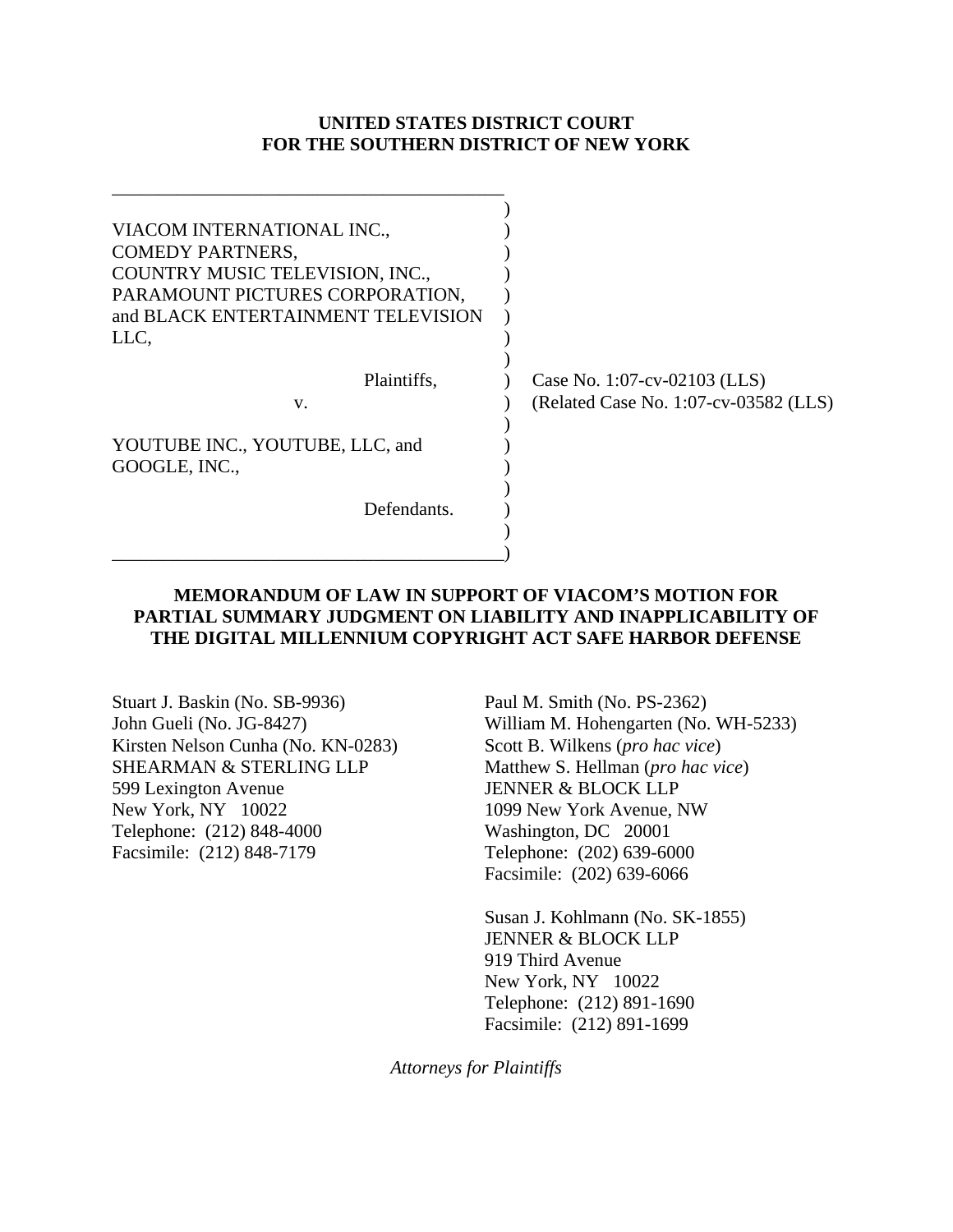# **TABLE OF CONTENTS**

| I. | DEFENDANTS ARE LIABLE UNDER GROKSTER BECAUSE THEY<br><b>INTENTIONALLY OPERATED YOUTUBE AS A HAVEN FOR MASSIVE</b>                   |
|----|-------------------------------------------------------------------------------------------------------------------------------------|
|    |                                                                                                                                     |
|    | 1. The Founders' Knowledge and Intent Concerning Infringement5                                                                      |
|    |                                                                                                                                     |
|    | 3. Defendants Cannot Walk Away from Their Contemporaneous Internal                                                                  |
|    | B. Defendants' Intentional Operation of YouTube as an Infringement Haven                                                            |
|    | II. DEFENDANTS ARE VICARIOUSLY LIABLE BECAUSE THEY DERIVED A<br><b>DIRECT FINANCIAL BENEFIT FROM INFRINGEMENT THAT THEY HAD THE</b> |
|    |                                                                                                                                     |
|    |                                                                                                                                     |
|    |                                                                                                                                     |
|    | B. Defendants' Financial Interest and Control Makes Them Vicariously Liable38                                                       |
|    |                                                                                                                                     |
|    | 2.                                                                                                                                  |
|    | <b>III.DEFENDANTS ARE ALSO LIABLE AS DIRECT INFRINGERS. 42</b>                                                                      |
|    |                                                                                                                                     |
|    |                                                                                                                                     |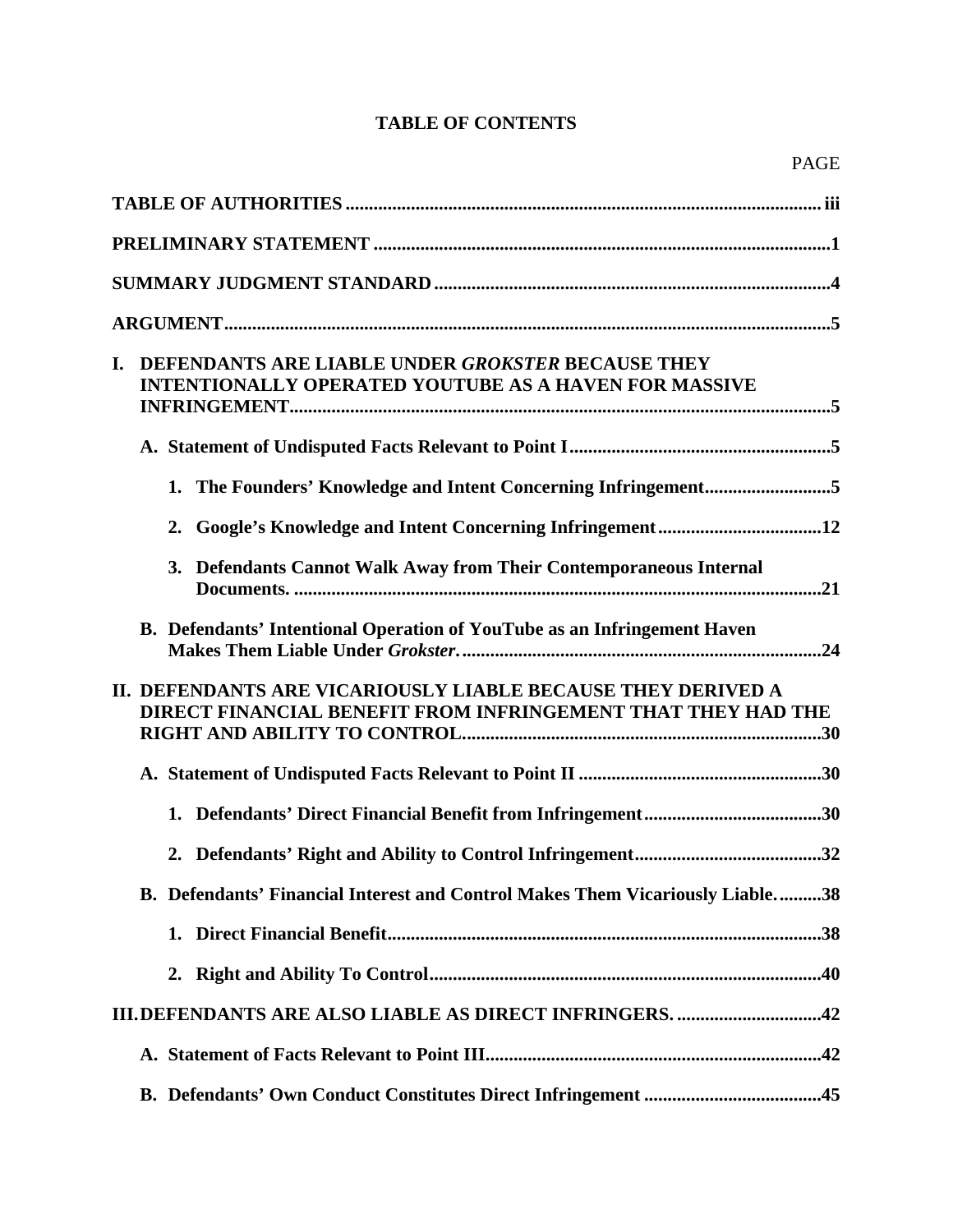| IV. DEFENDANTS DO NOT QUALIFY FOR THE DMCA DEFENSE47                     |  |
|--------------------------------------------------------------------------|--|
| A. Defendants' Knowledge and Intent Defeat the DMCA Defense50            |  |
| B. Defendants' Direct Financial Benefit and Right and Ability to Control |  |
| C. The Infringement on YouTube Does Not Result from the Specified Core   |  |
|                                                                          |  |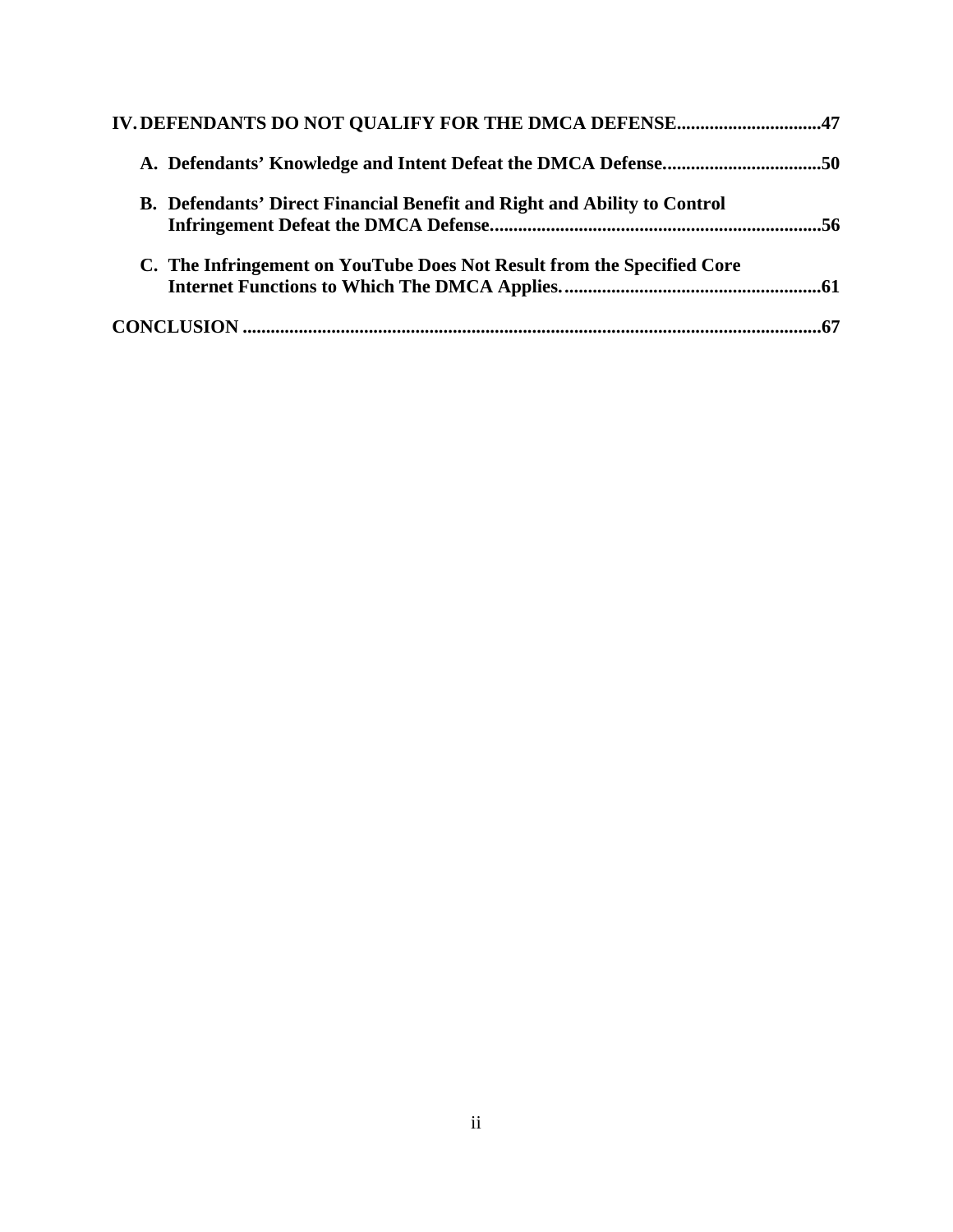# **TABLE OF AUTHORITIES**

| A&M Records, Inc. v. Napster, Inc., 239 F.3d 1004 (9th Cir. 2001)38, 39, 40, 41, 58 |
|-------------------------------------------------------------------------------------|
|                                                                                     |
|                                                                                     |
| Arista Records, Inc. v. Mp3Board, Inc., No. 00 CIV. 4660 (SHS),                     |
| Arista Records LLC v. Usenet.com, Inc., 633 F. Supp. 2d 124 (S.D.N.Y.               |
| Associated General Contractors of California, Inc. v. California Council            |
| Brotherhood of Railroad Trainmen v. Baltimore & Ohio Railroad Co.,                  |
|                                                                                     |
| Capital Records, Inc. v. Mp3Tunes, LLC, No. 07 Civ. 9931(WHP), 2009                 |
| Cartoon Network LP v. CSC Holdings, Inc., 536 F.3d 121 (2d Cir. 2008),              |
| Columbia Pictures Industries, Inc. v. Fung, No. CV 06-5578                          |
| Costar Group, Inc. v Loopnet, Inc., 164 F. Supp. 2d 688 (D. Md. 2001),              |
| Crawford v. Metropolitan Government of Nashville and Davidson County,               |
|                                                                                     |
|                                                                                     |
| Fair Housing Council of San Fernando Valley v. Roommates.com, LLC,                  |
|                                                                                     |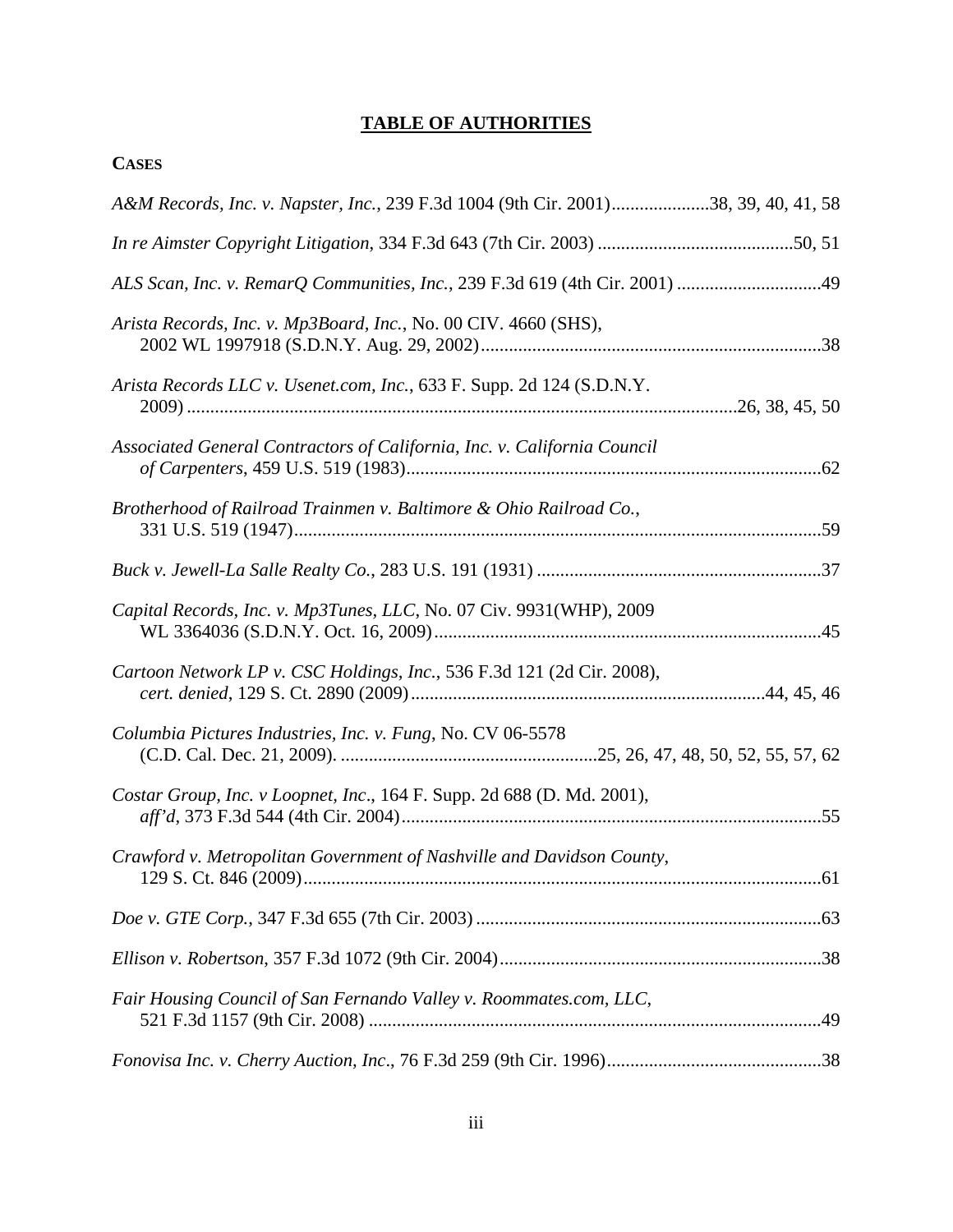| Frank G. v. Board of Education of Hyde Park, 459 F.3d 356                          |  |
|------------------------------------------------------------------------------------|--|
|                                                                                    |  |
|                                                                                    |  |
|                                                                                    |  |
| Io Group, Inc. v. Veoh, Networks, Inc., 586 F. Supp. 2d 1132                       |  |
| Metro-Goldwyn-Mayer Studios, Inc. v. Grokster Ltd., 380 F.3d 1154                  |  |
| Metro-Goldwyn-Mayer Studios Inc. v. Grokster Ltd., 545 U.S. 913                    |  |
| Metro-Goldwyn-Mayer Studios, Inc. v. Grokster, Ltd., 454 F. Supp. 2d 966           |  |
|                                                                                    |  |
| Online Policy Group v. Diebold, Inc., 337 F. Supp. 2d 1195                         |  |
|                                                                                    |  |
| Perfect 10, Inc. v. CCBill, LLC, 488 F.3d 1102 (9th Cir. 2007)52, 55, 56, 64       |  |
| Perfect 10, Inc. v. Cybernet Ventures, Inc., 213 F. Supp. 2d 1146                  |  |
| Playboy Enterprises, Inc. v. Webbworld, Inc., 991 F. Supp. 543                     |  |
| Religious Technology Center v. Netcom On-Line Communication Services,              |  |
| Reed Elsevier, Inc. v. Muchnick, No. 08-103, 2010 WL 693679                        |  |
| Shapiro, Bernstein & Co. v. H.L. Green Co., 316 F.2d 304 (2d Cir. 1963) 37, 41, 55 |  |
| Sony Corp. of America v. Universal City Studios, Inc., 464 U.S. 417                |  |
| Tur v. YouTube, Inc., No. CV064436, 2007 WL 1893635                                |  |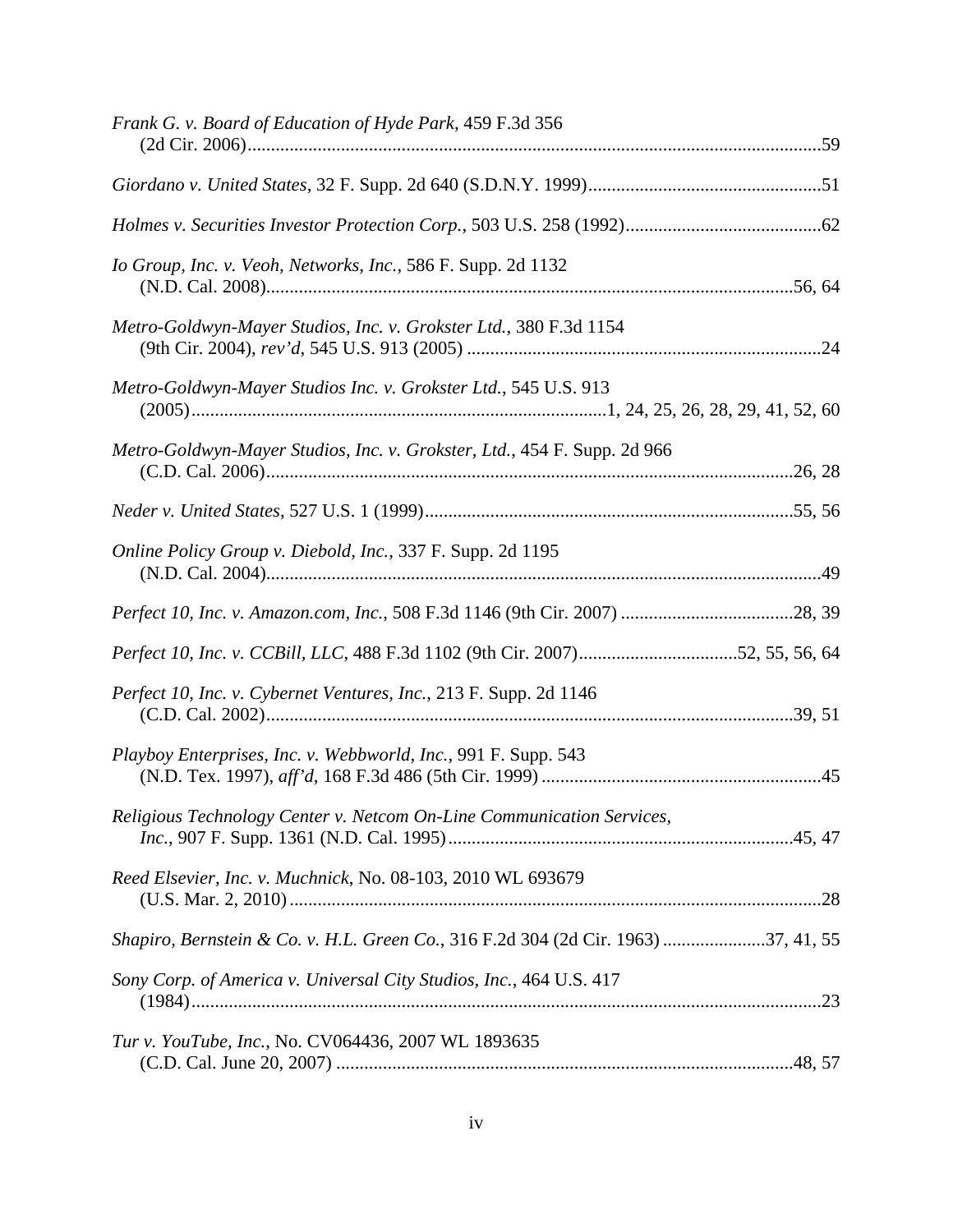| U.S. West Communications., Inc. v. Hamilton, 224 F.3d 1049             |  |
|------------------------------------------------------------------------|--|
| UMG Recordings, Inc. v. Veoh Networks, Inc., 620 F. Supp. 2d 1081      |  |
| UMG Recordings, Inc. v. Veoh Networks Inc., 665 F. Supp. 2d 1099       |  |
| United States v. ASCAP (In re Application of YouTube, LLC), 616        |  |
| United States ex rel. Romano v. N.Y. Presbyterian, 426 F. Supp. 2d 174 |  |
|                                                                        |  |
| <b>STATUTES</b>                                                        |  |
|                                                                        |  |
|                                                                        |  |
|                                                                        |  |
|                                                                        |  |
|                                                                        |  |
|                                                                        |  |
|                                                                        |  |
|                                                                        |  |
|                                                                        |  |
|                                                                        |  |
|                                                                        |  |
|                                                                        |  |
| <b>LEGISLATIVE MATERIALS</b>                                           |  |
|                                                                        |  |
|                                                                        |  |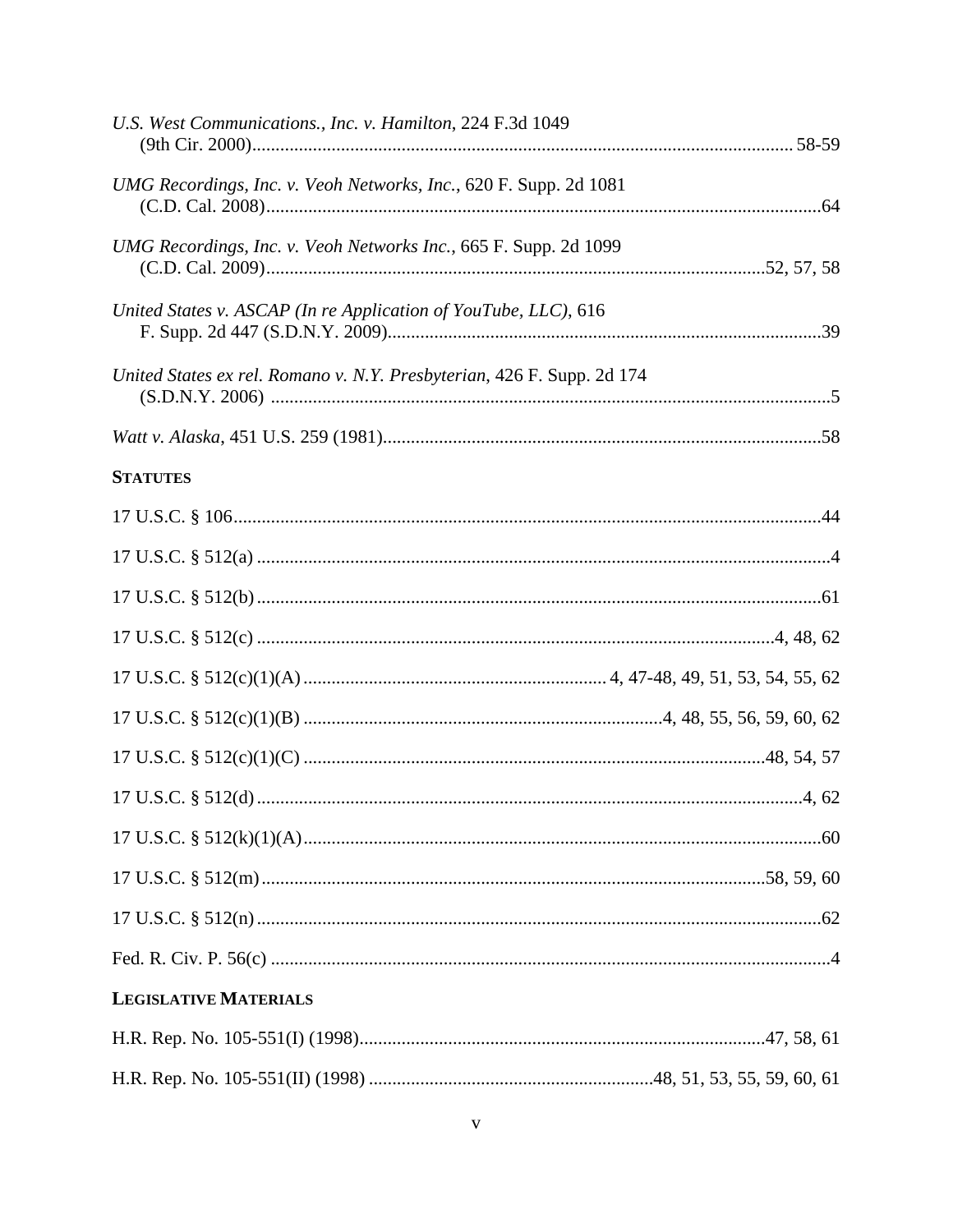|--|

# **OTHER AUTHORITIES**

| Jane C. Ginsburg, Separating the Sony Sheep from the Grokster Goats, |  |
|----------------------------------------------------------------------|--|
|                                                                      |  |
|                                                                      |  |
|                                                                      |  |
|                                                                      |  |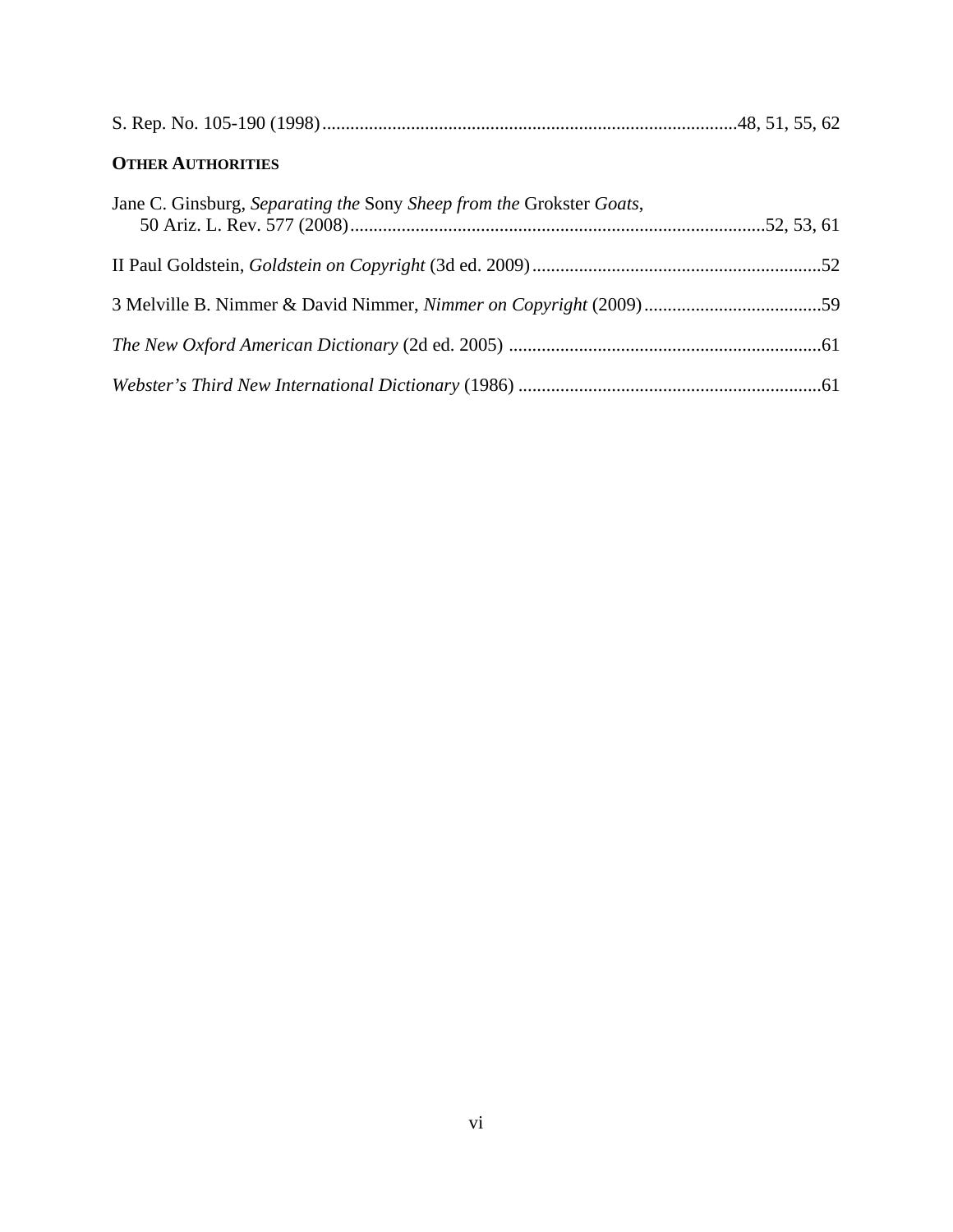#### **PRELIMINARY STATEMENT**

Plaintiffs Viacom International Inc. et al. ("Viacom") move for partial summary judgment on Defendants' liability for copyright infringement and concurrently to invalidate Defendants' reliance on the Digital Millennium Copyright Act ("DMCA") as a defense to that infringement. The starting point for this motion is this undisputable fact: tens of thousands of videos on YouTube, resulting in hundreds of millions of views, were taken unlawfully from Viacom's copyrighted works without authorization. Statement of Undisputed Facts ("SUF") ¶¶ 6-9. Fostering and countenancing this piracy were central to YouTube's economic business model. The fundamental issue is whether Defendants are liable for that intentional infringement of copyrights or whether, alternatively, they may hide behind a policy of willful blindness and seek to shift responsibility to clean up their site to victimized content owners like Viacom. Under both common and statutory law, the answer is clear: Defendants are liable for the rampant infringement they have fostered and profited from on YouTube. Once summary judgment is entered, trial will be dramatically shortened, focusing on assessing damages arising from Defendants' policies of hosting and benefiting from massive copyright infringement.

*First*, Defendants are liable under *Metro-Goldwyn-Mayer Studios Inc. v. Grokster Ltd.*, 545 U.S. 913 (2005), because they operated YouTube with the unlawful objective of profiting from (to use their phrase) "truckloads" of infringing videos that flooded the site. YouTube's founders single-mindedly focused on geometrically increasing the number of YouTube users to maximize its commercial value. They recognized they could achieve that goal only if they cast a blind eye to and did not block the huge number of unauthorized copyrighted works posted on the site. The founders' deliberate decision to build a business based on piracy enabled them to sell their start-up business to Google after 16 months for \$1.8 billion. The Supreme Court in *Grokster* found no legal or societal justification for such intentional copyright infringement.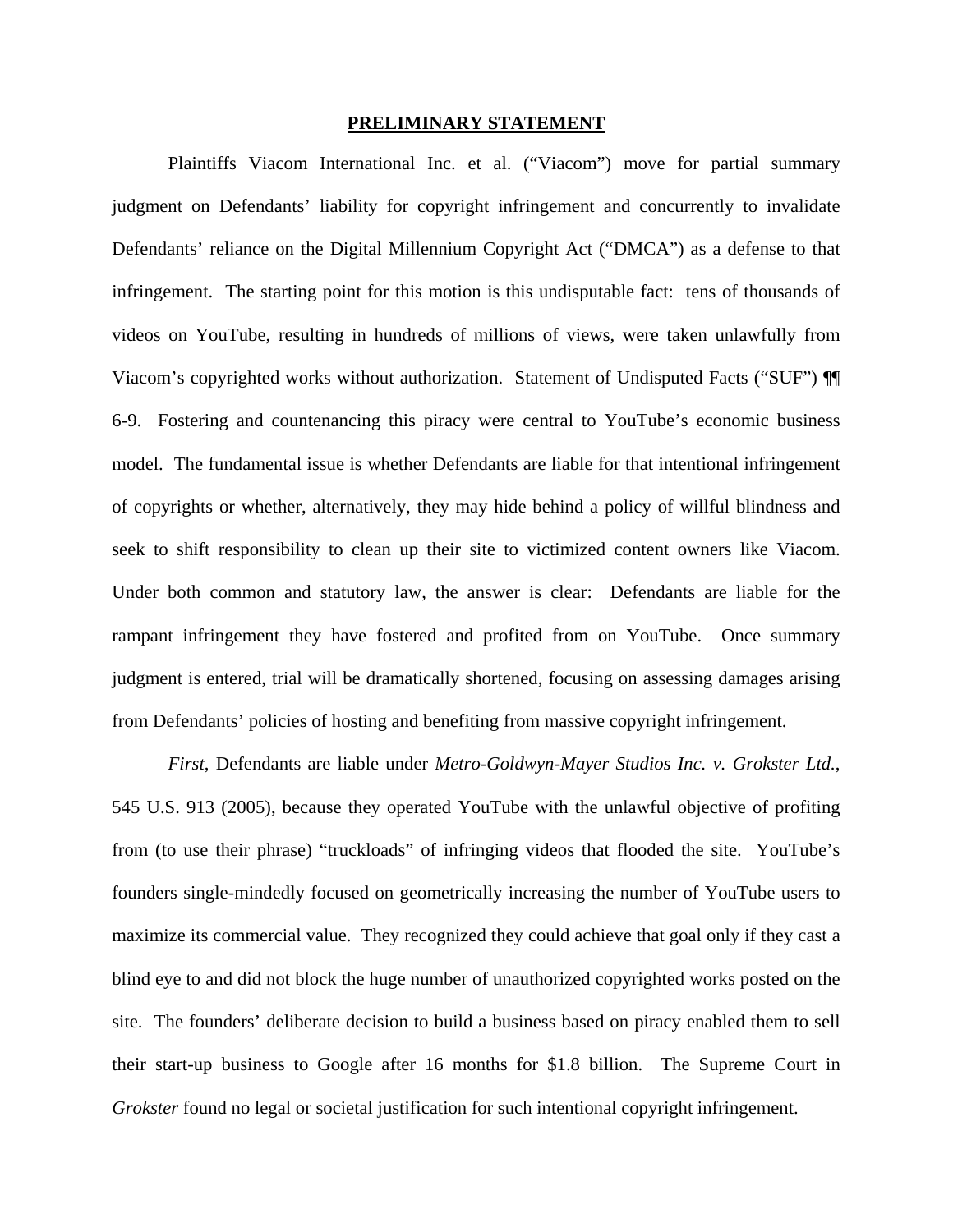Prior to the acquisition, Google itself had tried to compete with YouTube by complying with the law, without permitting infringement on Google's own Google Video site. Google executives well recognized that YouTube was a "pirate site," a "rogue enabler of content theft" and a "video Grokster" whose "business model is completely sustained by pirated content." But after buying its former rival, Google abandoned its scruples in order to continue growing the YouTube user base until well into 2008. It abandoned its own anti-piracy practices and instead embraced YouTube's illegal business model. As acquiror, Google assumed liability for YouTube's pre-acquisition infringement. And once its acquisition was consummated, Google readily embraced and perpetuated YouTube's piracy and willful blindness.

It did not have to be this way. Defendants had at their disposal readily available and inexpensive techniques, including fingerprinting and filtering technologies, to block the uploading of pirated works and clean up the site. They instead made a deliberate business decision not to broadly deploy these techniques and instead to hold content owners hostage to Defendants' efforts to commercialize the site. More specifically, at the beginning of 2007, Google and YouTube began to use digital fingerprinting to screen out infringing works for copyright owners who agreed to a content license agreement with them. But for other copyright owners – including Viacom – they engaged in a form of high-tech extortion: refusing, until May 2008, to apply that same technology to protect Viacom unless it first agreed to license its intellectual property to YouTube.1 Defendants' intentional conduct and business decisions render them liable for the resulting infringement under *Grokster*.

<sup>1</sup> Because of this change in May 2008, this motion seeks summary judgment only for the period prior to May 2008. While Google and YouTube may still be liable for the more limited infringement that continued after fingerprinting was used to limit piracy of Viacom's works, we do not ask the Court to address potential liability for post-May 2008 infringement in this motion and, if Viacom's summary judgment motion is granted, do not intend to do so at trial.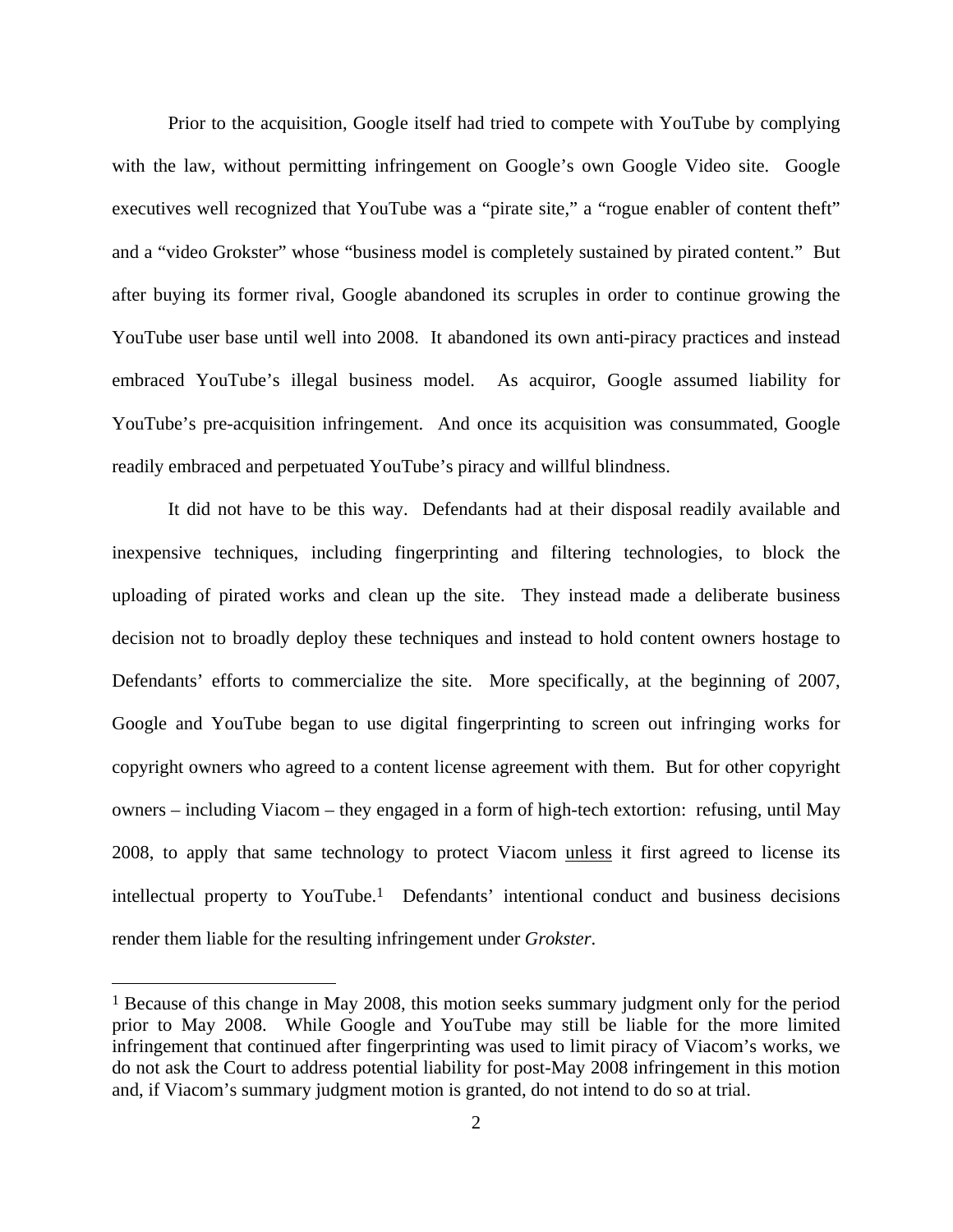*Second*, Google and YouTube are liable under long-standing principles of vicarious copyright liability because they had a direct financial interest in the infringement on YouTube and the right and ability to control it. Defendants' financial interest in infringing clips that attracted viewers and thereby advertising revenue is direct and obvious. So is the \$1.8 billion YouTube's founders and early investors walked away with through this strategy. And Defendants had readily available ways to control the infringement on YouTube. Indeed, they were deploying these very techniques for other companies, and said they would do so for Viacom – but only if Viacom gave them a license for popular Viacom programs. Defendants' refusal to control the infringement from which they profited makes them vicariously liable.

*Third*, Google and YouTube are liable for their own directly infringing conduct. Defendants have tried to portray themselves as passive and innocent conduits or mere receptacles for infringing clips posted by users. In reality, the majority of infringing acts were volitionally initiated by Defendants themselves, such as the creation and public performance of new infringing copies for additional distribution channels months or years after infringing videos were first uploaded. Indeed, uploading users are compelled to subscribe to terms of service that grant to YouTube a worldwide license to "use, reproduce, distribute, prepare derivative works, display, and perform" uploaded videos. YouTube performs all of these functions, and they constitute acts of direct infringement under the copyright laws.

The principles establishing liability summarized above parallel many of the reasons why Defendants also are not protected by the limited defense created by the DMCA. Defendants contend they qualify for the DMCA safe harbor because they removed specific infringing clips located and listed by Viacom in takedown notices. To them, the DMCA is just a takedown notice statute. Embracing Defendants' position would render most of the statute enacted by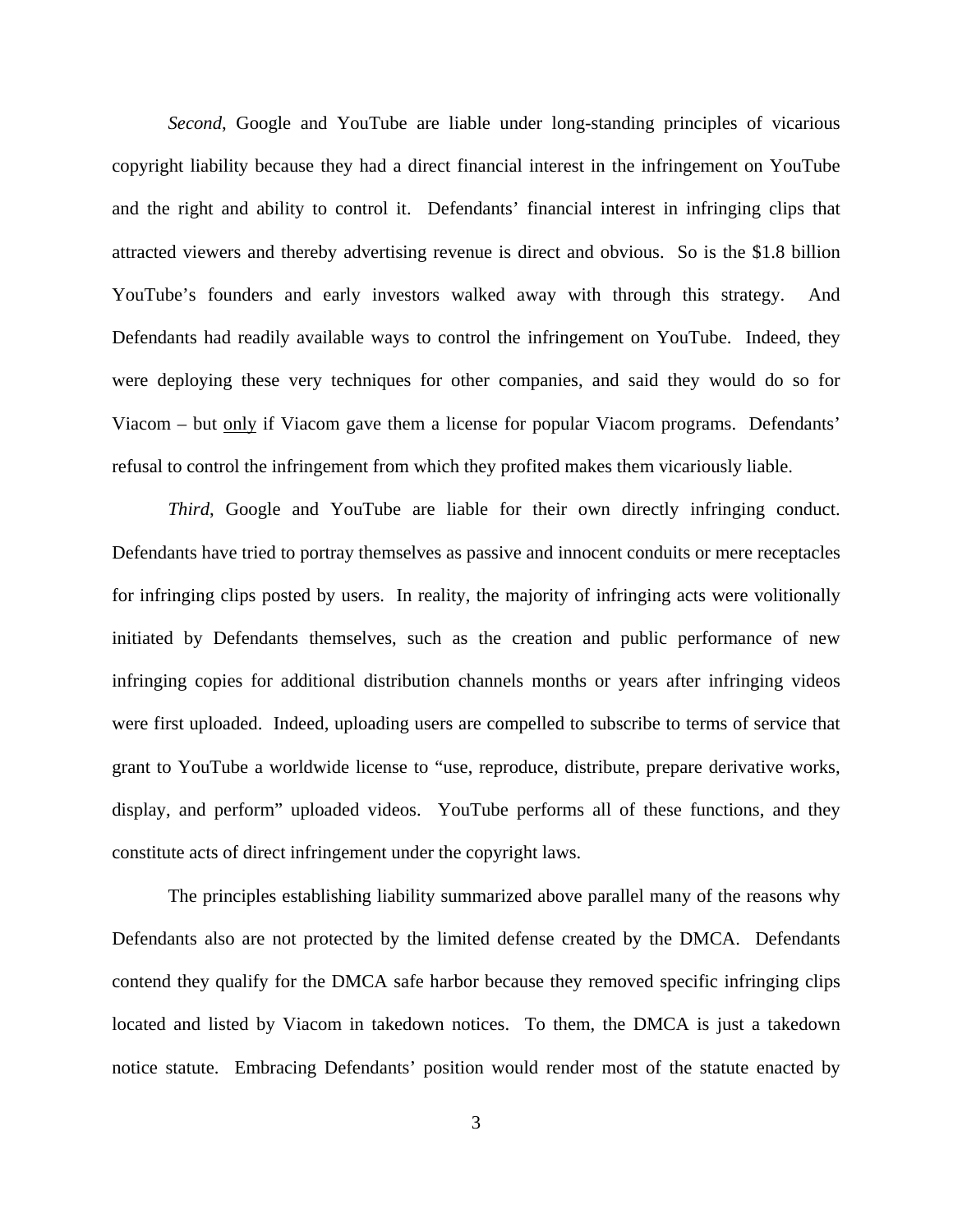Congress a nullity, for responding to takedown notices is only one of numerous preconditions to DMCA immunity. Google and YouTube fail to meet at least three other preconditions.

*First*, Defendants had "actual knowledge" and were "aware of facts or circumstances from which infringing activity [was] apparent," but failed to do anything about it. 17 U.S.C. § 512(c)(1)(A). Indeed, they fully intended to facilitate that infringement. Such *Grokster* intent defeats any DMCA defense, which is available only to innocent service providers, not intentional wrongdoers or those who elect to remain willfully blind to pervasive piracy.

*Second*, Google and YouTube "receive<sup>[d]</sup> a financial benefit directly attributable to the infringing activity" and had "the right and ability to control such activity." *Id.* § 512(c)(1)(B). Using statutory language taken from vicarious liability case law, Congress intended this prong of the DMCA to exclude businesses that are liable under that common law vicarious liability standard. Because Defendants are vicariously liable, they cannot take refuge in the DMCA.

*Third*, Defendants' infringement does not result from providing "storage at the direction of a user," *id.* § 512(c), or the other specific functions listed in § 512(a)-(d). Defendants engage in directly and secondarily infringing activities that are neither storage nor at the direction of a user. For example, on their own initiative Defendants copy and purport to license infringing videos for distribution over third-party platforms under commercial deals that Defendants – not their users – negotiate. That is not storage, and it is not protected by the DMCA.

#### **SUMMARY JUDGMENT STANDARD**

Summary judgment should be granted where "there is no genuine issue as to any material fact [such] that the moving party is entitled to a judgment as a matter of law." Fed. R. Civ. P. 56(c). To prevail, the movant must "'demonstrate the absence of a genuine issue of material fact.... The burden is then on the non-moving party to set forth specific facts raising a genuine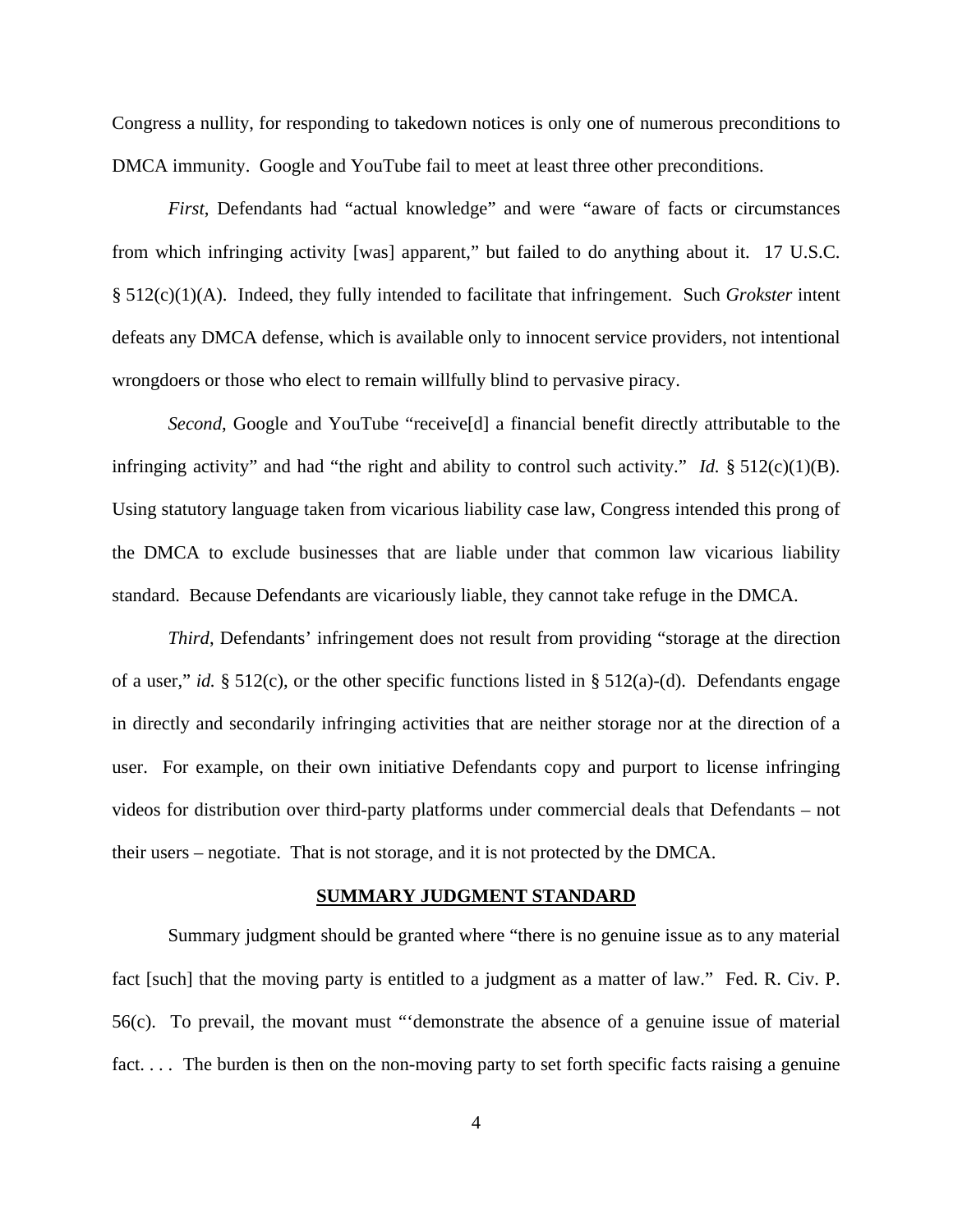issue of fact for trial.'" *United States ex rel. Romano v. N.Y. Presbyterian*, 426 F. Supp. 2d 174, 177 (S.D.N.Y. 2006) (*quoting Celotex Corp. v. Catrett*, 477 U.S. 317, 323, 324 (1986)).

#### **ARGUMENT**

# **I. DEFENDANTS ARE LIABLE UNDER** *GROKSTER* **BECAUSE THEY INTENTIONALLY OPERATED YOUTUBE AS A HAVEN FOR MASSIVE INFRINGEMENT.**

#### **A. Statement of Undisputed Facts Relevant to Point I**2

#### 1. The Founders' Knowledge and Intent Concerning Infringement

YouTube was founded in 2005 by Chad Hurley, Steve Chen, and Jawed Karim as a "consumer media company" to "deliver entertaining, authentic and informative videos across the Internet." SUF  $\P$  10, 13-15. All three founders had worked at the Internet start-up PayPal, whose creators made a fortune when it was sold to eBay for \$1.3 billion in 2002. SUF  $\P$  11-12. That was the founders' plan for YouTube too. They aimed to quickly establish YouTube as the most popular video site on the Internet, and then cash in by selling it. SUF ¶¶ 30, 36, 49-50 (Karim: "our dirty little secret . . . is that we actually just want to sell out quickly"). Because attracting a huge "user base" of fans was essential to this plan, founder Chen urged his associates to "concentrate all of our efforts in building up our numbers as aggressively as we can through whatever tactics, however evil." SUF ¶ 85 (emphasis added); *see* SUF ¶ 36 (Karim: "Where our value comes in is USERS."). Thus, the founders consciously aimed to attract users by emulating notorious pirate services like "napster," "kazaa," and "bittorrent." SUF [29. That plan worked. By exploiting copyrighted works without a license, YouTube became the leading Web video site, resulting in enormous wealth for its founders and venture capital investors who, after a mere year and a half, flipped the site to Google for \$1.8 billion. SUF ¶¶ 16-27.

<sup>2</sup> For the Court's convenience, this Memorandum divides the Statement of Undisputed Facts into subsections relevant to the point under discussion.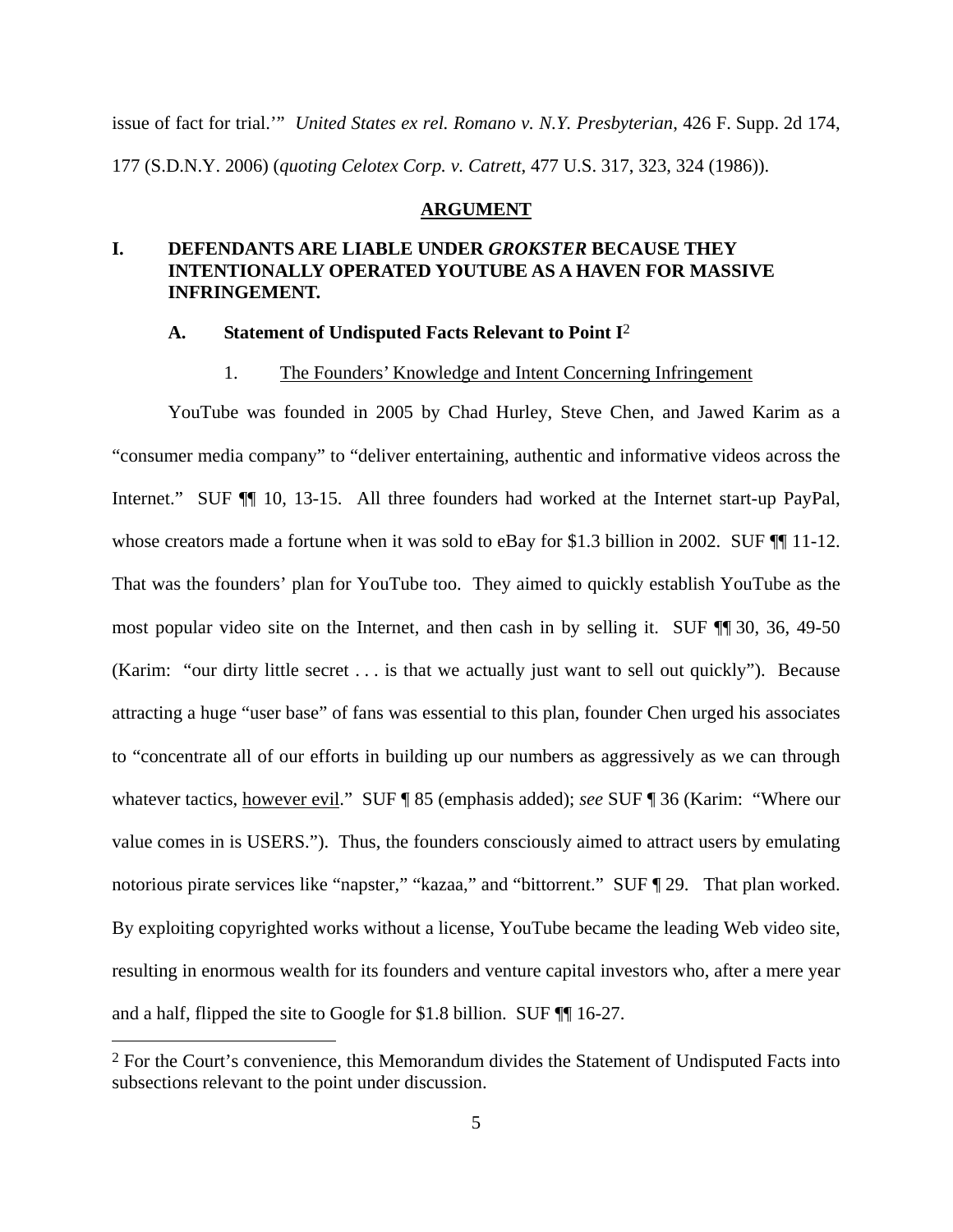From the beginning, the founders understood that YouTube was a magnet for unauthorized copyrighted content. As early as April 2005, they emailed each other about users uploading "copyrighted material" – such as Viacom's "South Park" show, which they repeatedly mentioned. SUF ¶¶ 31-32. Soon the infringement was so blatant that YouTube's own Internet service provider complained that YouTube was violating its user agreement because, as Chen explained, "we're hosting copyrighted content." SUF ¶ 33. But the founders did nothing in response. *Id.* (Chen: "i'm not about to take down content because our ISP is giving us shit.").

The fact that YouTube was flooded with obviously infringing media clips was a constant focus throughout the summer of 2005. As the founders' internal emails unambiguously show, they wanted to continue exploiting infringing videos to rapidly expand their user base, while groping for ways "to avoid the copyright bastards" – as they referred to copyright owners whose works were being infringed. SUF ¶¶ 34-38. Right after the Supreme Court handed down the *Grokster* decision condemning the intentional operation of an Internet service that fosters infringement, Hurley recognized the obvious parallel to YouTube and emailed the other founders: "we need views, [but] I'm a little concerned with the recent Supreme Court ruling on copyrighted material." SUF ¶ 39. Yet, the founders could not bring themselves to reject their reliance on the infringing videos that were critical to fueling the site's explosive growth. *Id.* ("we need views").

Thus, during the summer of 2005, the founders removed some of the most obvious infringing videos from YouTube to give the impression of copyright compliance; but they deliberately and intentionally chose to leave up other infringing clips when they thought the additional site traffic was worth the legal risk. SUF ¶¶ 43-48. Chen explained: "That way, the perception is that we are concerned about this type of material and we're actively monitoring it.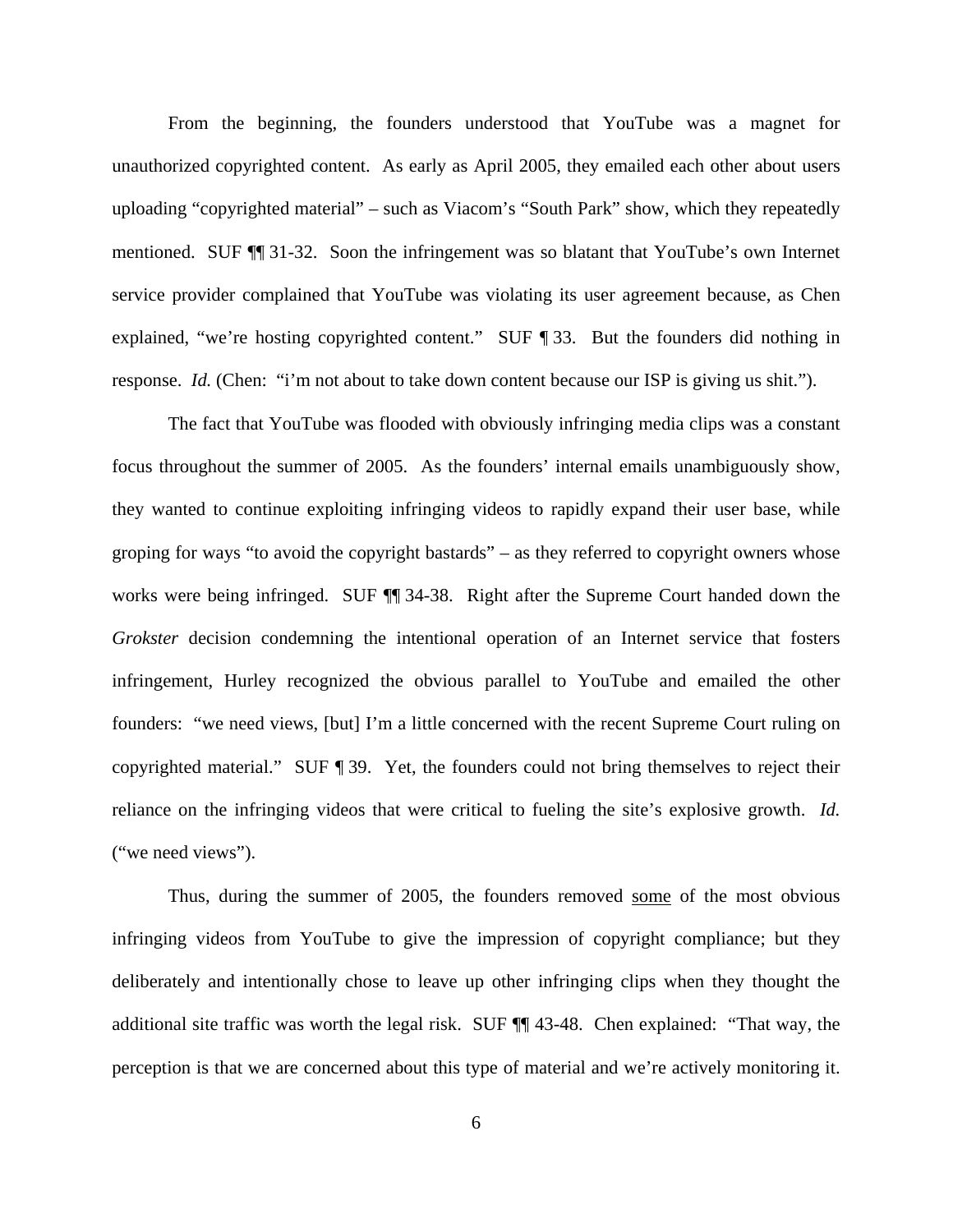[But the] actual removal of this content will be in varying degrees. That way . . . you can find truckloads of . . . copyrighted content . . . [if] you [are] actively searching for it*.*" SUF ¶ 60. (emphasis supplied). In particular, the founders decided to keep infringing "comedy clips" – a Viacom specialty. SUF ¶ 52. Choosing to pursue their get-rich-quick scheme through piracy, Hurley told the others: "save your meal money for some lawsuits!" SUF ¶ 38.

The founders' contempt for copyright was so strong that they uploaded infringing videos themselves. One email noted that founder "Jawed [was] putting stolen videos on the site." SUF ¶ 40; *see also* ¶ 41. Chen admonished: "We're going to have a tough time defending the fact that we're not liable for the copyrighted material on the site because we didn't put it up when one of the co-founders is blatantly stealing content from other sites and trying to get everyone to see it." *Id.* In another case, Chen emailed about a video, saying "steal it!" SUF ¶ 44. When Hurley expressed concern about "steal[ing] the movies," Chen countered: "[W]e need to attract traffic. . . . [T]he only reason why our traffic surged was due to a video of this type." *Id.*

By September 2005, the founders largely abandoned even the half-hearted attempt to create the illusion of respect for copyrights and adopted a policy that YouTube followed until at least May 2008: they decided to keep substantially all infringing videos on the site as a draw to users, unless and until YouTube received a "takedown notice" from the actual copyright owner identifying a specific infringing clip by URL and demanding its removal from the site, in which case YouTube would remove the specific clip at that  $URL - but no others.<sup>3</sup>$  This decision is reflected in a key September 3, 2005, email exchange between the three founders, which started

<sup>3</sup> YouTube employees only rarely and sporadically removed videos without receiving a takedown notice after adopting this policy in September 2005.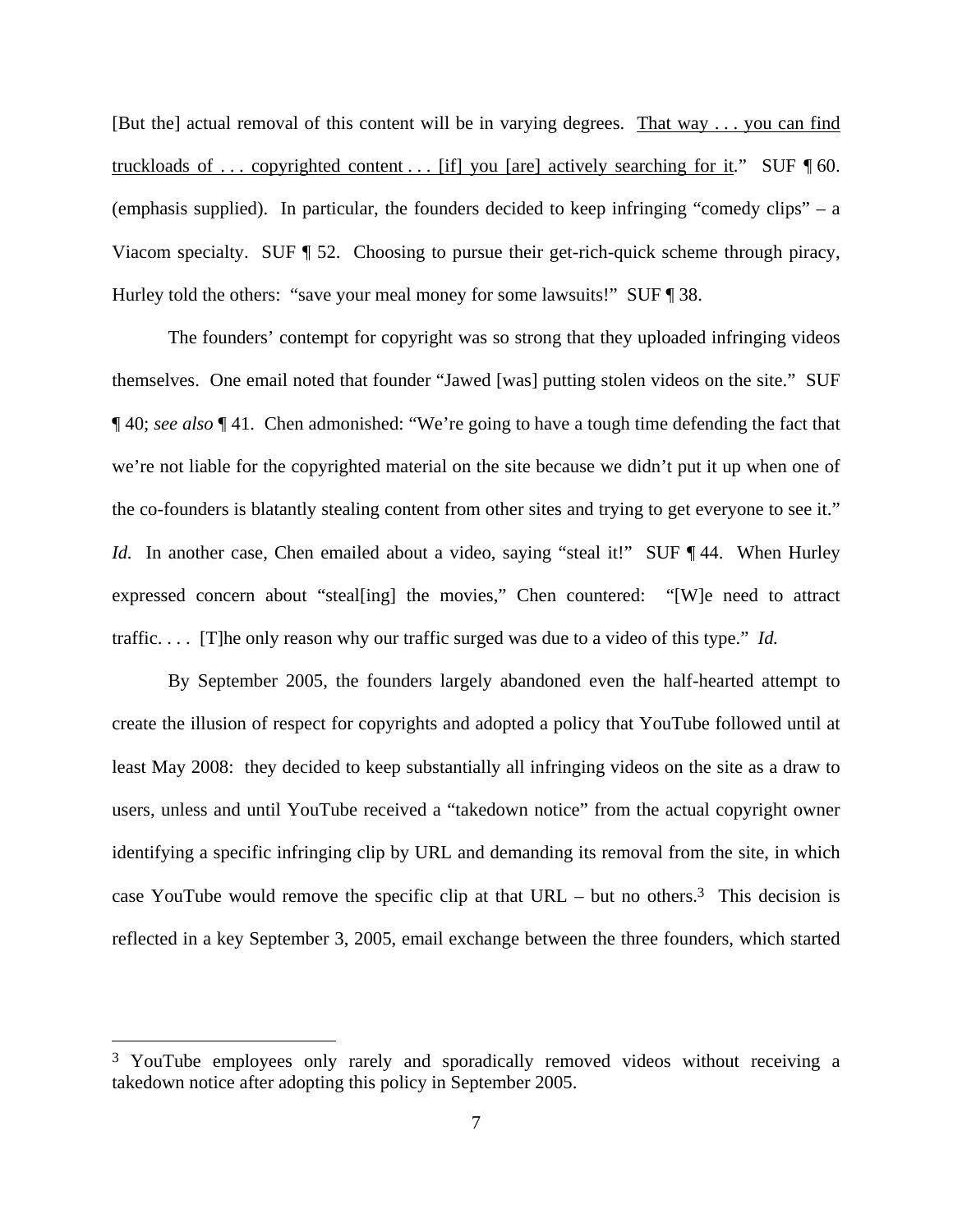when Hurley emailed the others re "copyright material!!!": "aaahhh, the site is starting to get out of control with copyrighted material." SUF ¶ 54 (emphasis added).

Rather than responding by proposing steps to clean up the site, Chen strongly argued against removing the illegal videos because of the effect on traffic. In fact, the September 3 internal email exchange resulted in the first of several internal YouTube documents that quantified the vast extent and importance of infringement on the site. SUF ¶¶ 54-58. Chen twice wrote that 80% of user traffic depended on pirated videos. SUF  $\P$  55, 57. He opposed removing infringing videos on the ground that "if you remove the potential copyright infringements . . . site traffic and virality will drop to maybe 20% of what it is." SUF  $\P$  55 (emphasis added). Karim proposed they "just remove the obviously copyright infringing stuff." *Id.* (emphasis added). But Chen again insisted that even if they removed only such obviously infringing clips, site traffic would drop at least 80%. SUF  $\P$  56 ("if [we] remove all that content[,] we go from 100,000 views a day down to about 20,000 views or maybe even lower").4

Chen's 80% figure closely matched outside estimates of the pervasiveness of infringement on the YouTube site. For example, in April 2006, Peter Chernin, the Chief Executive Officer of News America, parent of the Fox television network and the 20th Century Fox film studio, made a widely reported speech noting that News America conducted a survey and found that "more than 80 percent of video on [YouTube] is copyrighted content." SUF ¶ 145. The report of this survey was broadly circulated within Google Video, eliciting this response from one senior executive: "Holy cow." *Id*.

To justify keeping the "obviously copyright infringing stuff" on the site, the YouTube founders in the fall of 2005 adopted the policy of willful blindness to infringement: they

 $\overline{a}$  $4 \pm 4$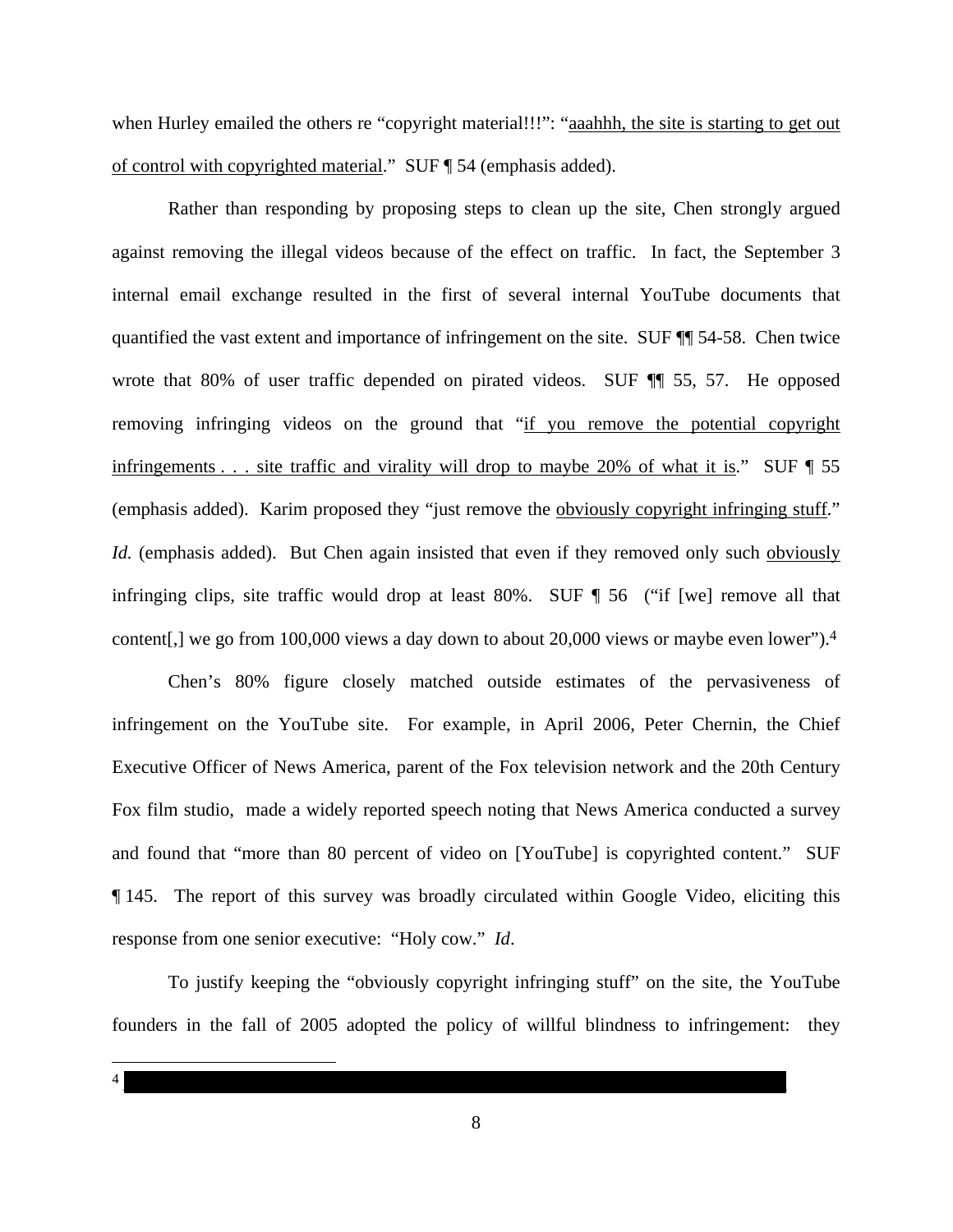determined to embrace the avowed pretense that the hundreds of thousands of clips on YouTube that were stolen from popular movies and TV shows were actually owned by the uploading users. In the September 3 email exchange, Chen explained the policy as follows: "[T]he copyright infringement stuff[,] I mean, we can presumably claim that we don't know who owns the rights to that video and by uploading, the user is claiming that they own that video[,] we're protected by DMCA for that. [W]e'll take it down if we get a cease and desist [i.e., a takedown notice]." SUF ¶ 57; *see also* ¶ 53. Using the example of a clip pirated from a CNN show, he outlined how YouTube would benefit from the policy of willful blindness and toleration of infringement: "[I] really don't see what will happen. what? someone from cnn sees it? he happens to be someone with power? he happens to want to take it down right away. he gets in touch with cnn legal. 2 weeks later, we get a cease & desist [takedown] letter. we take the video down." SUF ¶ 47; *see also* ¶¶ 120, 128. In the meantime, the infringing video remains on YouTube as a draw to users.

YouTube's policy of willful blindness is highlighted by an abrupt flip flop on community flagging for copyright violations. On September 3, a worried Hurley pushed for YouTube to start "community flagging" for infringing videos – that is, to have users flag uploaded videos as likely violative of copyright laws for follow-up scrutiny by YouTube employees. SUF ¶ 58. This is the method YouTube uses with great success to find and remove pornography from the site. SUF ¶¶ 67-68, 70, 73. With such a system to identify and remove copyrighted material, Hurley hoped "then we won't be liable" for infringement. SUF ¶ 58. Within five days, Chen had "hooked up" "Flagging for Inappropriate/copyrighted content." SUF ¶ 61-62.

This practice lasted all of two weeks. Hurley quickly came to realize that copyright flagging would work all too well, thereby undermining YouTube's willful blindness strategy.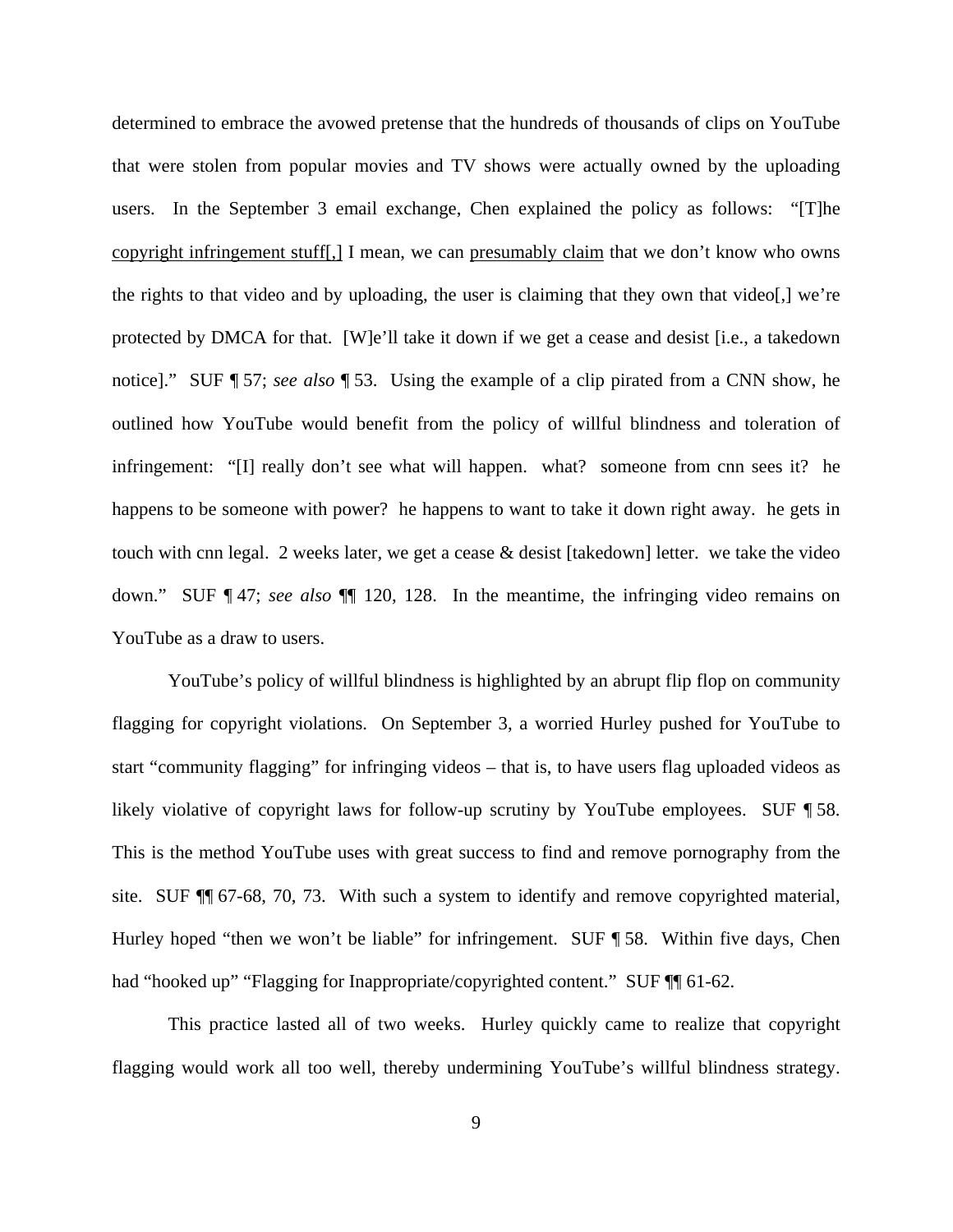On September 23, 2005, Hurley wrote to the other founders that they should discontinue copyright flagging "asap" to avoid being put on notice of infringement:

can we remove the flagging link for "copyrighted" today.... [B]asically if we don't remove them we could be held liable for being served a notice. it's actually better if we don't have the link there at all because then the copyright holder is responsible for serving us notice of the material and not the users.

SUF ¶ 64 (emphasis added). On its face, this constituted a willful decision to blind YouTube to notice of copyright infringement and to shift the entire burden to copyright owners.

This strategy of willful blindness left users free to flood the site with illegal content. In February 2006, Maryrose Dunton, one of YouTube's earliest employees and its lead Product Manager, provided another quantification of the vast extent of piracy on the site. She reported to Chen that she "did a little exercise on Friday and went through all the most viewed/most discussed/top favorites/top rated [videos on YouTube] to try and figure out what percentage is or has copyrighted material. it was over 70%*.*" SUF ¶ 95 (emphasis added). Dunton then sarcastically added that she had "flagged" the copyrighted videos for removal – showing she understood they were infringing. *Id.* When deposed, she confirmed she did not really flag the videos; they remained on YouTube as a draw to users. SUF ¶ 96, *see also* ¶¶ 78, 88. That a YouTube executive joked with a founder about 70% of the most popular videos on YouTube being infringing and did nothing about it speaks volumes.

And that was no mere slip of the pen. A month later, Dunton told another senior YouTube employee in an instant message that "the truth of the matter is probably 75-80% of our views come from copyrighted material." SUF ¶ 104. She agreed with the other employee that YouTube has some "good original content" but "it's just such a small percentage." *Id.*

In the same time period, presumably after a legal presentation, Dunton engaged in an exchange with another YouTube employee who asked rhetorically: "was it me, or was the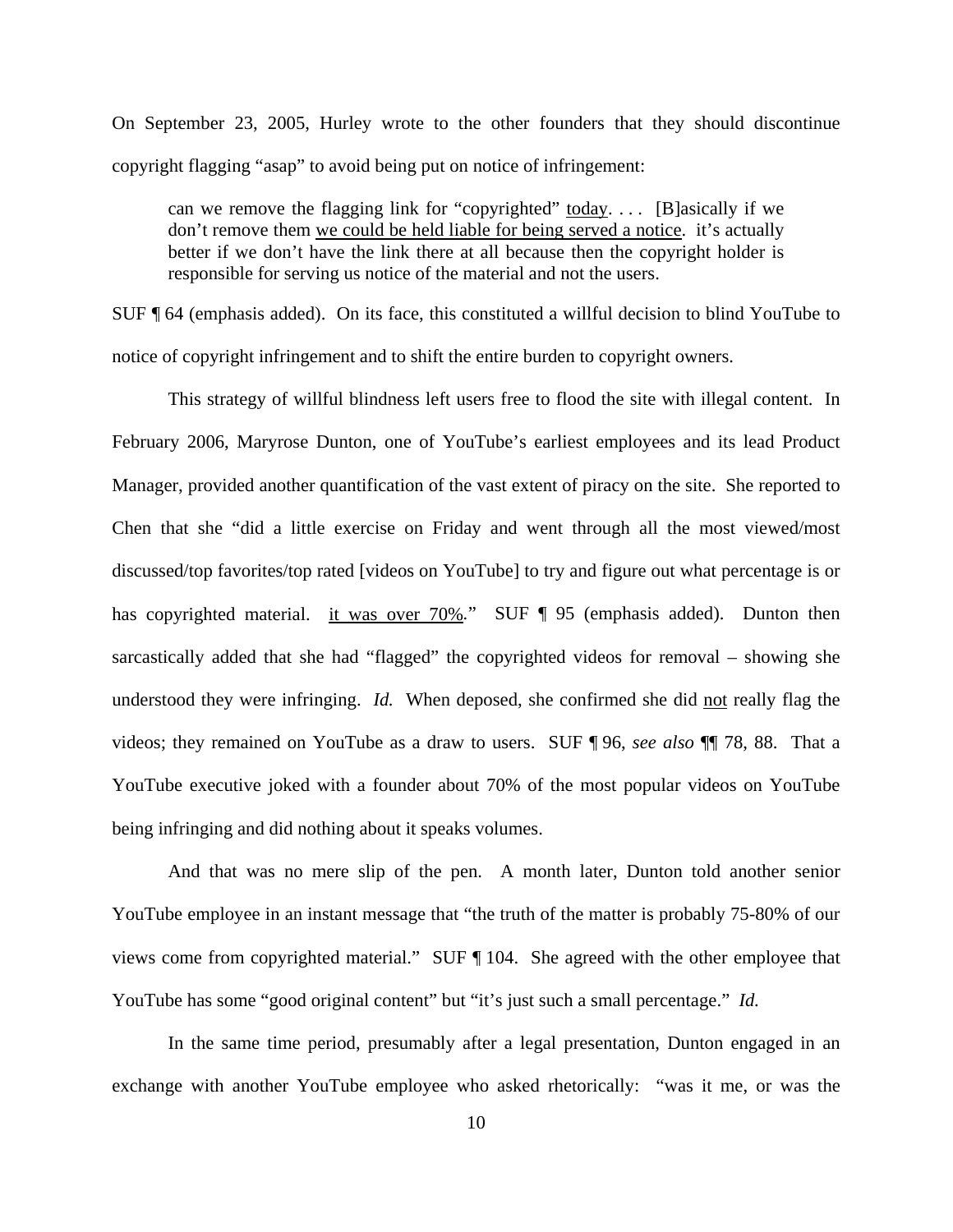lawyer thing today a cover-your-ass thing from the company?" SUF ¶ 93. Dunton responded, "oh totally . . . did you hear what they were saying? it was really hardcore . . . if we even see copyrighted material on the site, as employees we're supposed to report it." *Id.* She continued: "I guess the fact that I started like 5 groups based on copyrighted material probably isn't so great." *Id.* To which the other employee replied: "but it's a cover your ass . . . so the board can say we told maryrose not to do this." *Id.* 

Also during this period, a senior YouTube engineer discussed with Dunton setting up an anti-infringement tool to send automated email alerts to copyright owners when illegal content was uploaded. SUF  $\P$  112-13. The engineer noted that implementing the tool "isn't hard" and would "take another day or w/e [weekend]." SUF ¶ 114. But Dunton explained "I hate making it easier for these a-holes" – referring to copyright owners – and told the engineer to "forget about the email alerts stuff" because "we're just trying to cover our asses so we don't get sued." *Id*.

YouTube even emphasized the popularity of known infringing videos to potential investors. A case in point is "Lazy Sunday," taken from NBC's show "Saturday Night Live," which was an enormous hit on YouTube. SUF ¶ 92; *see also* ¶ 84. Even after YouTube received takedown notices from NBC for this video, YouTube highlighted the video's success to potential investors and its own board to show how it was using infringing professional content to draw viewers and to become the most popular video site on the Internet. SUF ¶¶ 89-92, 98-99.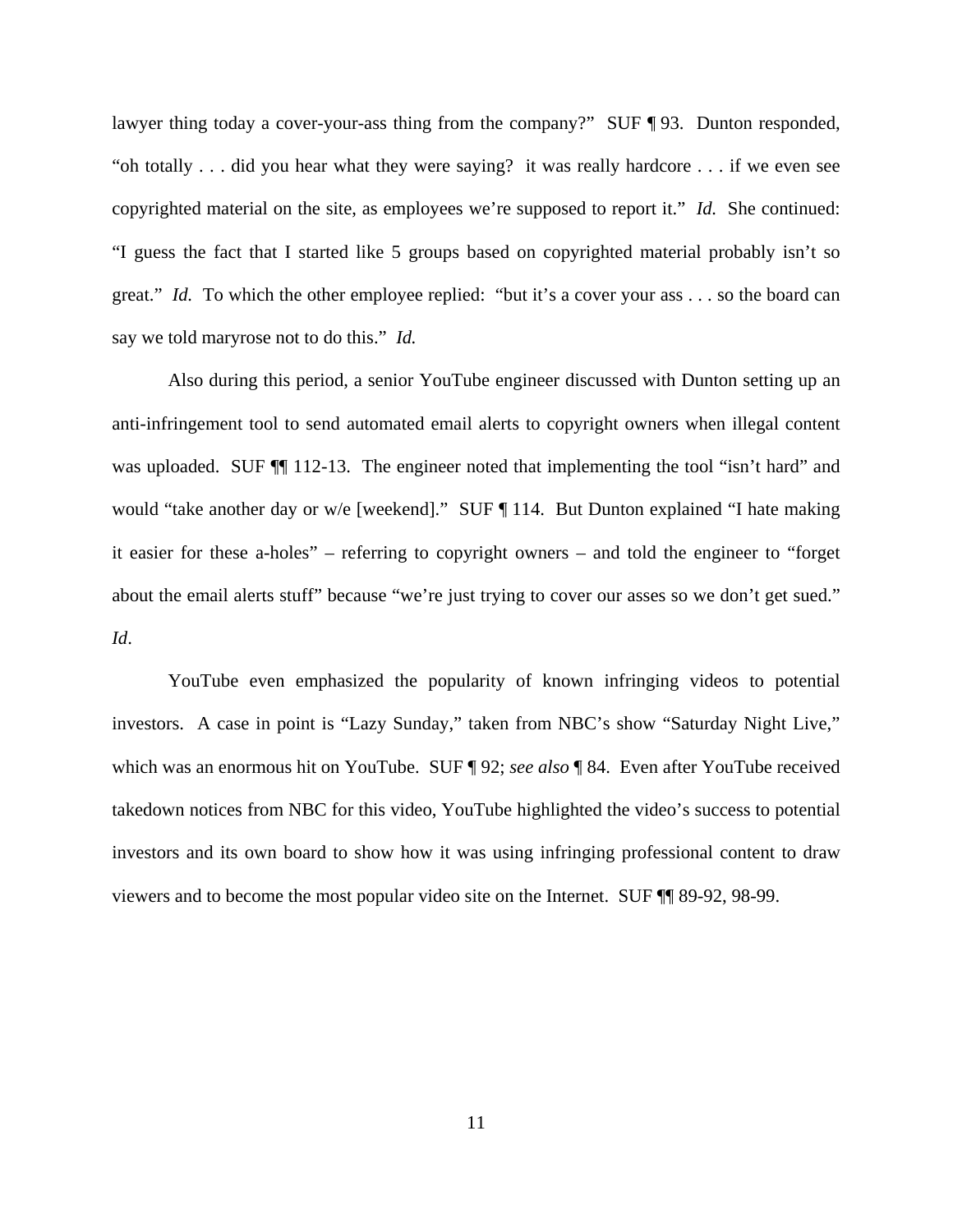A true smoking gun is a memorandum personally distributed by founder Karim to YouTube's entire board of directors at a March 22, 2006 board meeting. SUF  $\P$  109-11.<sup>5</sup> Its words are pointed, powerful, and unambiguous. Karim told the YouTube board point-blank:

As of today episodes and clips of the following well-known shows can still be found: Family Guy, South Park, MTV Cribs, Daily Show, Reno 911, Dave Chapelle. This content is an easy target for critics who claim that copyrighted content is entirely responsible for YouTube's popularity. Although YouTube is not legally required to monitor content (as we have explained in the press) and complies with DMCA takedown requests, we would benefit from *preemptively* removing content that is blatantly illegal and likely to attract criticism.

Id. (emphasis added).<sup>6</sup> All of the shows underlined above and identified by Karim in this memorandum to the YouTube board as "blatantly illegal" are Viacom programs. SUF ¶¶ 5-6. But the board and YouTube did nothing.

Having rapidly expanded YouTube by using infringing video clips in this way, the founders sold the site to Google for \$1.8 billion in November 2006, a mere 1-1/2 years after its founding. SUF ¶¶ 16-19. Hurley and Chen walked away with several hundred million dollars each, and Karim, who had left YouTube, received approximately \$60 million. SUF  $\P$  21-23.

# 2. Google's Knowledge and Intent Concerning Infringement

Senior executives of Google, YouTube's principal competitor, well appreciated the vastness of the piracy on YouTube months before Google acquired it (and then embraced its copyright practices). When it acquired YouTube, Google assumed and became fully liable for the acts of YouTube and its founders for the period 2005-2006. Just as importantly, Google is

<sup>5</sup> This is one of the highly inculpatory documents that Defendants never produced in discovery. *See infra* at 21-23. Fortunately, it was preserved and produced by Karim after he left YouTube.

<sup>6</sup> While Karim implied the DMCA protected YouTube's conduct, Defendants have elected not to assert an advice of counsel defense and have accordingly blocked discovery into their actual beliefs about this issue. Moreover, as shown in Point IV below, Karim's own acknowledgement of "copyrighted content" that is "blatantly illegal" in reality defeats any DMCA defense.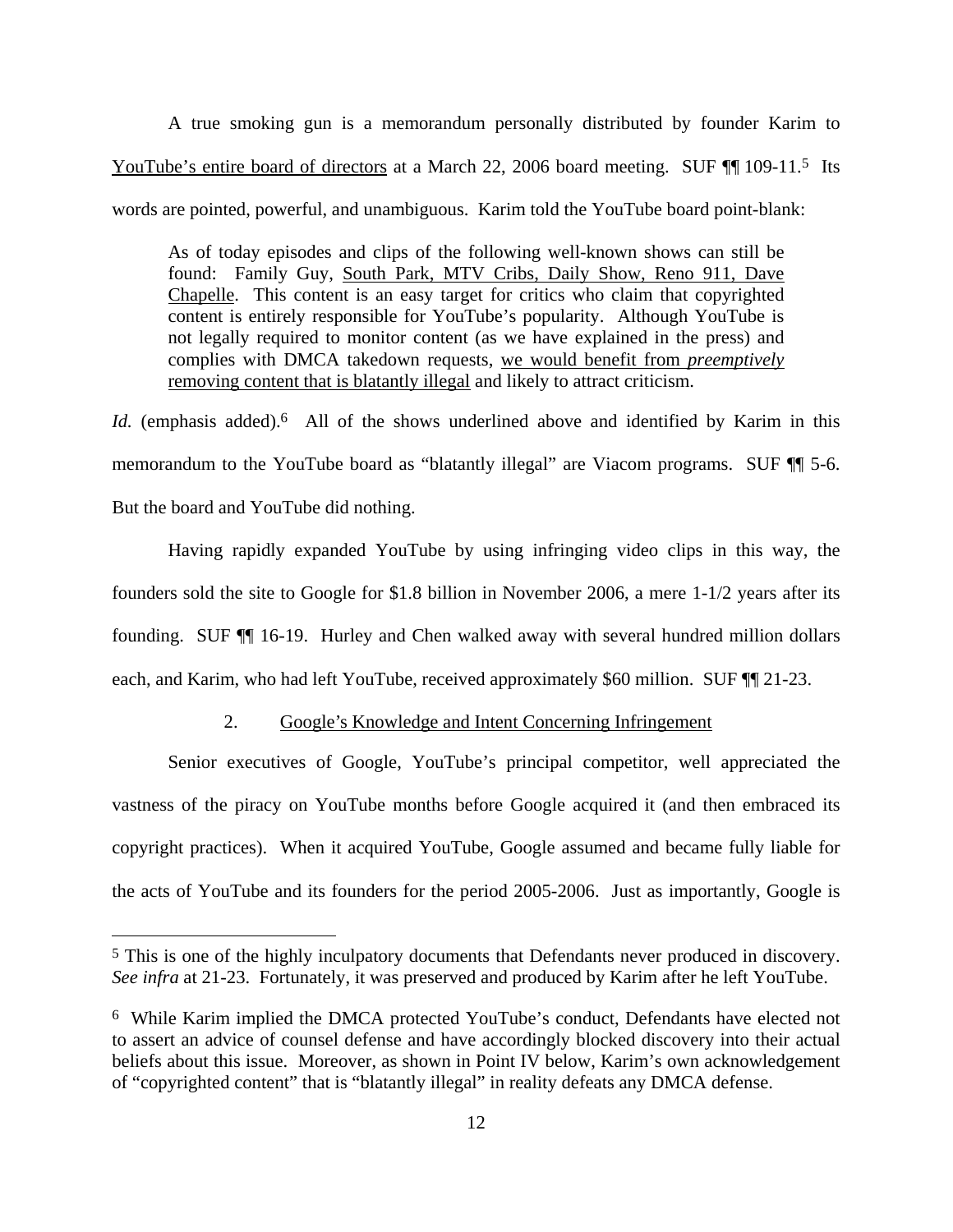also liable for its own post-acquisition policies and practices. Google now jointly operates the YouTube website. Answer to Amended Compl.  $\mathbb{I}$  27. And Google has perpetuated and built upon YouTube's history of infringement, taking advantage of widespread piracy both as a draw for users and to coerce content owners into licensing their content to Google.

Before acquiring YouTube, Google had its own Internet video site, Google Video, which (like YouTube) allowed users to upload videos, but (unlike YouTube) reviewed each video at upload and blocked those that infringed copyrights. SUF ¶¶ 133-36. The person in charge of such screening reported to a senior Google executive: "We catch around 10% of all online user uploaded videos during review. Of these approximately 90% is disapproved due to copyright violation, and the rest due to policy (porn, violence, etc.)." SUF ¶ 137 (emphasis added).

But Google's good intentions and compliance with the law were not paying off. YouTube was way ahead of Google Video in the race to build up a user base. SUF  $\P$  146, 154. Google executives understood that YouTube's success was largely due to what they euphemistically labeled its "[l]iberal copyright policy" of freely allowing infringing material. SUF ¶¶ 140-45, 148, 150-52, 155-57, 159.

Losing the user race to YouTube because of the latter's copyright infringement, Google Video executives engaged in a "heated debate" in 2006 "about whether we should relax enforcement of our copyright policies in an effort to stimulate traffic growth." SUF ¶ 158. A top senior executive, Peter Chane, Google Video's Business Product Manager, argued point blank that Google Video should "beat YouTube" by "calling quits on our copyright compliance standards." SUF ¶ 149. Chane specifically advocated switching Google Video to YouTube's "reactive DMCA only" policy because "**YouTube gets content when it's hot** (Lazy Sunday,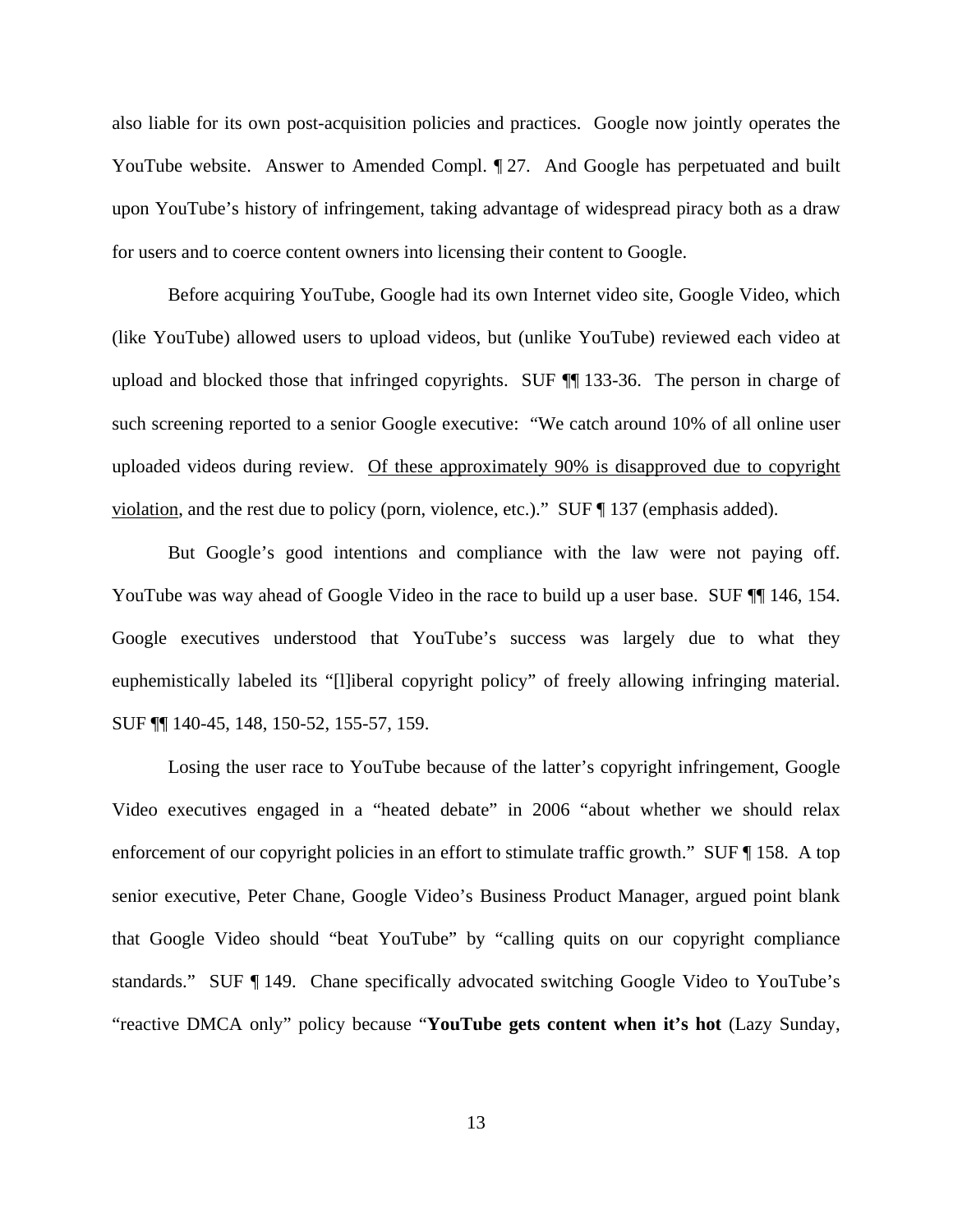Stephen Colbert, Lakers wins at the buzzer)" and it "[t]akes us too long to acquire content directly from the [legitimate] rights holder." SUF ¶ 156 (emphasis in original).

Others at Google questioned whether it should follow YouTube's strategy of winning by breaking the law. A memorandum prepared by a top Google executive, and distributed to the most senior executives of Google Video, recorded Google co-founder Sergey Brin as asking whether it was right for Google to "chang[e] policy [t]o increase traffic knowing beforehand that we'll profit from illegal [d]ownloads." SUF ¶ 162-63 (emphasis added).<sup>7</sup> Another executive listed the "Top 10 reasons why we shouldn't stop screening for copyright violations"; the first was "It crosses the threshold of Don't be Evil to facilitate distribution of other people's intellectual property." SUF ¶ 164.8 In contrast, Google's Chief Executive Eric Schmidt was quoted in support of relaxing Google Video's copyright enforcement policies. SUF ¶ 160.

In May 2006, Google held a Google Product Strategy (or "GPS") meeting attended by top executives, including CEO Schmidt. The GPS focused on Google Video. SUF ¶ 147. Before the meeting, David Eun, a senior Google executive responsible for negotiating license agreements with content owners, sent an email to Schmidt summarizing the internal "heated debate whether we should relax enforcement of our copyright policies in an effort to stimulate traffic growth" to beat YouTube at its own game. SUF ¶¶ 158-59. Eun told Schmidt:

I think we should beat YouTube  $\dots$  – but not at all costs. A large part of their traffic is from pirated content. When we compare our traffic numbers to theirs, we should acknowledge that we are comparing our "legal traffic" to their mix of

<sup>&</sup>lt;sup>7</sup> At his deposition, Brin claimed not to have made this statement. Hohengarten Decl. ¶ 352  $\&$ Ex. 318 at 61:17-62:19. Regardless, the statement attributed to him was widely circulated among top Google officials.

<sup>8</sup> This language had particular significance at Google, whose informal motto is "Don't Be Evil." SUF ¶ 164. Thus, "cross[ing] the threshold of Don't be Evil" indicated a conscious turning point for the company toward intentional wrongful conduct.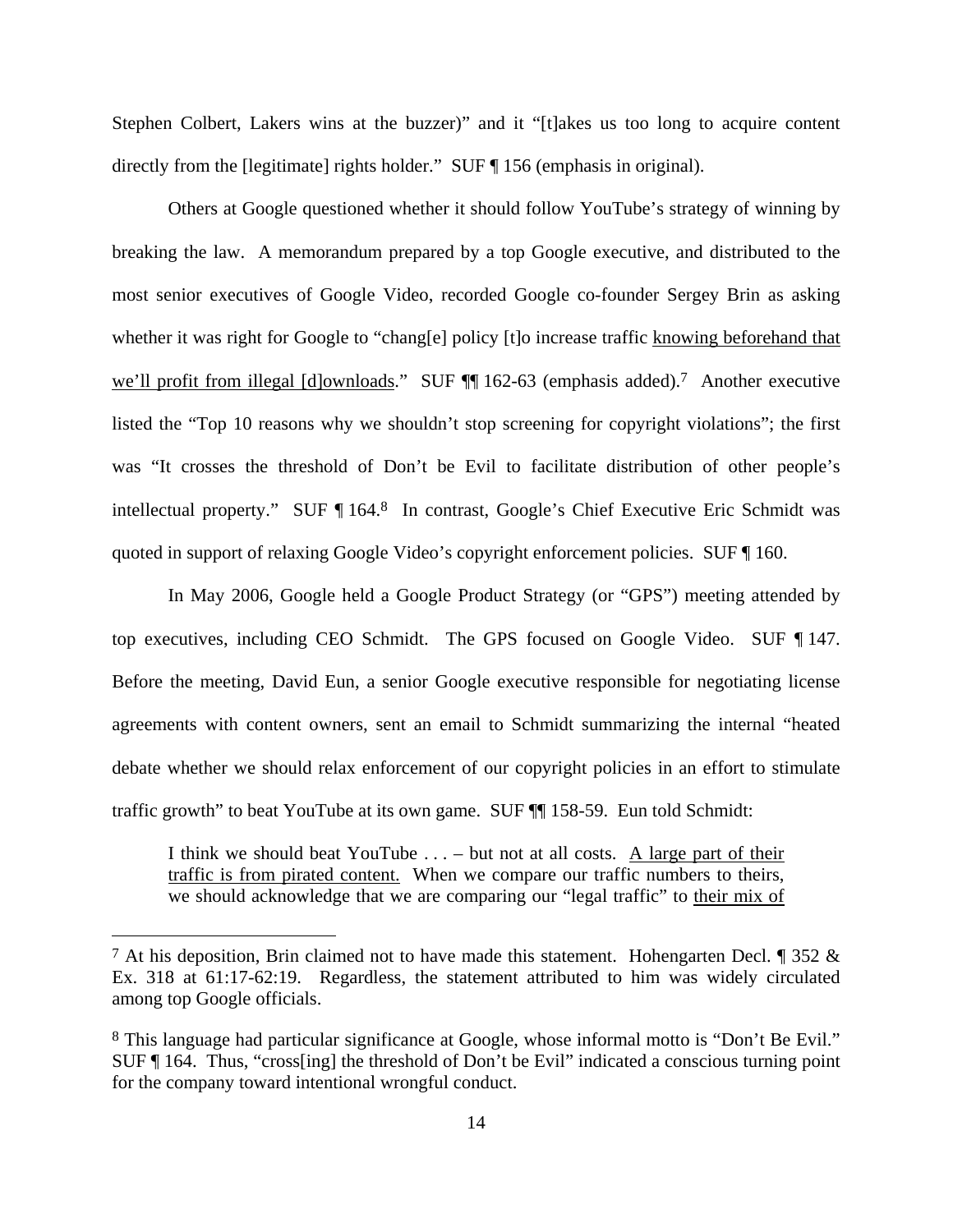traffic from legal and illegal content. One senior media executive told me they are monitoring YouTube very closely and referred to them as a "video Grokster."

*Id.* (emphasis added).<sup>9</sup>

Likewise, Google Video executives vividly described YouTube's illegal practices to the GPS meeting's attendees. In a memorandum marked "final" for integration into the material prepared for the GPS, the Google Video team advised senior Google executives:

- YouTube is "a 'rogue enabler' of content theft"
- "YouTube's content is all free, and much of it is highly sought after pirated clips"
- "YouTube's business model is completely sustained by pirated content. They are at the mercy of companies not responding with DMCA requests."
- "[Content owners] (mainly) perceive YouTube as trafficking mostly illegal content – it's a video Grokster"

SUF ¶ 157 (emphasis added).

 $\overline{a}$ 

Despite Google's keen awareness that infringement was the linchpin to YouTube's success, in October 2006 Google decided to buy its rival – and its valuable user base built up with illegal content – for \$1.8 billion. SUF  $\P$  16-19. Significantly, the vast extent of infringement on YouTube was confirmed by Google's own pre-acquisition due diligence conducted by Google executives and its financial advisor, Credit Suisse. SUF ¶¶ 166-82.

Credit Suisse analyzed a sample of videos from YouTube that Google deemed representative of site traffic, and determined that more than 60% of the video views in the YouTube sample were "premium," their shorthand for "the content is copyright[ed] (either in whole or in substantial part)" or "removed [and] taken down" in response to a takedown notice

<sup>9</sup> When deposed, Schmidt professed not to remember this email about "pirated content" all over YouTube, five months before Google acquired it. Hohengarten Decl. ¶ 348 & Ex. 314 at 75:14-82:4. The issue was not lost on other Google executives. For example, on May 10, 2006, Ethan Anderson, International Business Product Manager for Google Video, stated: "I can't believe you're recommending buying YouTube. . . . they're 80% illegal pirated content." SUF ¶ 153.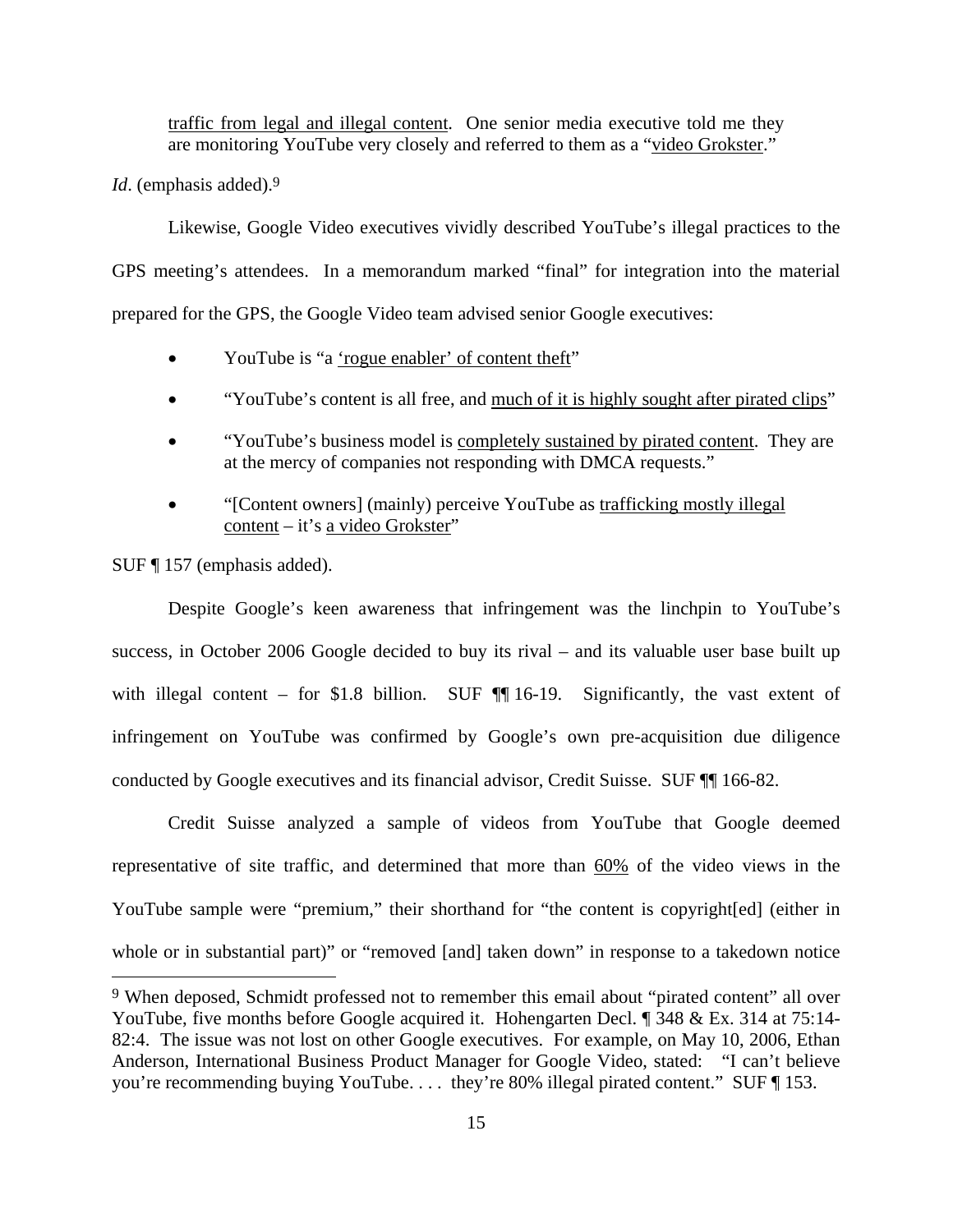(and thus plainly infringing). SUF ¶ 170. Credit Suisse also estimated that YouTube had a license for only 10% of those premium copyrighted video views. SUF ¶ 174; *see also* SUF ¶ 171 (premium content on YouTube included "Legitimate and Illegitimate" uploads) (emphasis added). In other words, 54% (90% of 60%) of the video views in the due diligence sample were of premium copyrighted content that was admittedly unauthorized by the content owner.

This analysis was incorporated into the board book prepared by Credit Suisse and presented to the Google board of directors on the day it authorized the purchase of YouTube, October 9, 2006. SUF ¶¶ 175-76. The board book emphasized the "tremendous growth" in YouTube's user base and its "loyal global following." SUF ¶ 178. Credit Suisse advised the Google board that virtually the entire financial value of YouTube, with a base case value of  $\S2.7$ billion, derived from Google's ability to monetize that vast entrenched user base in the future. SUF ¶ 180. The book then told the board that "60% of total video streams on yellow website" – their code name for YouTube – "are 'Premium.'" SUF ¶ 181. The board also was advised that Credit Suisse's valuation "[a]ssumes 10% of premium content providers allow [YouTube] to monetize their content in [fiscal year 2007]" – confirming that 90% of premium copyrighted content was simply being displayed on the site without permission. SUF ¶ 182. Google's entire board thus was on clear notice of the vast scope of YouTube's copyright infringement.<sup>10</sup> Notwithstanding this knowledge, the board authorized the purchase. SUF ¶ 16.11

<sup>10</sup> The board was even warned about "uncertain legal issues." SUF ¶ 177. This was a euphemism for copyright infringement liability, as everyone well knew, for indemnification for copyright liability was a hotly negotiated deal term during the merger negotiations. Recognizing what it was buying, an early Google term sheet sought indemnification for copyright liability suits up to 12.5% of the purchase price. SUF ¶ 183. Recognizing what they were selling, YouTube's founders and investors strongly resisted, and a lesser copyright indemnification provision was agreed to by the parties in the merger agreement. SUF ¶¶ 184-85. After Viacom filed this suit, Defendants purportedly discovered a "scrivener's error" in the original merger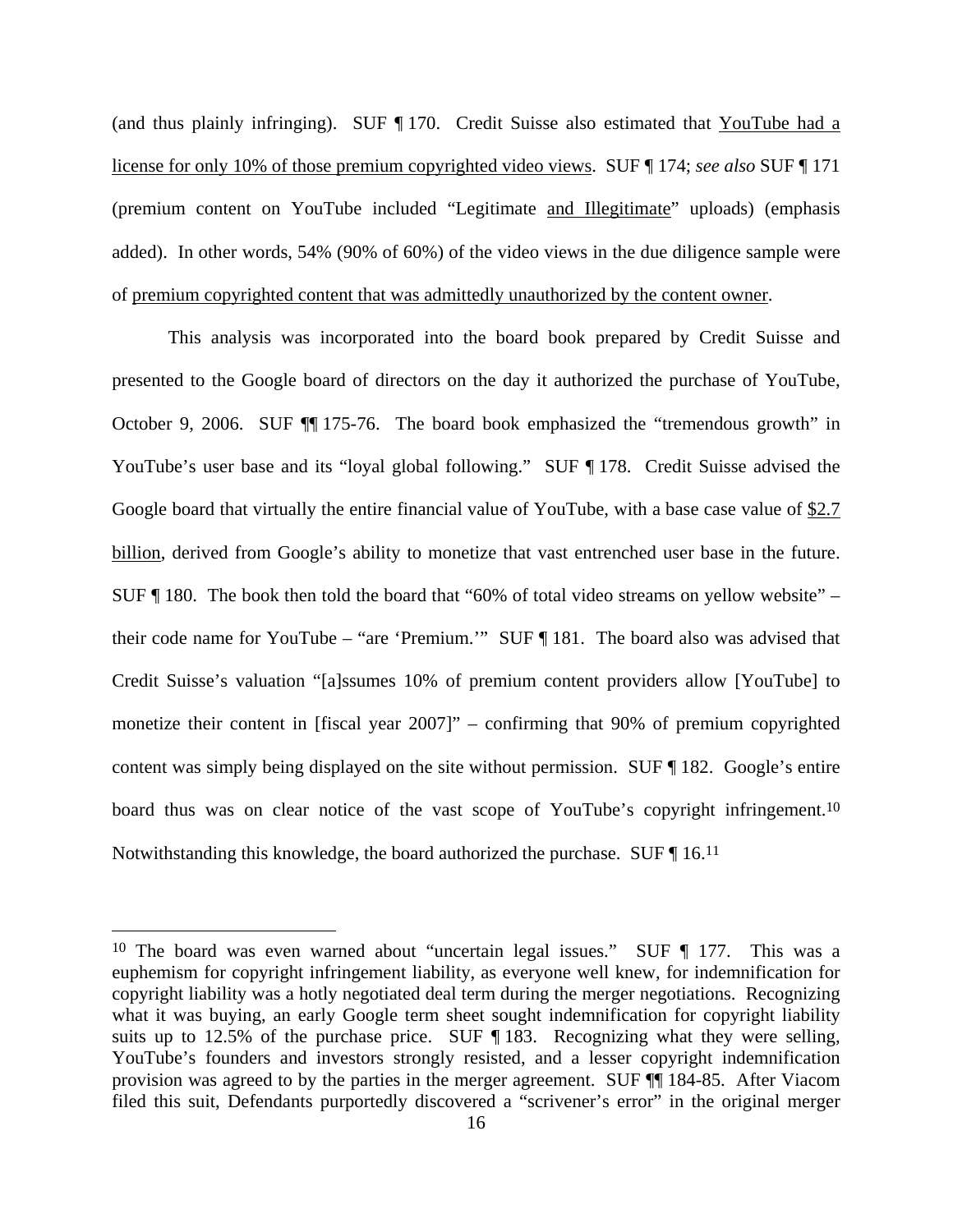Whether the correct quantification of the scope of YouTube's piracy was that it attracted 80% of site traffic (per Steve Chen), accounted for 80% of its content (News America), 70% of its most popular videos and 75-80% of the resulting views (Maryrose Dunton), 80% of all content (Ethan Anderson), or 54% of all views (Credit Suisse), it was unavoidably clear, as Chad Hurley summed it up, that YouTube was "out of control with copyrighted material." Still, having paid an immense sum for a website literally overrun with illegal content, Google's highest priority was to preserve YouTube's competitive advantage and continue aggressively to grow the user base. After the deal closed, the mandate to aggressively grow came by way of an edict from Google CEO Schmidt. He instructed the YouTube team that their focus should be "to grow playbacks to 1b/day [one billion per day]." SUF ¶ 188. That goal remained unchanged until March 2008, when Chad Hurley wrote that "three weeks ago Eric shifted his thinking on YouTube's focus. So, since that time we have rapidly been redirecting our efforts from user growth to monetization." SUF ¶ 201.

With its initial focus on user growth, Google reversed its own earlier copyright compliance policies and adopted YouTube's willful blindness strategy. Instead of screening as was done at Google Video, now every infringing video would remain freely available on YouTube until a copyright owner could detect it and send a takedown notice. SUF ¶ 189. And Defendants' executives continued to be well aware of the massive infringement on YouTube, just as they had been in the pre-acquisition period. For example, an employee charged with

agreement and increased the size of the indemnification provision for copyright infringement. SUF ¶ 186.

<sup>&</sup>lt;sup>11</sup> The acquisition price authorized by the board was \$1.65 billion in Google stock based on a 30day average of the stock price at the time of closing. SUF ¶ 16. When the deal actually closed on November 13, 2006, the purchase price was \$1.775 billion. SUF ¶ 19.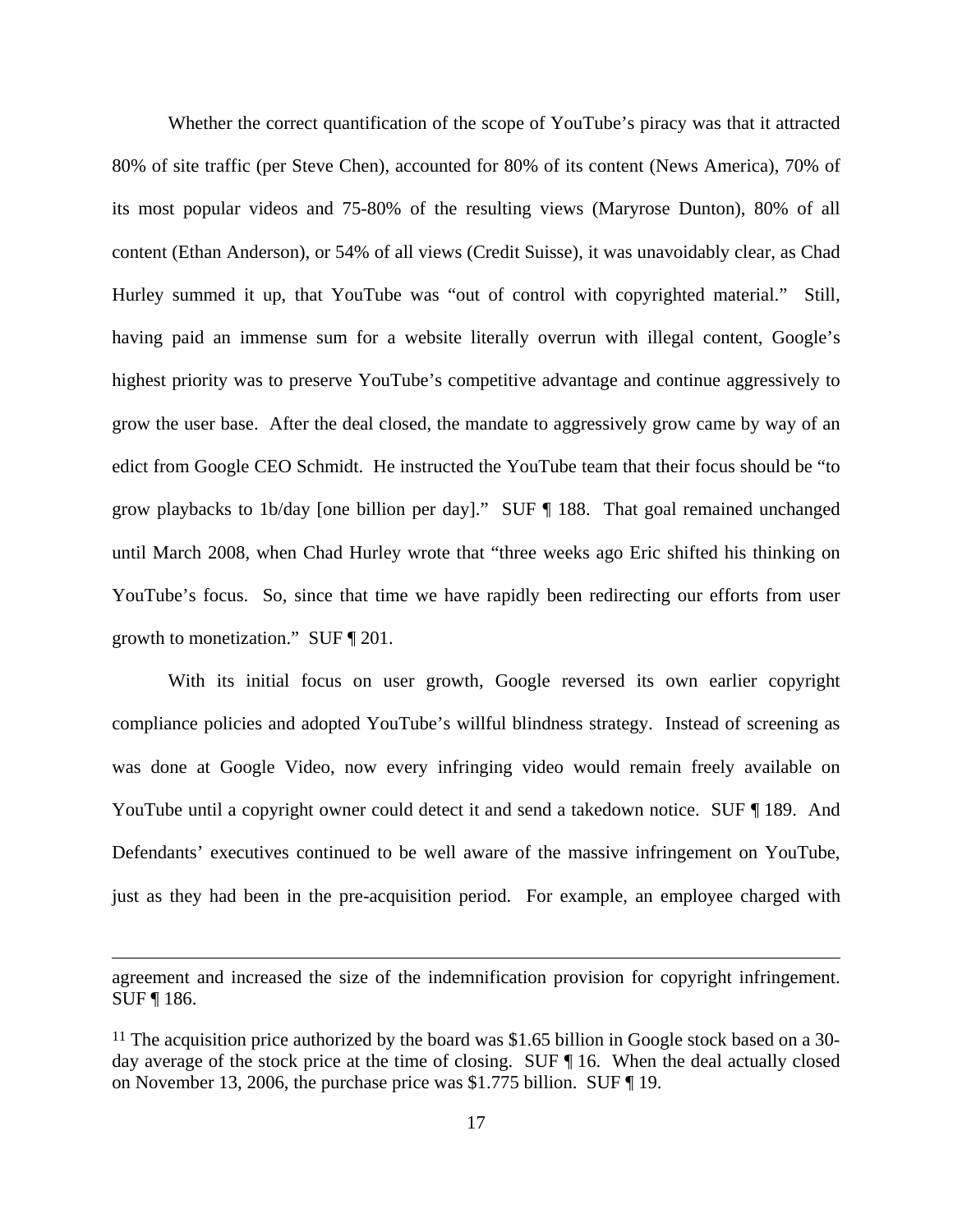selecting videos for prominent placement on the site reported that "we're running into issues finding enough videos because they have so many copyrighted violations." SUF ¶ 192. Google executives emailed clips that infringed Viacom's copyrights to each other – but did nothing to stop the infringement. SUF ¶¶ 190-91, 193-94. And a post-acquisition "YouTube Content Policy Training" manual even highlighted Viacom's "*Daily Show*" by name as an example of content to "Approve" when reviewing videos flagged for terms-of-use violations. SUF ¶ 69. Thus, as Google founder Brin had candidly stated during Google's internal debate on this issue a few months earlier, the company was consciously "changing [its] policy to increase traffic knowing beforehand that we'll profit from illegal downloads." SUF ¶ 162. This changed only in mid-2008, after Schmidt "shifted his thinking on YouTube's focus," and Google began to use filtering technologies to curtail infringement.

Given Google's earlier history of respecting copyright, Viacom negotiated with Google from November 2006 until February 2007 over a possible "content partnership" agreement to license some of Viacom's copyrighted works to appear on YouTube. SUF ¶ 203. During the negotiations, Viacom made clear that without such a license, the appearance of Viacom works on YouTube was unauthorized. SUF 1204. Viacom also insisted on compensation for past infringement of its works as part of any license. SUF ¶ 205. Google offered a package that it valued at a minimum of \$590 million for a content license from Viacom. SUF ¶ 206. Importantly, Google's offer and term sheet included an explicit guarantee that Google would use digital fingerprinting technology to prescreen all uploads to YouTube and block any videos from Viacom works not licensed under the agreement. SUF ¶ 207. Ultimately, however, the negotiations broke down, and Defendants never obtained a license from Viacom. SUF ¶ 208.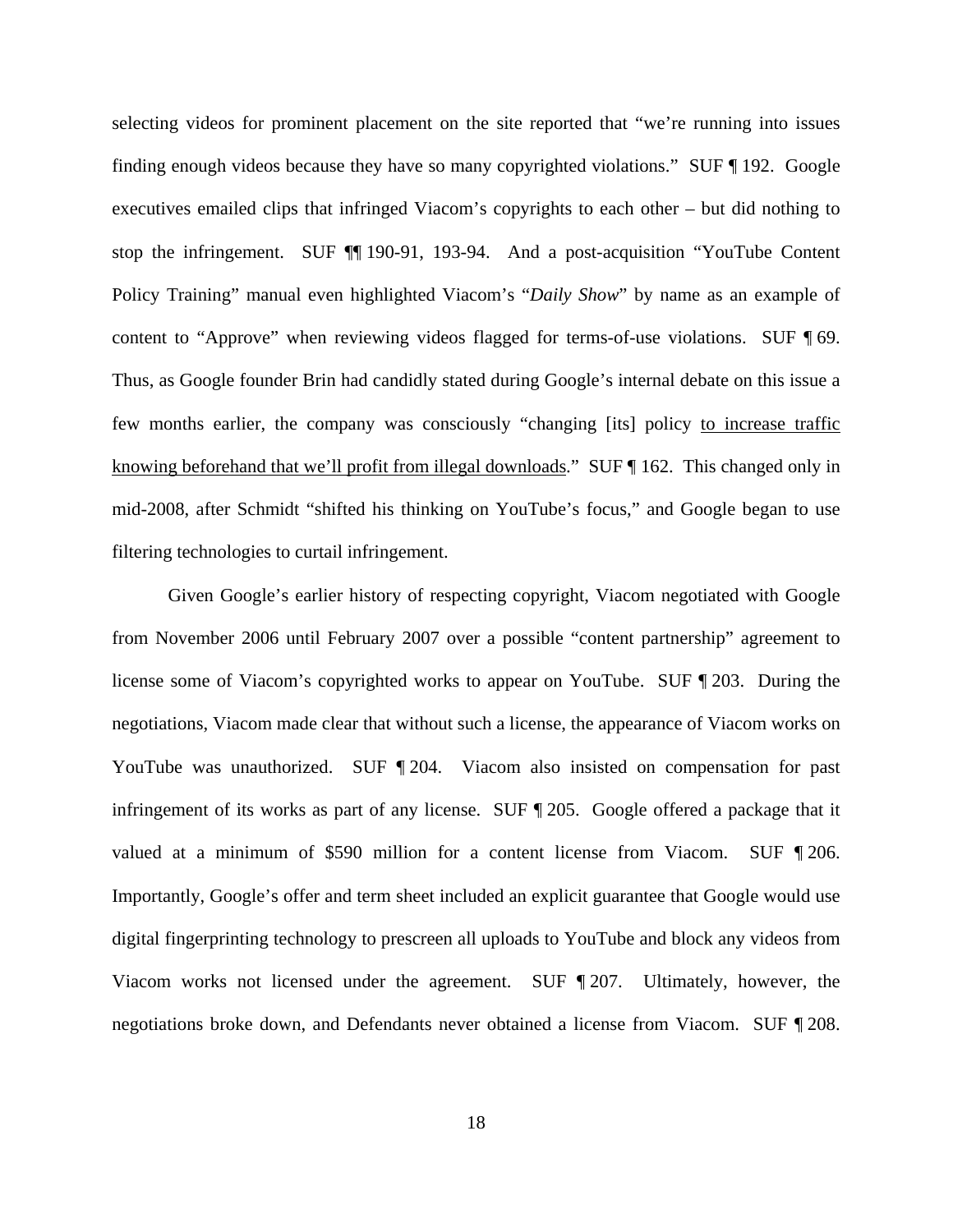On February 2, 2007, Viacom sent takedown notices for more than 100,000 infringing videos on YouTube. SUF ¶ 210.

With the collapse of the deal to license Viacom's videos, Google and YouTube withdrew their offer to use fingerprint technology to protect Viacom's content. This was so even though Viacom strongly urged the two companies to cooperate in good faith to clean up the site. Viacom's General Counsel, Michael Fricklas, pressed Defendants to use fingerprinting to prevent infringement of Viacom's works, and offered to have Viacom's technology experts cooperate with Defendants as needed to that end. SUF ¶ 209. Google's General Counsel, responding to Viacom and NBC Universal on February 16, 2007, rejected cooperation and refused to use fingerprint technologies for Viacom or NBCU in the absence of a license agreement. SUF ¶¶ 217-18. Defendants did not deploy fingerprinting to prevent infringement of Viacom's works for another year and a half – long after this suit was filed. SUF ¶¶ 217-22.

Parallel to Viacom's efforts to elicit cooperation from YouTube and Google, the Motion Picture Association of America ("MPAA") engaged in a similar discussion on behalf of all the movie studios, including Viacom's Paramount. The history of the MPAA's failed efforts on behalf of all the movie studios vividly illustrates YouTube's and Google's attitude and practices.

The MPAA was represented in its talks with Defendants by its Executive Vice President and Chief Strategic Officer. SUF ¶¶ 223-24. Starting around April 2006, the MPAA negotiated with YouTube because "there was a lot of copyrighted content on the site that was owned or controlled by the motion picture studios." SUF ¶ 223. "The discussion was about encouraging YouTube to do two things: deal with the content that we identified on the site that was copyrighted, infringement content from the motion picture studios; and two, and relatedly integrating filtering software that would address that copyrighted content." SUF ¶ 225. But after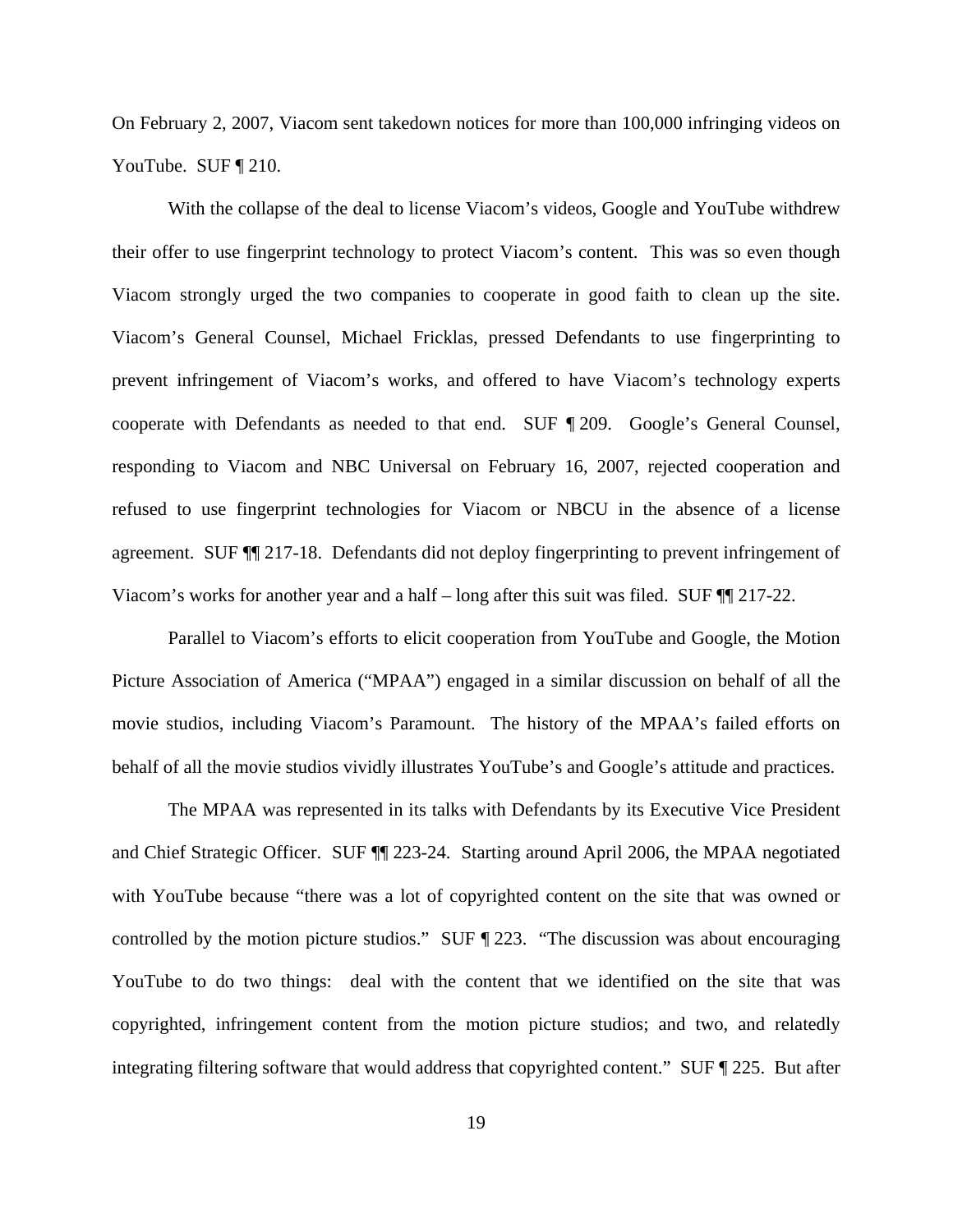months of futile discussions, YouTube refused to work with the MPAA or to utilize or even agree to test fingerprint and filtering technologies. YouTube's expressed reason was stark and candid: piracy was drawing users to the site. As the MPAA's EVP testified: "[t]here were a range of reasons given including the fact that the copyrighted content on YouTube was a major lure for their users." SUF ¶ 226.12

Google announced its acquisition of YouTube on October 9, 2006. That revived negotiations with the MPAA. On October 13 and November 9, 2006, the MPAA transmitted two specific written proposals to the Defendants calling for cooperation and the testing of filtering technologies, including the technology of a company called Audible Magic, from whom YouTube already had a license in hand. SUF ¶¶ 227-28; *infra* at 35. The MPAA even agreed to pay for the test. SUF ¶¶ 227-28. That was a generous concession, since the cost of filtering was comparatively trivial, SUF ¶ 311, and Google hardly needed the financial boost, its cash hoard having grown to \$11.2 billion by the end of 2006, SUF [28.]

Google and YouTube did not respond for months. Then, in January 2007, Defendants flatly rejected cooperation or filtering to prevent piracy unless the studios granted Defendants licenses and revenue sharing agreements: "[F]or those companies who were not and did not develop a licensing agreement with Google, they weren't going to be doing this sort of a pilot

<sup>12</sup> This testimony is particularly powerful since YouTube executives made the exact same statement to Google Video executives in 2006, which the latter even reduced to writing. On Friday, January 13, 2006, Peter Chane and a Google Video colleague met with YouTube's CEO Chad Hurley and another senior YouTube executive Chris Maxcy. SUF ¶¶ 140-41. Two days later, Chane wrote an email to Jonathan Rosenberg, the head of product development for all of Google, explaining that YouTube was able to display copyrighted content unavailable on Google Video because Google had a "zero tolerance policy to copyrighted content," whereas YouTube had no such policy and was using piracy on the site to draw user traffic. Chane wrote to Rosenberg: "[T]hey are aware of this [lax enforcement policy] (I spoke with them on friday) and they plan on exploiting this in order to get more and more traffic." SUF ¶ 141.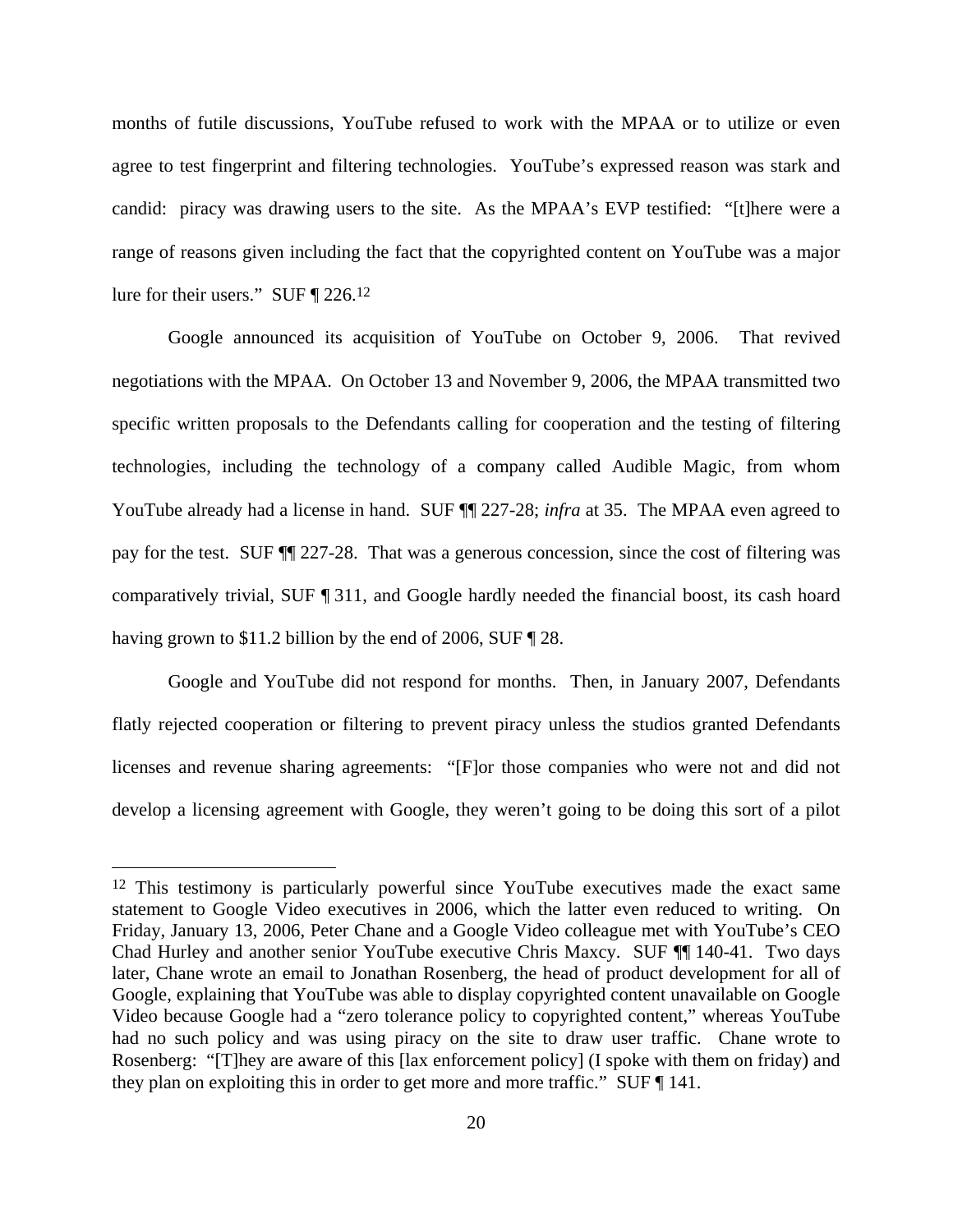initiative or filtering." SUF ¶ 229. That reflected the thinking of Google Senior Vice President Jonathan Rosenberg, who had earlier told Chane that the "lesson" from YouTube was to "play faster and looser and be aggressive until either a court says 'no' or a deal gets struck." SUF ¶ 160.

Within the month, having been rebuffed both individually and as a member of the MPAA, Viacom commenced this suit.<sup>13</sup>

## 3. Defendants Cannot Walk Away from Their Contemporaneous Internal Documents.

The internal emails and memoranda of YouTube's founders and Google's senior executives discussed above make a compelling and indisputable record of Defendants' intent to use infringing videos clips to build the YouTube business. Viacom's position is not dependent

<sup>&</sup>lt;sup>13</sup> Having rejected all cooperation and filtering, the Defendants today hide behind their willful blindness policy and argue that they cannot be expected to differentiate between illegal and authorized clips. Hence, they argue, the responsibility for copyright compliance on YouTube should rest with the victimized content owners, with YouTube free to lure users to the site with "truckloads" of pirated materials unless and until the content owners detect them and request their removal listing specific infringing URLs. In this vein, much of Defendants' deposition time has been expended questioning whether Viacom employees had uploaded some videos to YouTube as promotional material, thereby authorizing their presence there. This whole exercise is a red herring. First, none of the infringing clips at issue in this lawsuit were uploaded to YouTube by Viacom or its authorized agents. SUF ¶ 9. Second, the number of uploads to YouTube that Viacom did authorize (for which Viacom is not suing for infringement) was very limited compared to the 63,000 unauthorized infringing clips claimed by Viacom in this litigation. Hohengarten Decl. Ex. 2 (Solow Decl.) ¶¶ 17, 30-32. Third, of that small number of authorized clips, virtually all were uploaded to YouTube using official Viacom account names, and YouTube was fully aware of this fact. *Id.* ¶ 31-32. Fourth, Defendants' own offer to use fingerprinting in connection with a license to block unauthorized works while permitting authorized uploads makes clear that Defendants had yet another way to distinguish between legal and illegal uploads had they wanted to. That is the entire point of fingerprinting. Had they cooperated, Defendants' entire authorization argument relied upon in this litigation would have been resolved and gone up in smoke. Instead, they chose the path of non-cooperation and willful blindness, forcing Viacom and other studios to play a cat and mouse game with illegal uploaders, with Defendants enjoying the financial rewards from this piracy in the interim.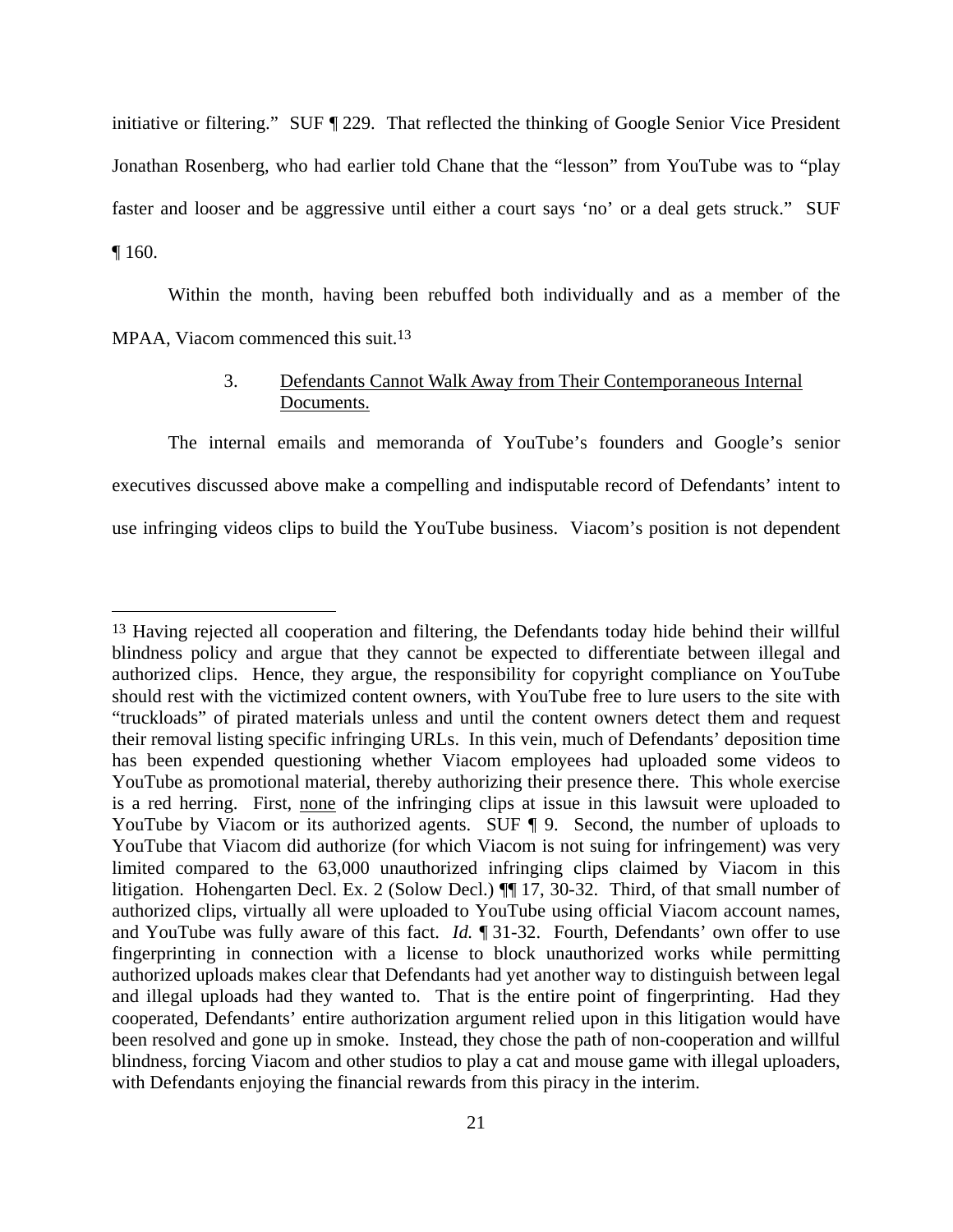on extrapolations or interpretations from these documents. Defendants' own words, in plain English, speak for themselves – clearly and forcefully.

And this is a case where these written words speak all the more powerfully given the Defendants' failure to preserve and produce many key documents and the ostensible memory failures of their key executives when deposed. Among the most compelling documents are the internal emails and memoranda of YouTube's founders. Almost none of these key internal documents were produced by Google or YouTube, which claims they were all lost. Hohengarten Decl. ¶ 263. Among others, Chad Hurley, a founder and YouTube's Chief Executive from its inception to today, revealed for the first time of his deposition that he "lost all" of his YouTube emails for the key time period of this case. *Id.* ¶ 264. Fortunately, Karim, who left YouTube in 2006 and preserved these materials on his own personal computer, discharged his duties to this Court and produced them. *Id.* ¶¶ 218-63. Otherwise they would have never surfaced in this litigation.

Similarly unusual are the document destruction practices followed by Google's CEO Eric Schmidt. He claims to use and email from "probably 30" different computers. *Id.* ¶ 348 & Ex. 314, at 7:7-10. As set forth above, Schmidt was deeply involved in the decision to acquire YouTube and its post-acquisition policies. Yet, for the key period from June 2006 (when Google started intensely to focus on YouTube's policies and practices and debated whether to acquire it) through February 2007 (when negotiations fell apart with Viacom and the MPAA, resulting in this lawsuit), Schmidt's search for responsive materials "yielded 19 documents." *Id.* ¶¶ 266, 348 & Ex. 314 at 18. The absence of emails and documents is explained by a practice litigationconscious in the extreme. Schmidt explained: "[i]t has been my practice for 30 years to not retain my emails unless asked specifically." *Id.* ¶ 348 & Ex. 314 at 18. He went on to testify: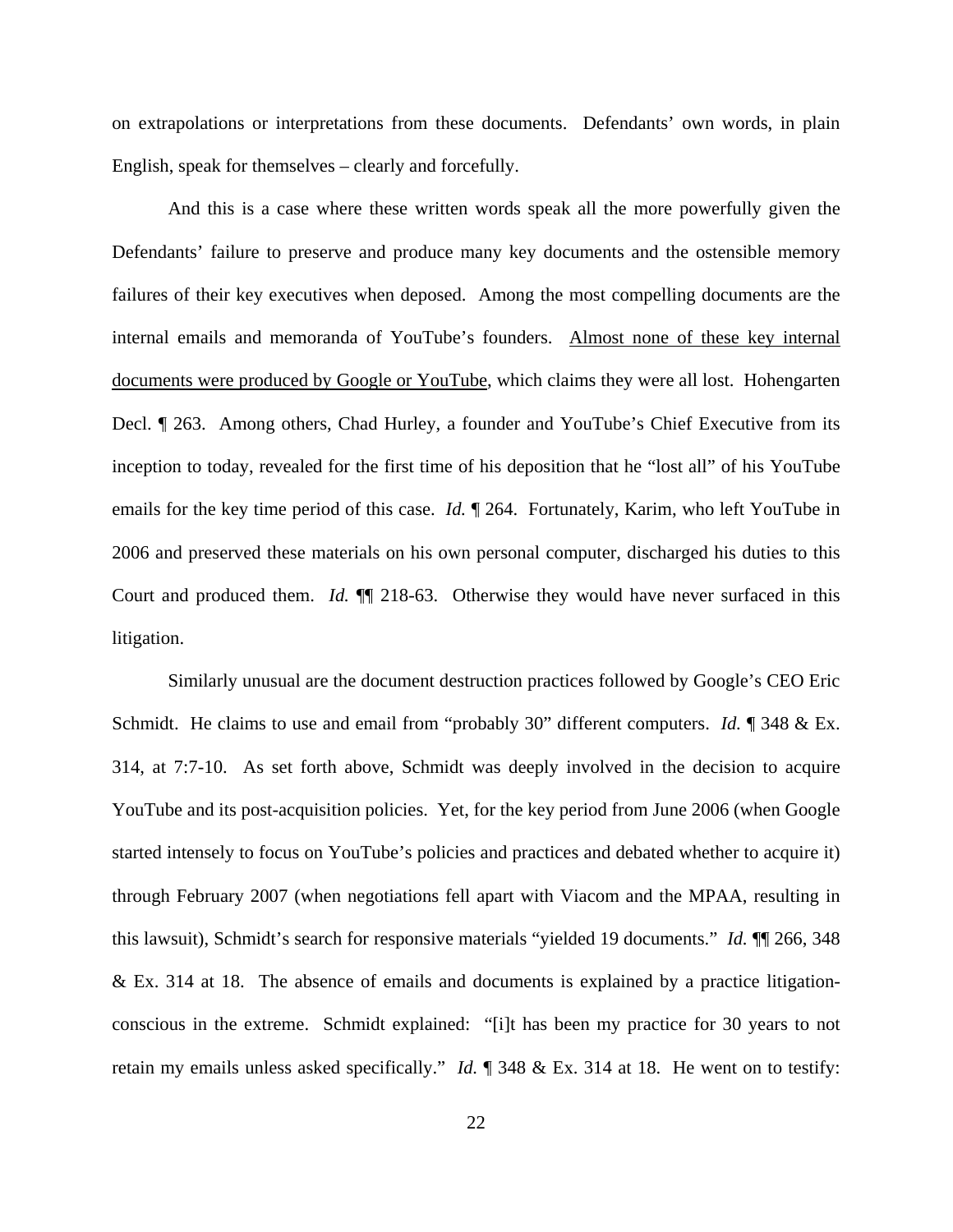"It was my practice to delete or otherwise cause the emails that I had read to go away as quickly as possible." *Id.* at 18-19.14

Similar bizarre practices surfaced when senior executives testified about these key documents. When Mr. Hurley was shown the email chains preserved by Mr. Karim, he developed serial amnesia. This is no lawyer's exaggeration: we include pages 177-317 of Mr. Hurley's testimony (Hohengarten Decl. ¶ 346 & Ex. 312) and invite the Court to review it. To the same effect is the testimony of Larry Page, one of Google's two co-founders and top three executives, who essentially disclaimed memory on any topic relevant to this litigation, even including, for example, whether he was in favor of Google's acquisition of YouTube, even though it was Google's largest corporate transaction to date and viewed as transformative to its business. Hohengarten Decl. ¶ 349 & Ex. 315, at 129:23-134:15. We enclose Mr. Page's entire deposition as Exhibit 315 to the Hohengarten Declaration. This Court can decide whether these key executives and witnesses behaved with the level of candor and respect for the legal process that this Court has a right to expect from senior executives of important public companies.

Due to these practices, we and the Court will never know what else was "lost" or made to "go away as quickly as possible." Fortunately, the documents that fortuitously survived and were produced still provide ample indisputable evidence of unlawful intent. Given Defendants' wholesale failures to preserve relevant documents or recall key salient facts, the surviving documents speak all the more loudly as undisputed facts that warrant summary judgment.

<sup>&</sup>lt;sup>14</sup> This practice is certainly ironic coming from the CEO of a company that prominently markets its email service to the public as providing "lots of space" and "free storage" for emails. Hohengarten Decl. ¶ 316 & Ex. 288.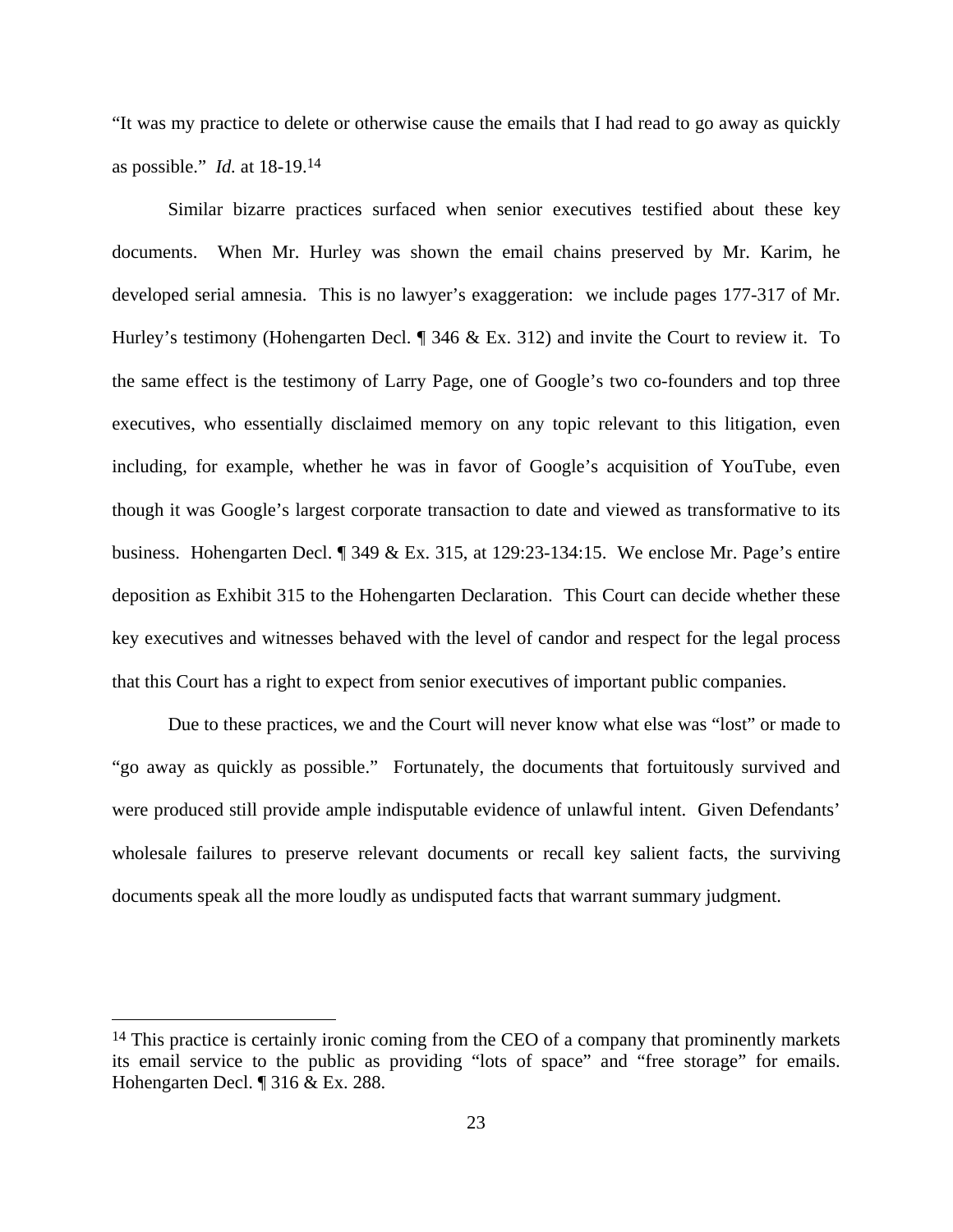### **B. Defendants' Intentional Operation of YouTube as an Infringement Haven Makes Them Liable Under** *Grokster***.**

Defendants' conduct squarely makes them liable for the infringement on YouTube under the Supreme Court's *Grokster* decision. In *Grokster*, the high court ruled that Internet businesses – like all other businesses – are liable for infringement when they operate a website with the unlawful intention, purpose, or objective that it will be used at least in part for infringing activity. The Court recognized no legal or social benefit in rewarding such piracy.

*Grokster* addressed whether two Internet "peer-to-peer" services were legally liable for facilitating infringement by their users who copied and distributed popular music and movies over the services. The lower courts in *Grokster* had ruled that the peer-to-peer services were immune from liability under the Supreme Court's earlier decision in *Sony Corp. of America v. Universal City Studios, Inc.*, 464 U.S. 417 (1984), because the services had "substantial noninfringing uses" – that is, they could be used for authorized exchanges of copyrighted works in addition to unauthorized infringement. *Grokster*, 545 U.S. at 927-28; *id.* at 931-32 (summarizing *Sony* holding). The Supreme Court likewise assumed the defendants' services had substantial noninfringing uses. *Id.* at 933-35. But the Supreme Court held that notwithstanding other substantial noninfringing uses, the services were still liable for the infringement they facilitated because they had the actual intent, purpose, or objective of facilitating infringement with their product. *Id.* at 937-40. Thus, "a copyright holder may proceed against a technology provider where a provable specific intent to infringe (of the kind the Court describes) is present." *Id.* at 962-63 (Breyer, J., concurring) (emphasis added).

The *Grokster* decision is squarely applicable here. First, the Supreme Court emphatically rejected the knowledge standard applied by the Ninth Circuit in that case, which had held that the peer-to-peer services could be secondarily liable for facilitating infringement only if they had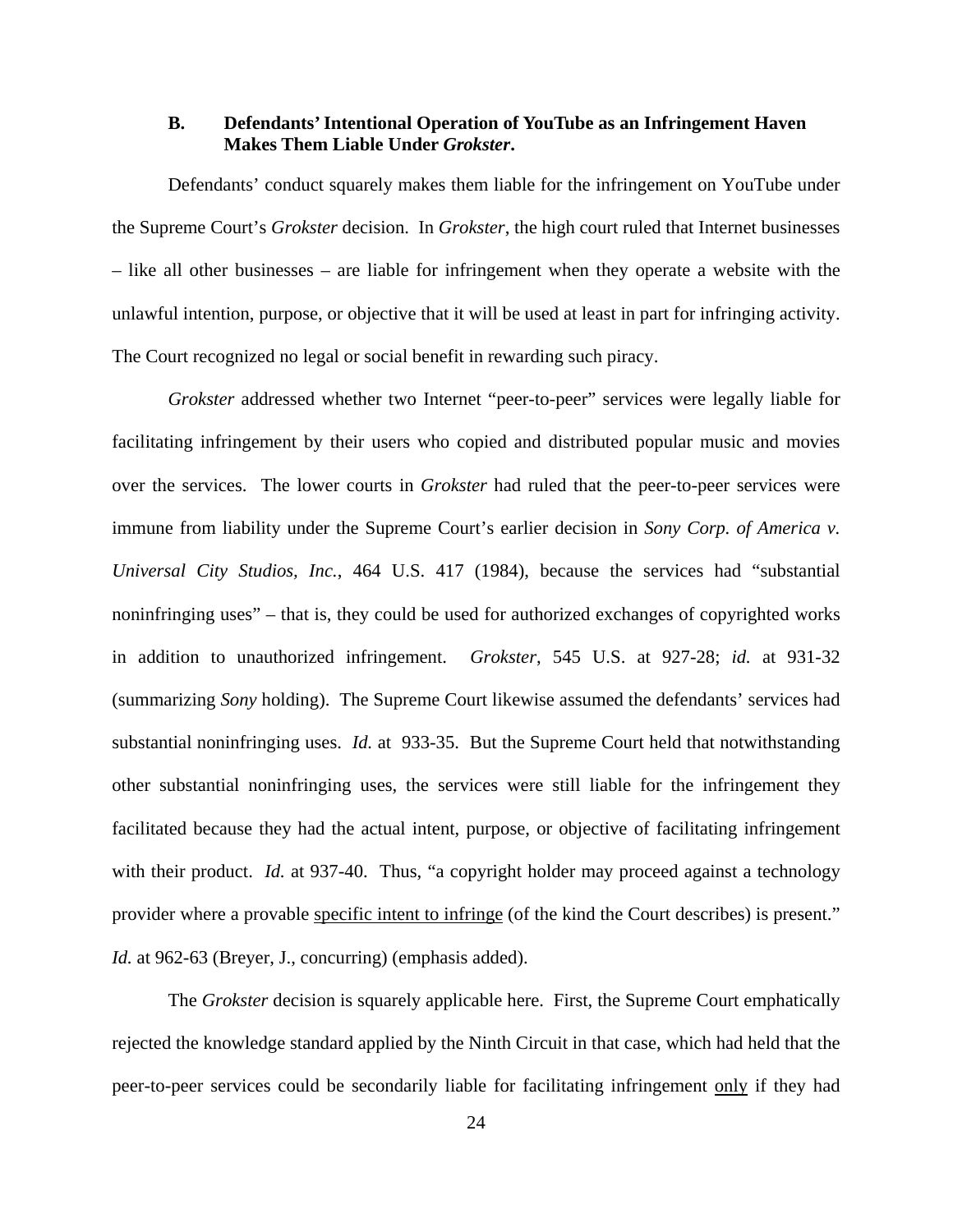"knowledge of specific infringement." *Metro-Goldwyn-Mayer Studios Inc. v. Grokster Ltd.*, 380 F.3d 1154, 1162 (9th Cir. 2004) (emphasis added), *rev'd*, 545 U.S. 913 (2005). The Supreme Court held that requiring "'specific knowledge of infringement'" was "error." 545 U.S. at 934. The *Grokster* Court recognized that acting with an unlawful purpose, intent or objective is the epitome of culpable conduct, and a defendant may not escape liability merely because it does not – or even could not – know of each specific act of infringement whereby its unlawful purpose comes to fruition. *See id.* at 922-23 (peer-to-peer services are liable even though they could not identify the specific works that were being illegally downloaded).15

The Supreme Court also emphasized that although the intentional facilitation of infringement is often called "inducement," this form of liability is not limited to situations in which a message encouraging infringement is actually communicated to users (*e.g.*, through advertising). Rather, as explained above, *Grokster* held that a business is liable whenever it operates with a purpose of facilitating infringement, regardless of whether it communicates that message. Advertisements or other messages are only one form of "direct evidence of unlawful purpose." 545 U.S. at 935. Liability ultimately rests on the existence of the unlawful purpose itself, which can also be established by other kinds of evidence. Thus, whether "messages" encouraging infringement "were communicated is not to the point," because such messages are merely one way of "prov[ing] by a defendant's own statements that his unlawful purpose

<sup>15</sup> Viacom notes that Defendants still have not produced data from YouTube's Logging Database that could show that senior YouTube and Google executives did, in fact, watch and know of many of the specific infringing videos at issue in this case. Nonetheless, there is abundant evidence in Defendants' emails and other communications to show that Defendants were well aware of specific cases of infringement of Viacom's copyrights without doing anything about it. *See*, *e.g.*, SUF ¶¶ 32, 59, 69, 105, 110, 116-17, 122, 130, 132, 165. As *Grokster* makes clear, however, such specific knowledge is not needed for inducement liability based on an overarching intent to profit from infringement.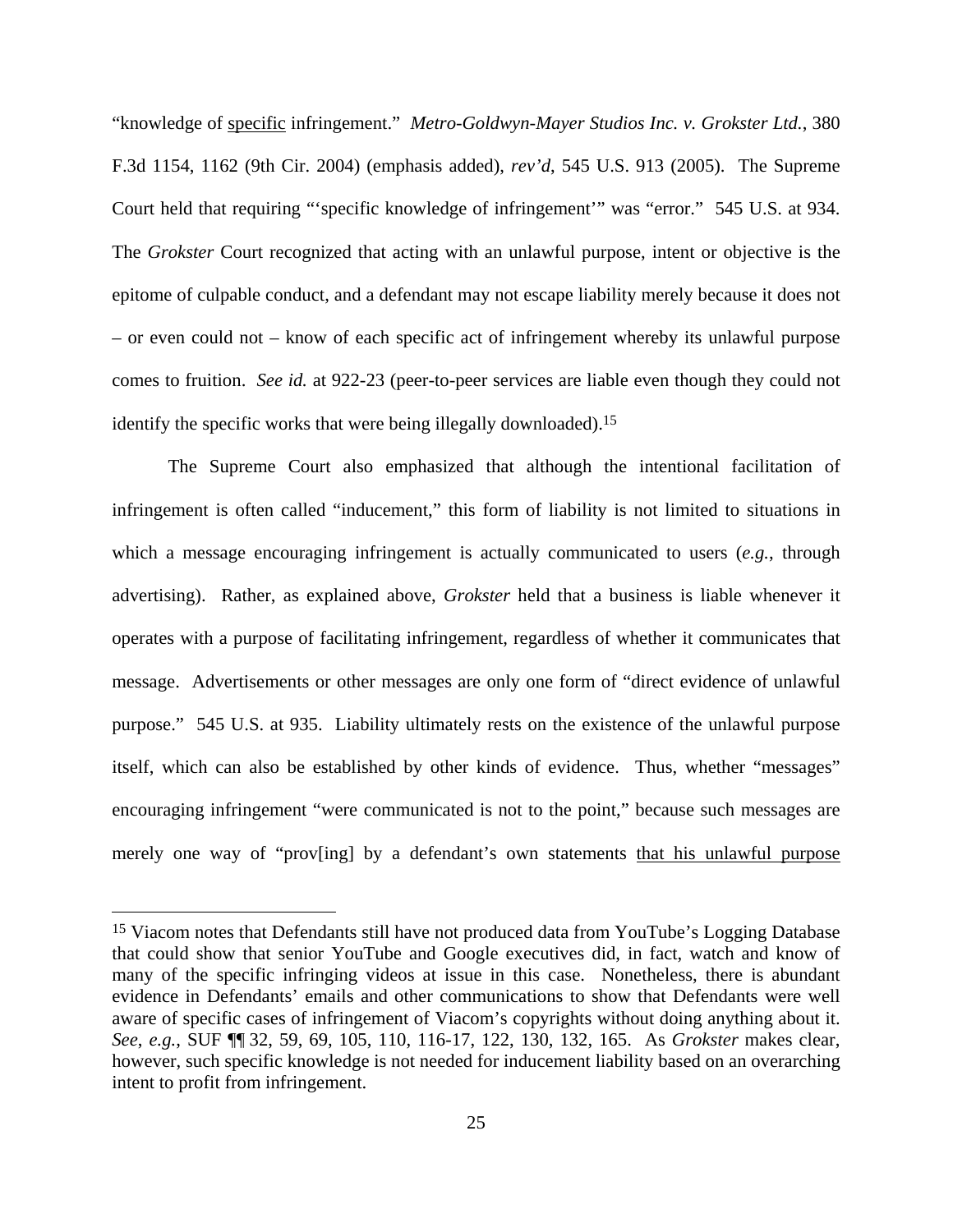disqualifies him from claiming protection." *Id.* at 938 (emphasis added). As a recent decision explained: "Importantly, liability may attach [under *Grokster*] even if the defendant does not induce specific acts of infringement. Instead, the court may 'infer[] a patently illegal objective from statements and actions showing what [the defendant's] objective was.'" *Columbia Pictures Indus., Inc. v. Fung, No. CV 06-5578, slip op. at 23 (C.D. Cal. Dec. 21, 2009)* (citation and footnote omitted) (quoting *Grokster*, 545 U.S. at 941) (Hohengarten Decl. ¶ 2, Ex. 1).

Indeed, in *Grokster* the Supreme Court inferred the defendants' unlawful purpose from three factors that are direct echoes of the facts in this case: (1) the defendants were "aiming to satisfy a known source of demand for copyright infringement," which showed an "intent on the part of each to bring about infringement"; (2) "neither company attempted to develop filtering tools or other mechanisms to diminish the infringing activity," which "underscore[d] [the defendants'] intentional facilitation of their users' infringement"; and (3) the defendants made "money by selling advertising space," so that the "commercial sense of their enterprise turn[ed] on high-volume use, which the record show[ed] [was] infringing," which in the context of the entire record supported a finding of "unlawful intent." 545 U.S. at 939-40.

The *Grokster* Court also emphasized that this kind of unlawful intent can and should be found on summary judgment, effectively directing summary judgment for the plaintiffs in that case. *Grokster*, 545 U.S. at 941. On remand, the *Grokster* district court in fact entered summary judgment against the peer-to-peer services based on their "unlawful objective to promote infringement" shown through "voluminous documentary evidence." *Metro-Goldwyn-Mayer Studios, Inc. v. Grokster, Ltd.*, 454 F. Supp. 2d 966, 971, 984, 985 (C.D. Cal. 2006). Other recent cases – including in this District – have also not hesitated to enter summary judgment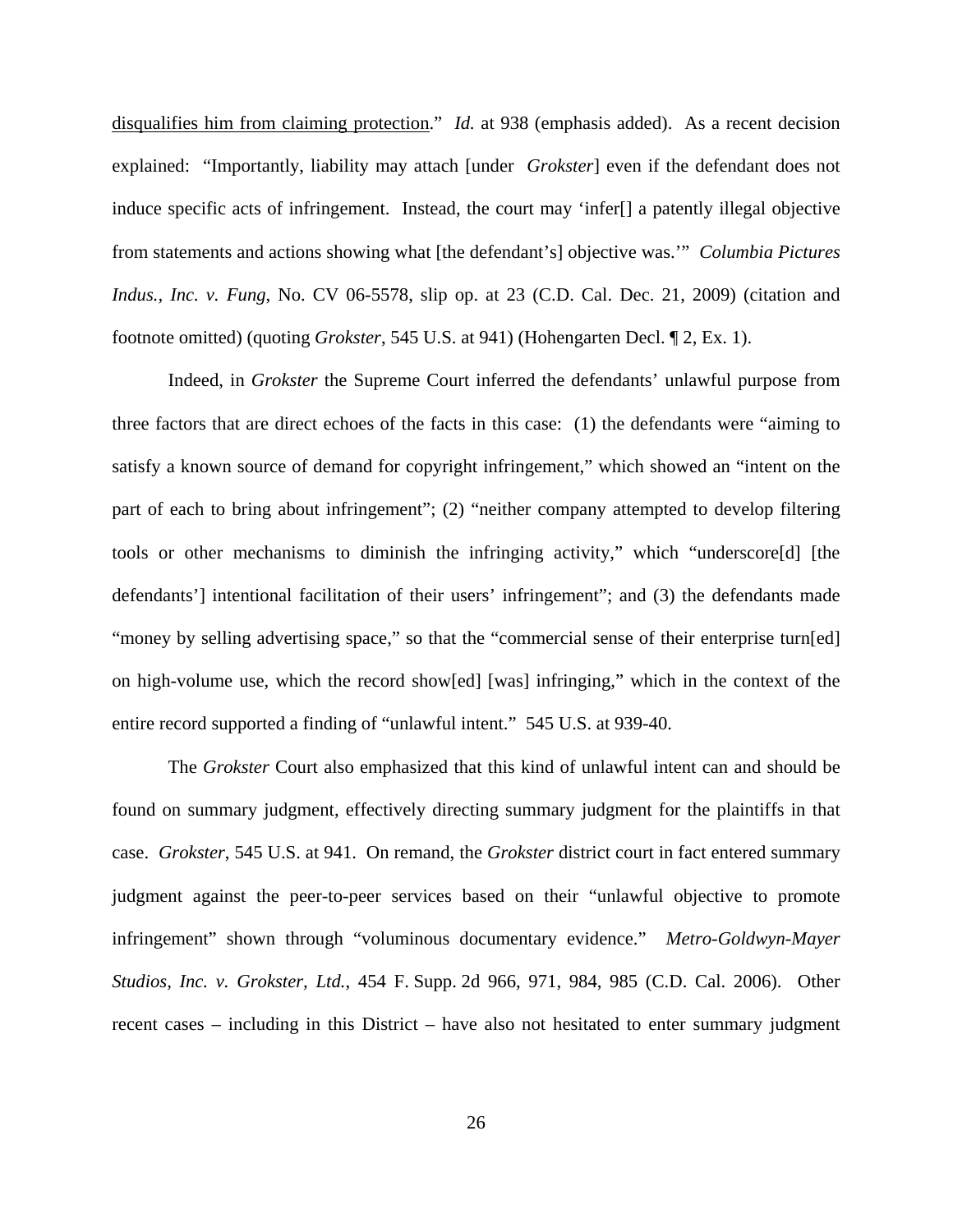against businesses like YouTube and Google on this same basis. *Fung*, slip op. at 35; *Arista Records LLC v. Usenet.com, Inc.*, 633 F. Supp. 2d 124, 150-54 (S.D.N.Y. 2009).

Here, the evidence of YouTube's and Google's unlawful objective of operating the YouTube site as a haven for infringement is even more powerful than in *Grokster*, *Usenet*, or *Fung.* YouTube's founders made a conscious decision to build their user base "as aggressively as we can through whatever tactics, however evil." SUF ¶ 85. They knew the site was "out of control with copyrighted material" – including videos taken from Viacom programs they identified by name – but they decided not to block even "the obviously copyright infringing stuff," because if they did "site traffic [would] drop to maybe 20% of what it is." SUF ¶¶ 54-58. They disabled community flagging for infringement (but not for other improper content) to avoid obtaining "notice" from users and to shift the entire burden to copyright owners. SUF ¶¶ 64-65. They sneered at rights holders as "copyright bastards" and "a-holes," killed simple engineering fixes that would have made it easier to detect infringement, and admitted they were "just trying to cover our asses." SUF ¶¶ 34, 74-77, 107, 112-15, 119, 131, 135. They celebrated the popularity of known infringing clips to investors. SUF ¶ 99. And they cynically mocked the very idea they would flag videos for removal after an executive identified 70 percent of the most popular clips as infringing. SUF ¶¶ 95-96. At least one of the founders was himself "putting stolen videos on the site," while another urged his colleagues to "Steal it!" because "our traffic surged . . . due to a video of this type." SUF ¶ 44. It is no wonder Hurley was "concerned with the recent supreme court ruling on copyrighted material" in *Grokster*. SUF ¶ 39. But the allure of using infringing videos to build the user base and get rich quick was too great. Instead of stemming the floodtide of infringement, the founders opted to "save [their] meal money for some lawsuits." SUF ¶ 38.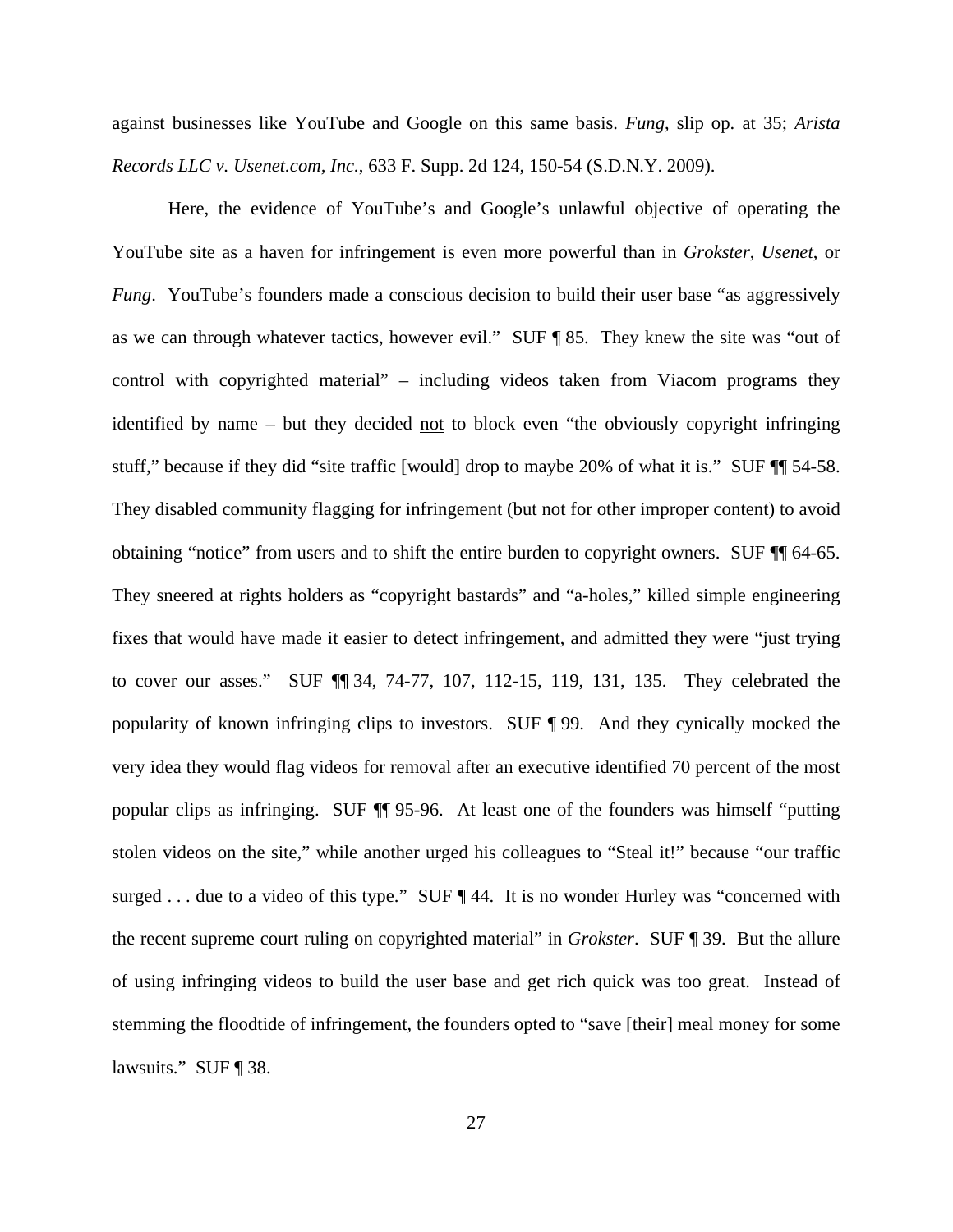Likewise, Google decided to buy YouTube after its own executives warned senior management that YouTube was a "'rogue enabler' of content theft," a "video Grokster," "trafficking mostly illegal content," whose "business model is completely sustained by pirated content," with a "large part of their traffic ... from pirated content." SUF ¶ 157-59. Google's own board book, documenting traffic of 60% "premium" content of which only 10% was authorized, validated these warnings. SUF ¶¶181-82. Google then adopted YouTube's copyright policy to "increase traffic knowing beforehand that we'll profit from illegal [d]ownloads." SUF ¶ 162. And when a license from Viacom was not forthcoming, Defendants refused to use the fingerprinting technology they already had in hand or other proactive measures to block Viacom videos, knowing they had no license from Viacom. SUF ¶¶ 203-17. They even rejected proposals by Viacom and the MPAA that they jointly test filtering techniques, an investigation that the MPAA agreed to largely fund. SUF ¶¶ 209, 217, 227-28. Unless they were awarded a content license, Defendants refused to prevent illegal uploading and imposed the entire burden on Viacom and the other studios to search YouTube 24/7 for infringing clips – while Defendants reaped the profits. *Id.*

In short, "unequivocal indications of unlawful purpose in [Defendants'] internal communications," *Grokster*, 545 U.S. at 938, plainly show that Google and YouTube "knew [their] business model depended on massive infringing use, and acted to grow [their] business accordingly," *Grokster*, 454 F. Supp. 2d at 989. In addition, the other indicia of unlawful purpose noted in *Grokster* are also present here. First, Defendants were "aiming to satisfy a known source of demand for copyright infringement." 545 U.S. at 939. Whether Chen had it precisely right in September 2005 when he estimated infringement-driven traffic at 80%, or Dunton at 70% in February 2006, or Google's diligence team at 54% in October 2006, "the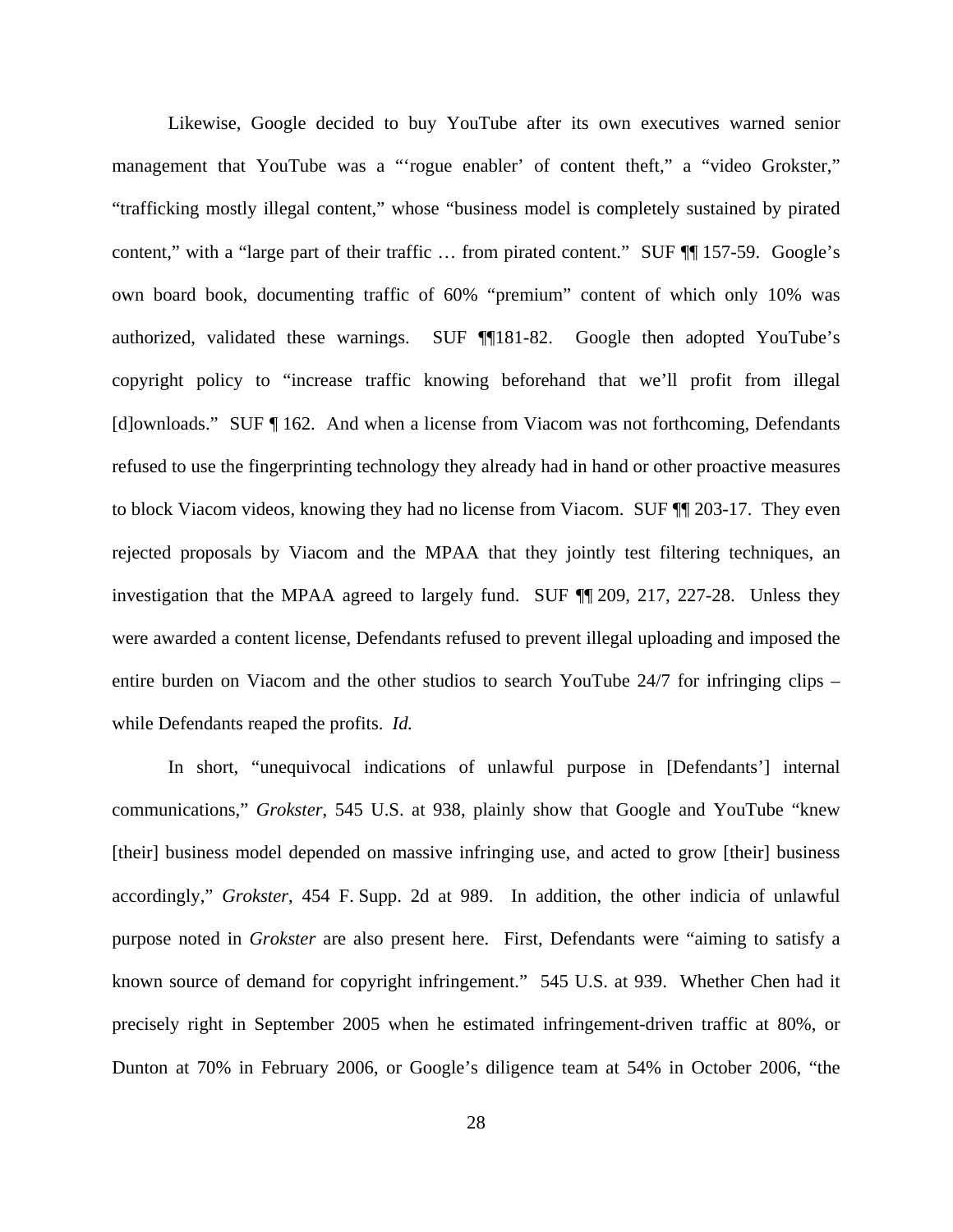staggering scale of infringement makes it more likely that [Defendants] condoned illegal use, and provides the backdrop against which all of [Defendants'] actions must be assessed." *Grokster*, 454 F. Supp. 2d at 985.16 Second, as detailed *infra* at 34-37, Defendants refused until May 2008 to implement readily available "filtering tools or other mechanisms to diminish the infringing activity" in order to protect Viacom's works. 545 U.S. at 939. That overall failure "underscores [their] intentional facilitation of . . . infringement." *Id.* It also highlights their deliberate strategy of willful blindness. Third, as described *infra* at 29-31, Defendants "make money by selling advertising space, by directing ads to the screens of computers employing their [service]." *Grokster*, 545 U.S at 940. "[T]he more the [service] is used, the more ads are sent out and the greater the advertising revenue becomes. Since the extent of the [service's] use determines the gain to [Defendants], the commercial sense of their enterprise turns on high-volume use, which the record shows is infringing." *Id.* That describes YouTube to a tee: If Defendants stopped the infringement, it would slash site traffic and with it current as well as future advertising revenue.

Google and YouTube were not just innocent and unwitting accomplices to infringement perpetrated by YouTube users. Defendants operated YouTube with the unlawful objective of using infringing material to explosively build their user base and become the dominant video website on the Internet. *Grokster* establishes beyond question that they are liable for the infringement they intentionally made possible.

<sup>16</sup> Moreover, Defendants' infringement of Viacom's works has been far more extensive than indicated by the already large number of accused clips at issue in this litigation due to infringement of content for which Viacom owns, but has not registered, the copyright. *See Reed Elsevier, Inc. v. Muchnick*, No. 08-103, 2010 WL 693679, at \*3, \*11 (U.S. Mar. 2, 2010) (court has subject-matter jurisdiction to adjudicate infringement claims for unregistered works and include them in relief such as settlement); *Perfect 10, Inc. v. Amazon.com, Inc.*, 508 F.3d 1146, 1154 n.1 (9th Cir. 2007) (registration requirement "does not limit the remedies a court can grant").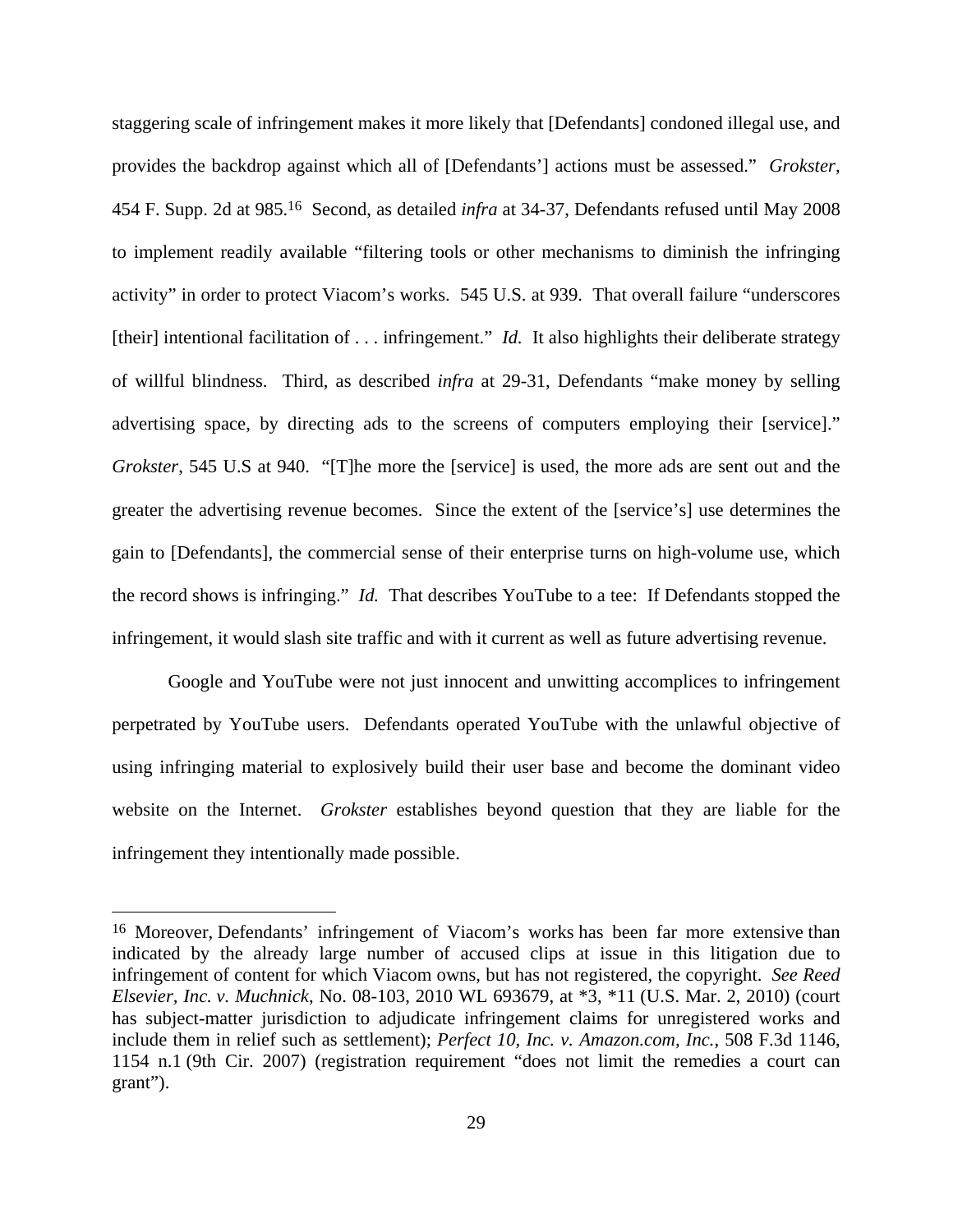# **II. DEFENDANTS ARE VICARIOUSLY LIABLE BECAUSE THEY DERIVED A DIRECT FINANCIAL BENEFIT FROM INFRINGEMENT THAT THEY HAD THE RIGHT AND ABILITY TO CONTROL.**

Even apart from their unlawful intent, Defendants are secondarily liable for the infringement on YouTube under principles of vicarious copyright liability, because they derived a direct financial interest from the infringement and had the right and ability to control it.

## **A. Statement of Undisputed Facts Relevant to Point II**

## 1. Defendants' Direct Financial Benefit from Infringement

Like TV stations and other media outlets, YouTube makes money by selling ads that appear on YouTube and are seen by users who come to the site to find and watch videos – including the majority of users drawn by infringing videos. YouTube initially focused its efforts on building up a base of users who would spend time on the site and return in the future. SUF ¶¶ 29-30, 35-37, 44, 57, 188; *supra* at 5-8. Once that user base reached a critical mass, YouTube sought to "monetize" it, principally through advertising. SUF ¶¶ 201, 236, 238-40.

YouTube's monetization has centered on selling advertising that appears at different places on the YouTube site. From a few months after YouTube's founding until January 2007, ads appeared on the "watch page" (the webpage on YouTube where a user views a selected video) for videos without regard to whether YouTube had a license agreement with the owner. SUF ¶¶ 241-46. For example, when a viewer watched an infringing clip from Viacom's hit programs such as "The Daily Show," "South Park," "Rugrats" and many others, an advertisement appeared next to the video and YouTube earned revenue from that advertising. SUF ¶¶ 247, 251 (screen shots of advertising on the watch pages for Viacom works). The scope of the user base watching those ads was staggering. In the pre-acquisition board book, Google's financial advisor projected there would be 126 billion watch page views in 2007. SUF ¶ 246.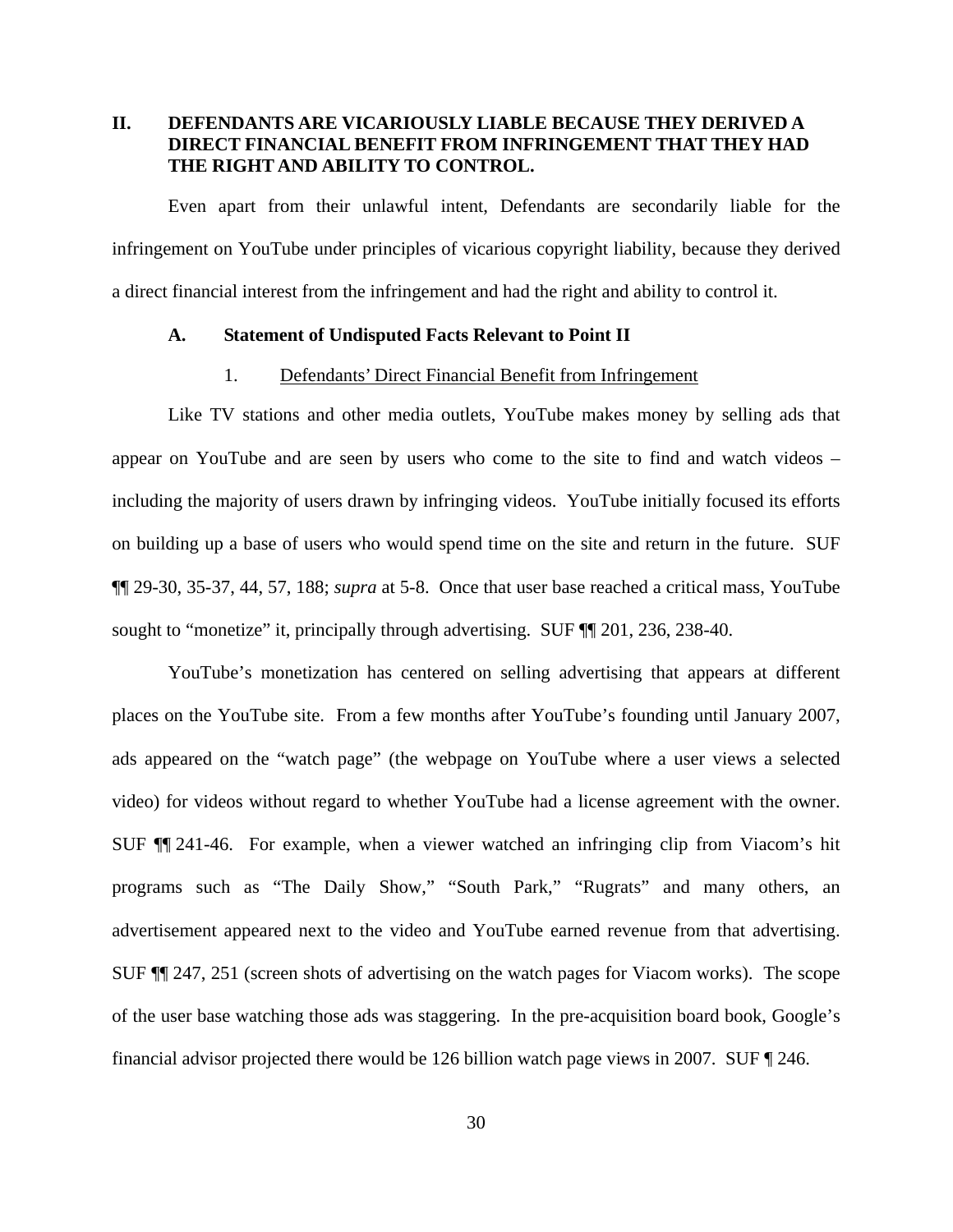Displaying ads on the watch pages of infringing videos represents the most clear-cut direct financial benefit imaginable, and Google quickly came to realize that it was fatal to its efforts to evade liability. So the practice came to a screeching halt in January 2007. SUF ¶ 248. An internal email among senior Google advertising executives explained:

A major decision in the works that you should be aware of  $-$  for legal reasons (that I don't fully understand what has changed, and our GC will be back in SF on Monday to articulate) all ads/monetization on the watch pages for user generated content will need to come down. This will have a tremendous impact on inventory.

SUF ¶ 250 (emphasis added). But, of course, this abrupt change in policy could not change the fact that YouTube advertised on watch pages during the explosive growth year of 2006. Thus, YouTube in this litigation cannot even hope to disclaim receipt of a direct financial benefit through users watching illegal videos.

Even thereafter, Defendants continued to place ads on other pages of the YouTube site and thereby profited from users drawn by infringing material. First, they sold ads appearing on the YouTube homepage. SUF ¶¶ 252-53. Second, they sold ads that appear on search results pages – the largest source of revenue on YouTube. SUF ¶¶ 254-57. Third, they sold ads that appear on browse pages, *i.e.*, pages organizing videos by category or other characteristics such as "most watched." SUF ¶ 260. Thus, if a user went to YouTube looking for clips that infringed Viacom's copyrights in popular shows like "South Park," either via the home page, a term search, or browsing, YouTube made money from the ads served to that user drawn by infringing material. SUF ¶¶ 259, 266. Google's pre-acquisition board book projected more than 154 billion views of the home and search results pages alone in 2007. SUF ¶ 179. Fourth, YouTube displayed ads on every upload page, *i.e.*, the webpage shown to an uploading user during the upload process. SUF ¶ 262. Thus, Defendants made money from infringement of the accused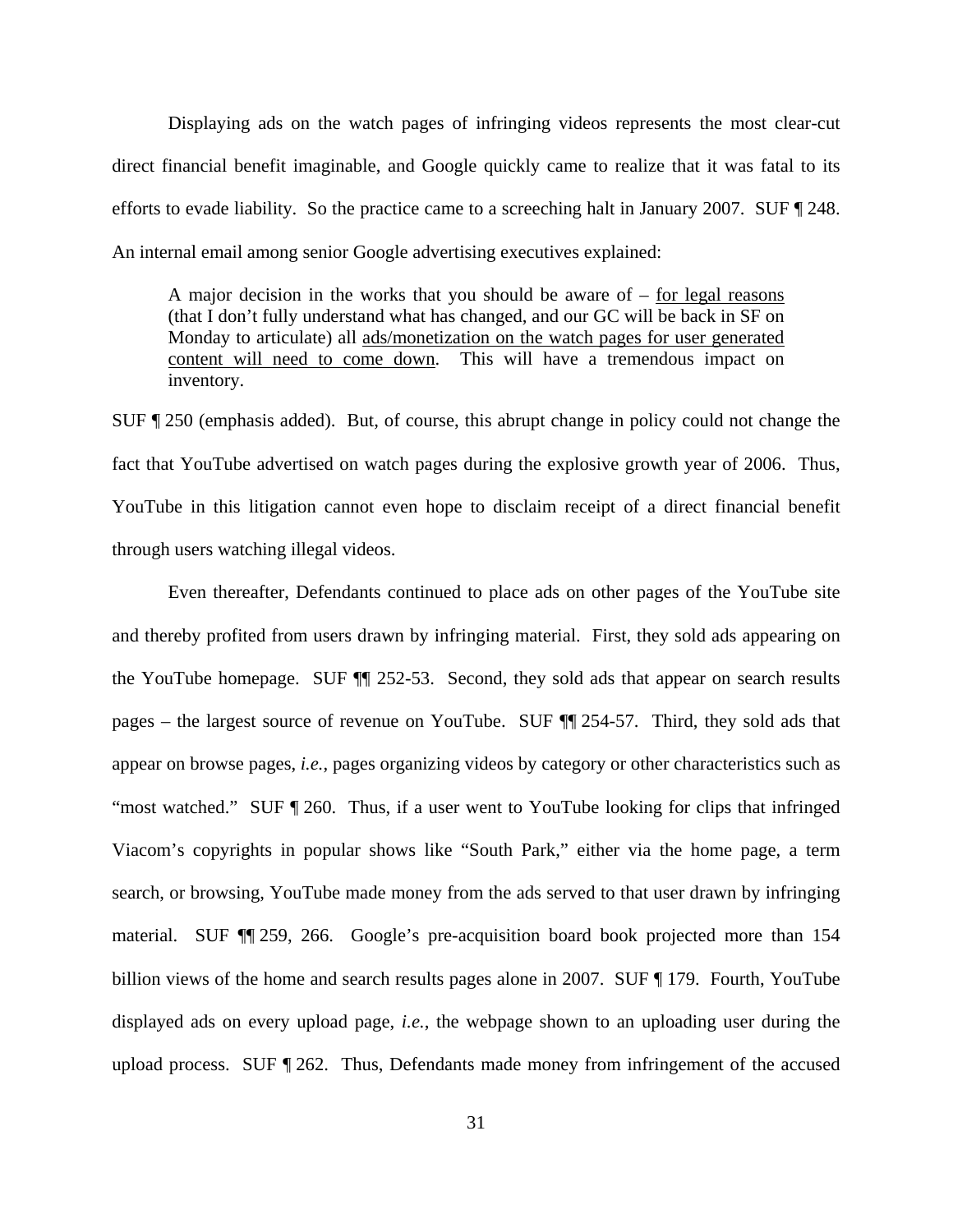clips infringing Viacom's copyrights here by advertising to the user as he or she uploaded the infringing video. Fifth, even after January 2007, YouTube showed "house ads" and suggested "related videos" on the watch pages of infringing videos, thereby driving traffic to other parts of the site with advertising. SUF ¶¶ 263-65, 335-36.

Moreover, as noted previously, by Defendants' own internal written admissions, 54 to 80 percent of the video views and site traffic on YouTube was drawn by unauthorized copyrighted clips. *See supra* 16-17. As a Google executive overseeing monetization of YouTube explained, "Users are searching for lots of things, but primarily for premium content." SUF ¶ 195. Having those popular videos was critical to building up a monetizable user base. *See supra* 8-9. That was why the founders adopted their willful blindness strategy, and what Google found so financially attractive about YouTube when it agreed to pay \$1.8 billion. (Point I *supra*).

#### 2. Defendants' Right and Ability to Control Infringement

In addition, YouTube and (after the acquisition) Google have always had the right and ability to control the infringement on YouTube. They simply chose not to. YouTube has always had and exercised the unfettered right to remove videos from the site and terminate user accounts for any reason at YouTube's complete discretion. SUF ¶ 267 (YouTube terms of use); SUF ¶ 268 ("The terms of use states specifically that we have the right to remove content at our sole discretion for any reason whatsoever"). And YouTube does in fact constantly remove videos and terminate user accounts based on the judgment of YouTube employees that videos uploaded by a user include content that YouTube does not want to have on its site, such as hate speech, violence, or erotic videos. SUF ¶¶ 269-73. Thus, YouTube, not its uploading users, exercises the ultimate editorial judgment and control over the content available on the site.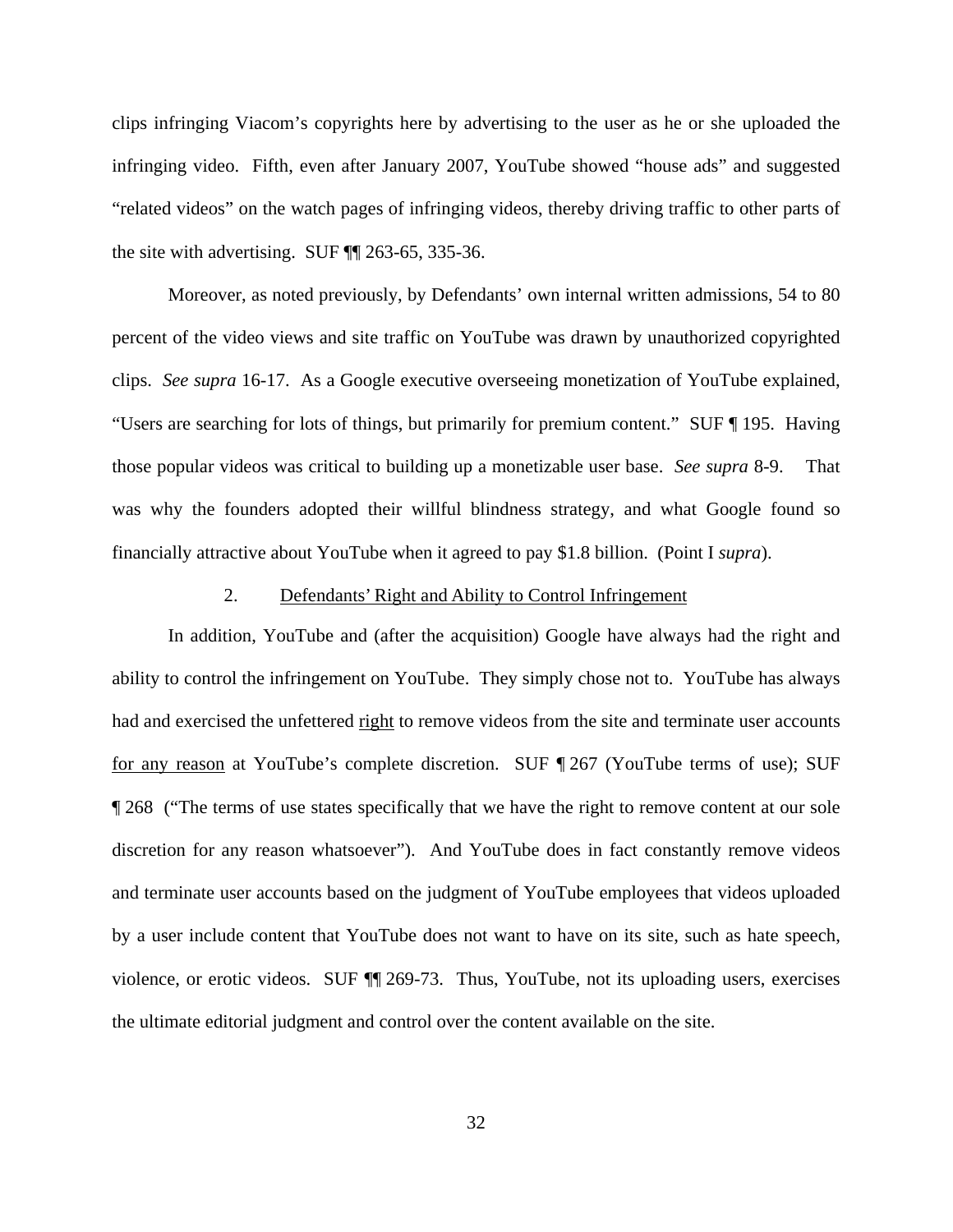YouTube has also always had the practical ability to prevent a large amount of the blatant copyright infringement on the site – if it wanted to. But it consistently refused to do so.<sup>17</sup> For example, until November 2005, YouTube employees reviewed every uploaded video to screen out pornography, hate speech, and violence. SUF ¶ 269. Yet, YouTube deliberately decided not to remove even "blatantly" or "obviously" infringing videos. *Supra* at 7-10. It easily could have. During the same period, Google Video used human review to block 10% of all uploads for terms-of-use violations – of which a 90% were due to copyright infringement. SUF  $\P$ 137. Google abandoned that practice around the time it bought YouTube. SUF ¶ 138.

As site traffic grew, YouTube had the ability to identify infringing videos in the same way it keeps pornography and hate speech off the site to the present day. In Fall 2005, YouTube instituted "community flagging" for identifying suspect videos. SUF ¶ 61-62. This tool enlists YouTube's users to flag videos they believe are inappropriate with a click of a mouse on a menu supplied by YouTube. SUF ¶ 63. A flagged video is then put in a queue for review by YouTube employees, who make the decision whether to remove it. SUF ¶ 66. Community flagging has expedited removal of pornography and other content YouTube regards as undesirable. SUF ¶ 70.

YouTube instituted community flagging for copyright violations in September 2005 too. SUF ¶¶ 61-62. That lasted two weeks. SUF ¶ 65. As discussed above, YouTube stopped community flagging for copyright not because it was ineffective, but because it would generate

<u>.</u>

<sup>&</sup>lt;sup>17</sup> The only, very limited exception is that YouTube employed a technology called "hash-based" identification" to prevent a new upload of a video file that is exactly identical to one that was removed pursuant to a takedown notice or other policy violation. SUF  $\P$ 274. However, such identification will not prevent the same content from being uploaded as a video file that differs in even the slightest way from the first. SUF ¶ 275. And even this minimal protection against infringement was triggered only if a copyright owner first sent a takedown notice. SUF ¶ 276.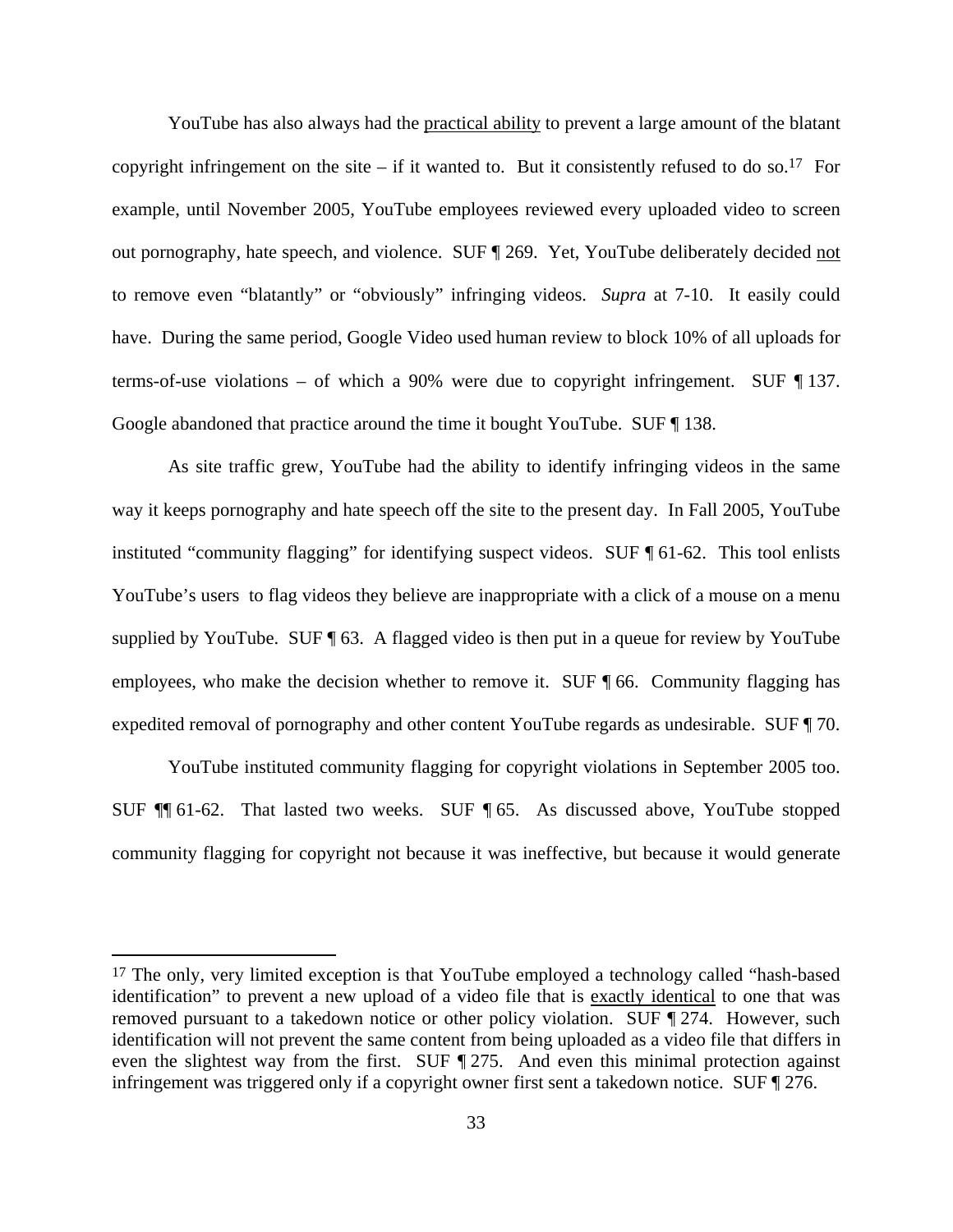red flags and put YouTube on "notice" of specific copyright violations. SUF ¶ 64. YouTube had a practical tool to detect infringement, and opted to disable it for precisely that reason.

YouTube has also always had the ability to find infringing clips by searching for keywords associated with copyrighted content (*e.g.*, "daily show") using YouTube's own search feature and index. This is the method that copyright owners are forced to use to find videos that infringe their copyrights on YouTube in order to send takedown notices. SUF ¶¶ 277-78. YouTube could, of course, do it too. Indeed, until October 2006, YouTube employees sporadically engaged in just such term searches for copyrighted material. SUF ¶ 272. But they removed only some of the infringing content they found, and left other blatantly infringing clips on the site when they thought the increased site traffic outweighed the risk of getting caught. *Supra* at 11-12. Google had used the same technique for its Google Video website using search terms for many Viacom programs before it acquired YouTube. SUF ¶ 139.

In fact, Defendants' practical ability to combat infringement in this way is greatly superior to having copyright owners deploy the same method. Rights holders can only search for infringing videos after the videos are live on the YouTube site, resulting in inevitable delay during which Defendants reap the profits – before removal through a takedown notice. SUF ¶ 279. In fact, as discussed above, YouTube's business plan was predicated on using this delay in detection and takedown to generate site traffic with infringing videos in the interim. *Supra* at 9. In contrast, Defendants, as the operators of the YouTube site with unique control over it, can use keyword searching (human or automated) to identify and block likely infringing videos during the upload process, thereby preventing the infringement before it happens. SUF ¶ 280.

Indeed, YouTube almost implemented an automated search tool, but abandoned it precisely because it would be effective. SUF ¶ 112-14. In an instant message exchange between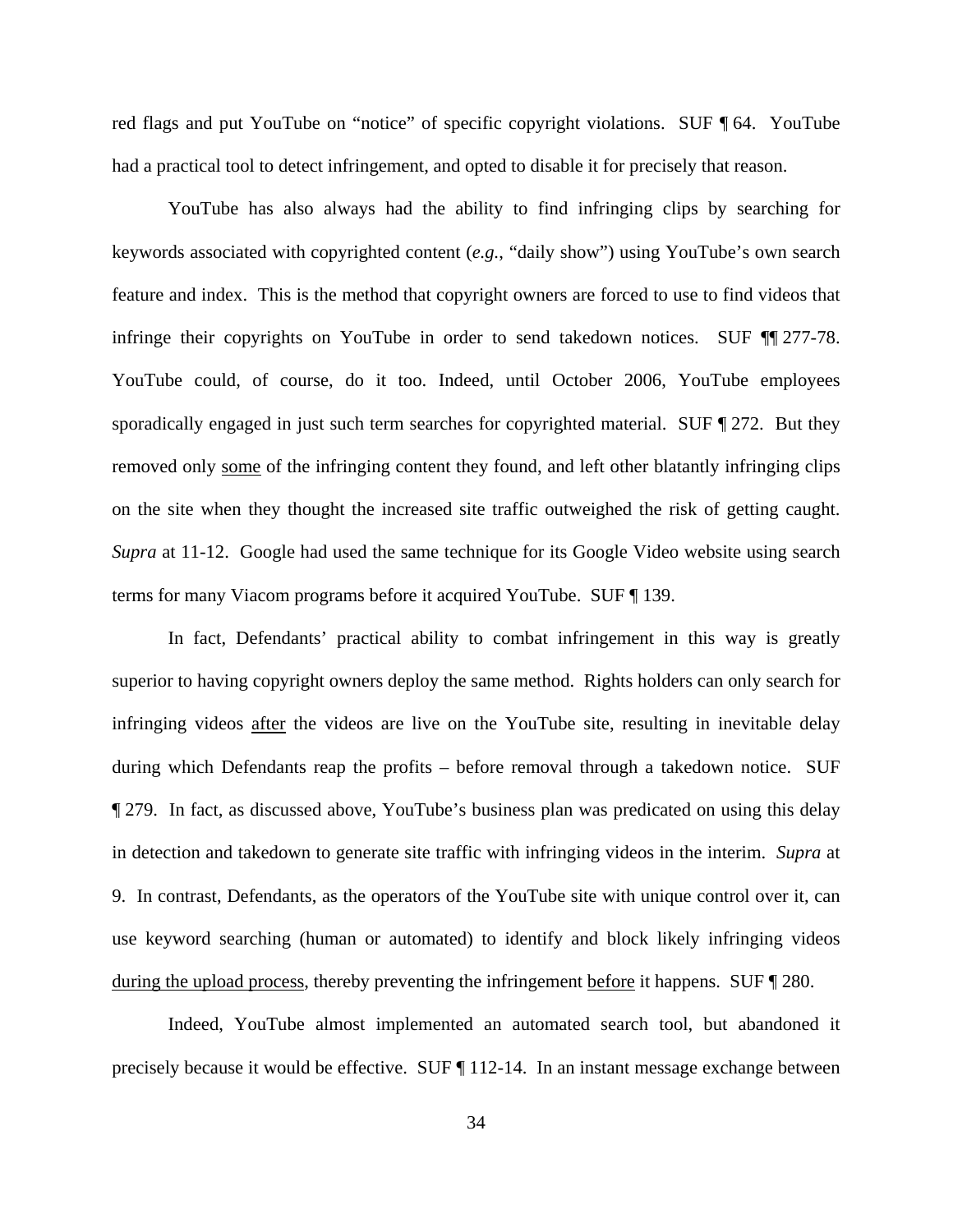YouTube engineer Matt Rizzo and YouTube executive Maryrose Dunton, Rizzo explained that setting up that tool "isn't hard" and would only "take another day or w/e [weekend]." SUF ¶ 114. But Dunton said "[I] hate this feature. I hate making it easier for these a-holes" – referring to copyright owners – and directed the engineer "to forget about" the tool *Id.* As she explained, "we're just trying to cover our asses so we don't get sued." *Id.*

Last, but not least, from the start YouTube had access to a more sophisticated tool to identify and filter out infringing videos, technology known as digital fingerprinting. A digital fingerprint is a unique digital identifier of the content in the audio and/or video track of an audiovisual work. SUF ¶ 281. In order to identify probable infringement, a digital fingerprinting service maintains a reference database of the digital fingerprints of copyrighted works obtained from copyright owners (much as the FBI maintains a reference database of fingerprints). SUF ¶ 282. Then, when a video is uploaded to YouTube, the technology can instantaneously take the digital fingerprint of the uploaded video (much like a real fingerprint taken from a crime scene) and compare it to the reference database of fingerprints of copyrighted works. SUF ¶ 283. If there is a fingerprint match – indicating that the audio and/or video track of the uploaded video matches a copyrighted work in whole or in part – then YouTube can automatically block the upload or take other action, such as flagging the video for employee review. SUF ¶ 284. Computers readily accomplish this function during the upload process so that infringing videos never go live on the site. SUF ¶ 285.

Audio fingerprinting services have been in widespread commercial use to forestall copyright infringement over the Internet since well before YouTube started business. SUF ¶¶ 286-90. Early on, copyright owners urged YouTube to use such fingerprinting technology to stop infringement. SUF ¶¶ 225, 291. Initially YouTube refused to implement fingerprinting at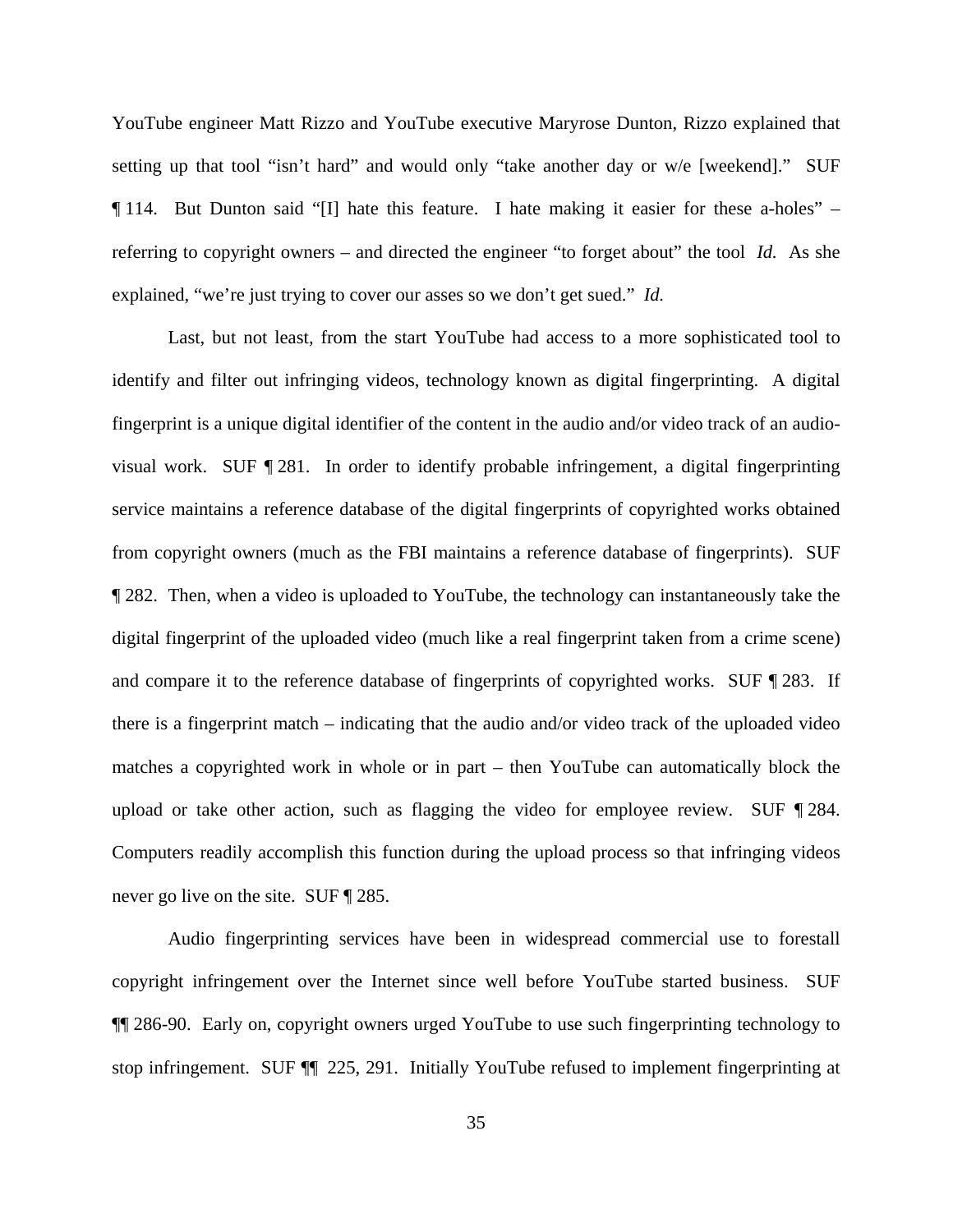all. SUF ¶ 226. In October 2006, however, as Google was acquiring YouTube, YouTube contracted with a established fingerprinting vendor called Audible Magic to fingerprint videos uploaded to the site and check them against reference fingerprints of copyrighted works. SUF ¶ 292. This Audible Magic technology was available when YouTube was founded, and the cost was minimal for the dominant Internet video site: \$200,000 to \$300,000. SUF  $\P$  287, 311.

But even after Defendants began using Audible Magic fingerprinting on YouTube, they refused requests by copyright owners to use that technology to prevent infringement of any owner's copyrights – unless the owner first granted YouTube a content license and revenue sharing deal. SUF ¶¶ 293-98. Specifically, during 2006 and 2007, Defendants negotiated with most major content owners for legitimate licenses for their intellectual property on YouTube. In every such negotiation, Defendants agreed to utilize filtering and fingerprinting to protect the owner's intellectual property – as part of a license agreement. SUF ¶¶ 299-310. Thus, YouTube offered to use fingerprinting for Warner Music in September 2006, for CBS in October 2006, for Turner in October 2006, for Disney in December 2006, for Viacom in 2006 and again in February 2007, for NBC Universal in February 2007, for EMI in March 2007, and for Universal Music in June 2007 – all in connection with license agreements. *Id.*

Yet there was a catch – and a giant one. Until 2008, Defendants refused to use this existing fingerprinting technology, even though it had an Audible Magic license in place to do so, for a content owner to prevent theft of its intellectual property unless the owner agreed to grant YouTube a content partnership license. SUF ¶¶ 296-98. Thus, Google and YouTube used fingerprinting as a pressure point: if a company wanted its intellectual property protected, it had to agree to grant a content license for many of its works or face having its shows uploaded without restraint onto YouTube. *Id.* In fact, YouTube structured its relationship with Audible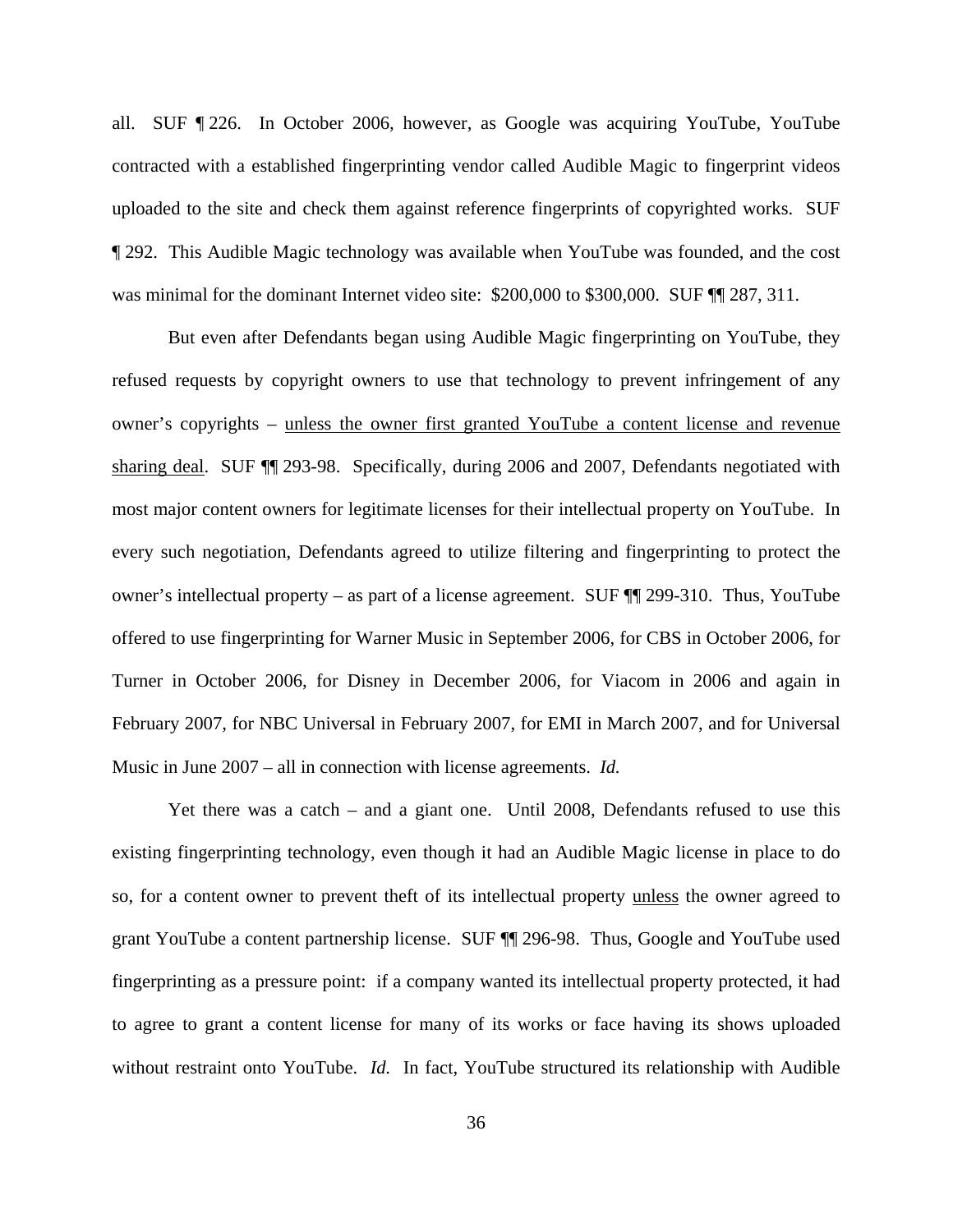Magic to check uploaded works only against the reference fingerprints for works of companies that had granted YouTube a license. SUF ¶¶ 294-96. Reference fingerprints of all other works were simply ignored. *Id.*

As noted, Defendants offered to use Audible Magic fingerprinting as part of a potential content partnership license from Viacom. SUF ¶ 207. But after those license negotiations ended in an impasse, Google's General Counsel rebuffed the request of Viacom's General Counsel to cooperate to stem infringement using the same Audible Magic fingerprinting that Google had just offered as part of a license deal. SUF ¶¶ 209, 217; *supra* at 18-19. At the same time, it rebuffed similar offers to cooperate from movie studios through the MPAA, which also proposed that YouTube deploy the Audible Magic technology it already had in hand. *Supra* at 19-20.

Shortly thereafter, Viacom filed this lawsuit. Still Defendants refused to use fingerprinting or the other proactive measures at their disposal to stem the infringement of Viacom's copyrights on YouTube. SUF ¶¶ 217-20. Finally, at the first status conference before this Court in July 2007, months after this suit was filed, Defendants' counsel announced for the first time that Defendants would now implement their own proprietary video fingerprinting technology and would make it available to all copyright owners. SUF ¶ 314. Despite this promise, Defendants did not in fact deploy this Google proprietary system to block infringement of Viacom's copyrights until May 2008. SUF ¶ 222. All the while, Defendants operated Audible Magic's technology on YouTube (and continued to do so until the end of 2009), but refused to use that existing tool to protect Viacom's rights during the interim period before the Google technology was up and running. SUF ¶¶ 293-98. Thus, from YouTube's founding in 2005 until May 2008, Google and YouTube had the right and ability to take major steps to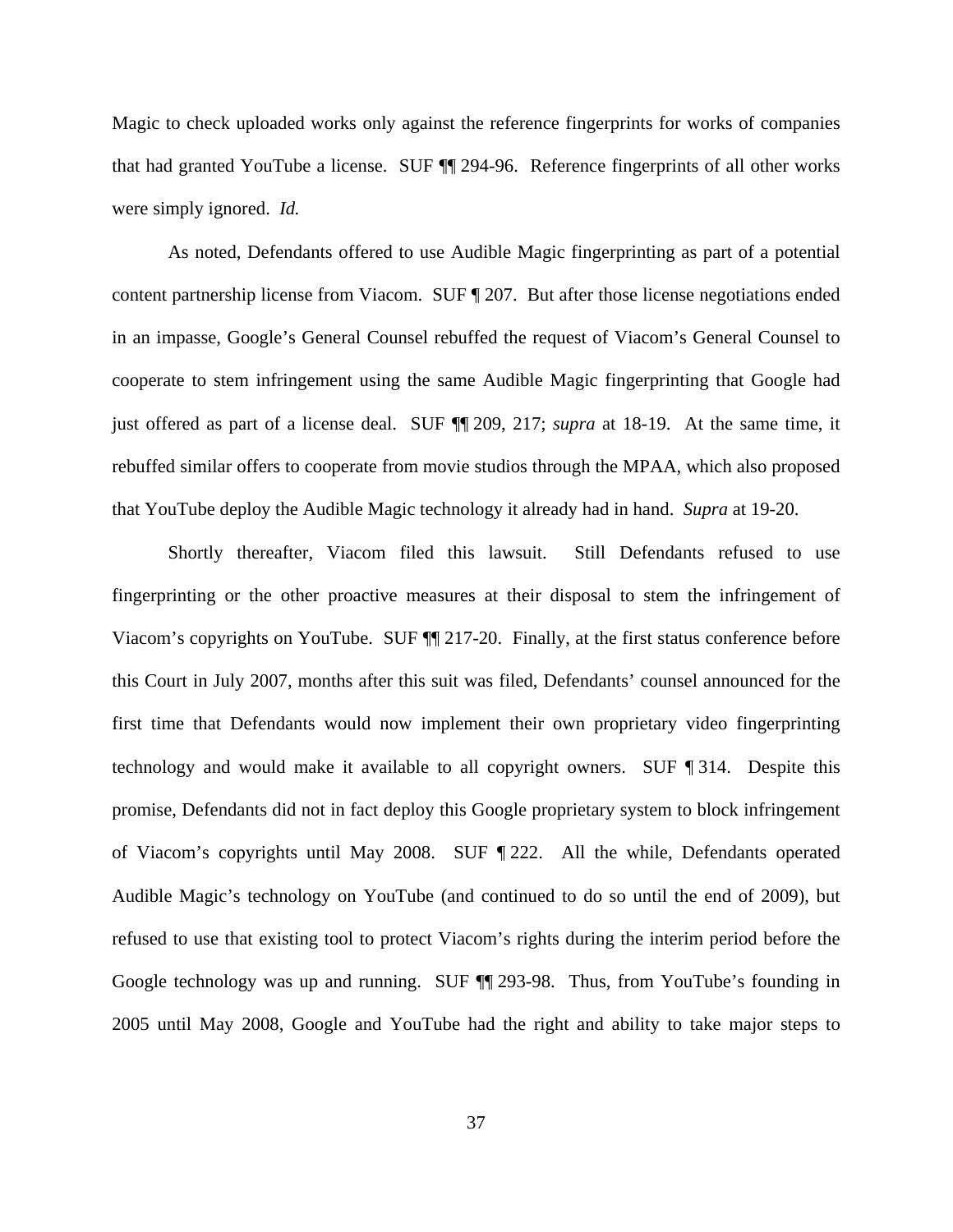control infringement through existing technology but refused to do so. In the meantime, YouTube swelled its user base and became the dominant video site on the Internet.

### **B. Defendants' Financial Interest and Control Makes Them Vicariously Liable.**

Defendants are liable under established rules of vicarious copyright liability, long applied in this Circuit, which arises when "the right and ability to supervise coalesce with an obvious and direct financial interest in the exploitation of copyrighted materials – even in the absence of actual knowledge." *Shapiro, Bernstein & Co. v. H.L. Green Co.*, 316 F.2d 304, 307 (2d Cir. 1963); *see also id.* at 308 (vicarious liability "plac[es] responsibility where it can and should be effectively exercised"). Both elements of vicarious liability exist here.

#### 1. Direct Financial Benefit

Defendants derive an obvious and direct financial benefit from the infringing activity on YouTube. The Second Circuit's *Shapiro* decision built on cases holding dancehall operators liable for infringing performances by bands they engaged because the infringement provided "the proprietor with a source of customers and enhanced income." 316 F.2d at 307; *see also Buck v. Jewell-La Salle Realty Co.*, 283 U.S. 191, 198 (1931) ("One who hires an orchestra for a public performance for profit is not relieved from a charge of infringement merely because he does not select the particular program to be played"). Those cases exemplify a firmly established rule in copyright law: a direct financial benefit exists whenever infringing material is a "draw" for customers. *Fonovisa Inc. v. Cherry Auction, Inc*., 76 F.3d 259, 263-64 (9th Cir. 1996).

The "draw" standard was applied to the Napster peer-to-peer service, which users employed to exchange infringing copies of sound recordings. *A&M Records, Inc. v. Napster, Inc.*, 239 F.3d 1004, 1023 (9th Cir. 2001). Napster had a direct financial interest in infringement even though it had never earned any revenue, because infringing recordings were a "draw" for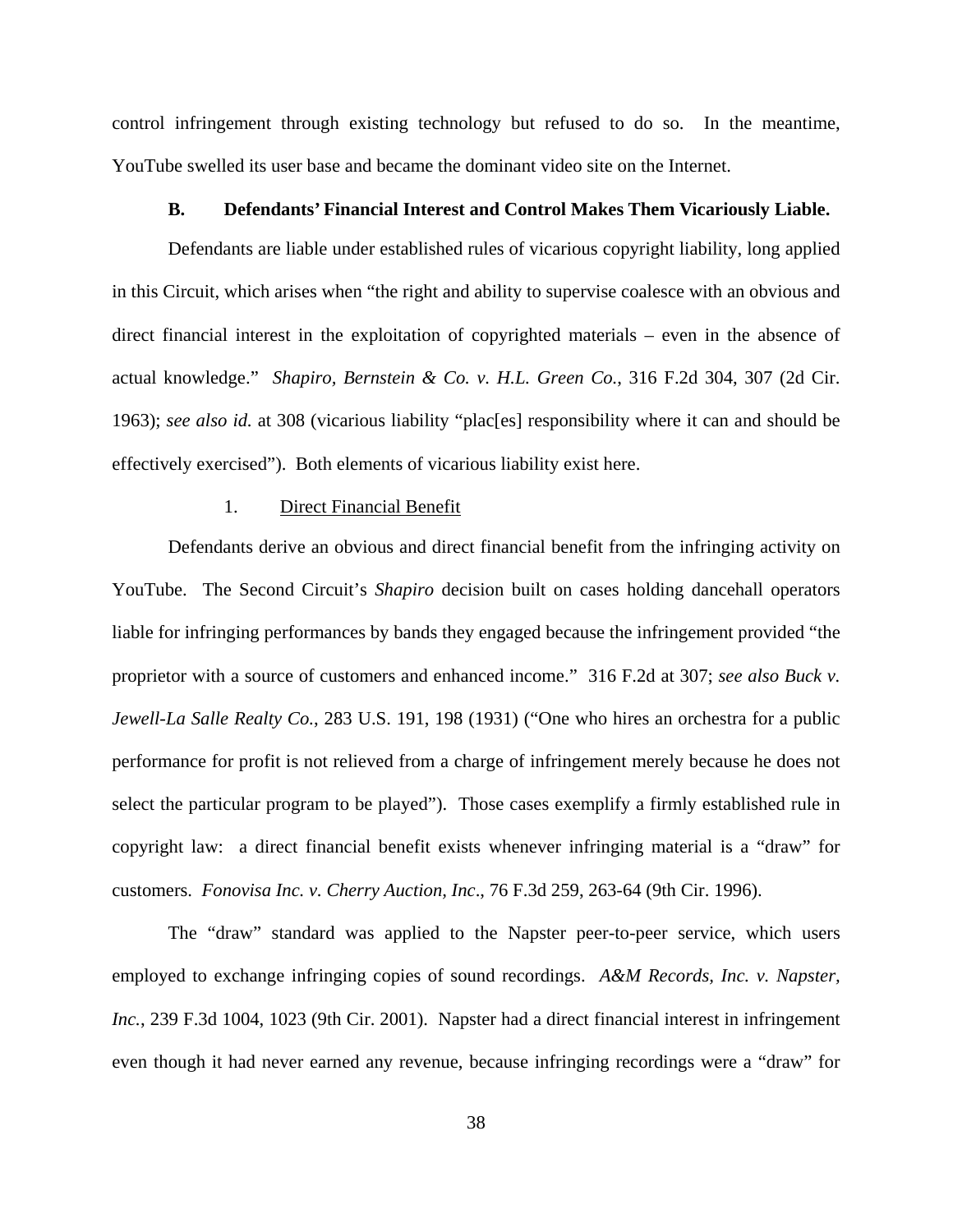users, and Napster's "future revenue [was] directly dependent upon 'increases in userbase.'" *Id.* at 1023. Courts in this District have applied the "draw" standard of financial interest in similar situations. *Arista Records, Inc. v. Mp3Board, Inc.*, No. 00 CIV. 4660 (SHS), 2002 WL 1997918, at \*11 (S.D.N.Y. Aug. 29, 2002); *Usenet.com*, 633 F. Supp. 2d at 156-57.

Google and YouTube incontestably derived a direct financial interest from the infringement on the YouTube site under this draw standard. As in *Napster*, YouTube's founders built up its user base using the draw of infringing material with plans to monetize that user base in the future – which they did by flipping the business to Google for \$1.8 billion. *Supra* at 5-8. And infringing videos were the major draw for the site – accounting for 54 to 80 percent of video views and site traffic using Defendants' own estimates – during the period when YouTube established its dominance. *Supra* at 16-17; *see also* SUF ¶¶ 196-200, 202. Thus, although "[t]here is no requirement that the draw be 'substantial'" for there to be a direct financial interest in infringement, *Ellison v. Robertson*, 357 F.3d 1072, 1079 (9th Cir. 2004), here the infringing draw was in fact enormous.

In addition – and in this respect unlike Napster, which had no current revenues – Defendants have earned actual ad revenue from the draw of infringing videos on YouTube. As Judge Connor explained, "YouTube is supported entirely by advertising revenues" and its "unique drawing power . . . is almost wholly attributable to its broad and varied store of streaming videos." *United States v. ASCAP (In re Application of YouTube, LLC)*, 616 F. Supp. 2d 447, 449 (S.D.N.Y. 2009). That "drawing power" was largely due to infringement. *Supra* at 16-17. That constitutes a direct financial benefit, and Defendants effectively conceded as much when, "for legal reasons," they stopped placing ads on watch pages of infringing videos in early 2007, after Google's acquisition. SUF ¶ 250. Of course, that could not undo the fact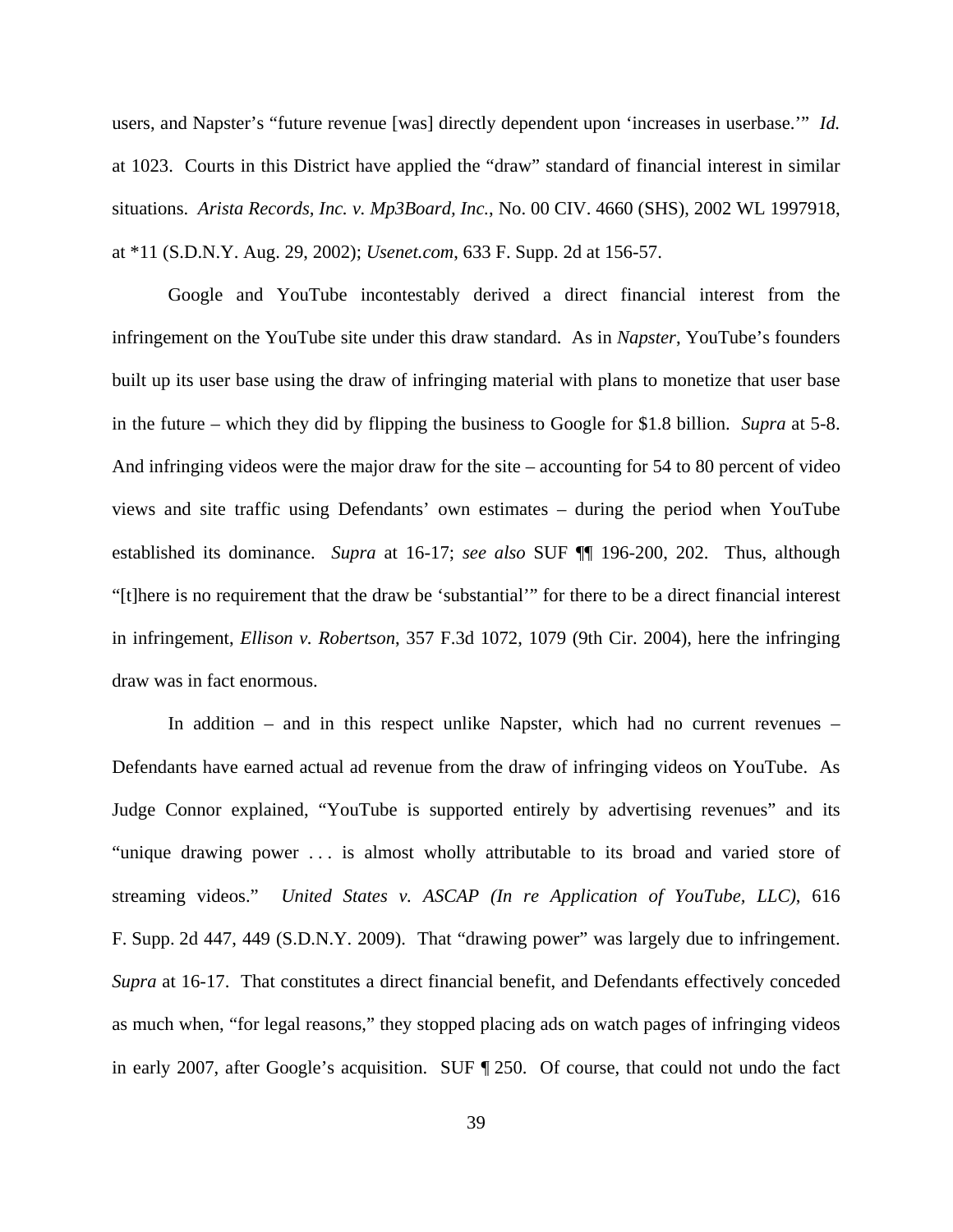that they earned revenues from ads on the watch pages of infringing clips before 2007. SUF ¶¶ 241, 247, 251. And even without watch page ads, Defendants directly benefit from infringement by placing ads on the home, search, browse and upload pages that are viewed by users drawn by infringement. SUF  $\P$  252-66. Thus, "[t]he more new visitors [Defendants'] infringing site attracts, the more money [Defendants] make[]." *Perfect 10, Inc. v. Cybernet Ventures, Inc.*, 213 F. Supp. 2d 1146, 1181 (C.D. Cal. 2002). That is a direct financial interest in infringement.

## 2. Right and Ability To Control

 $\overline{a}$ 

Defendants also have the right and ability to control the infringing activity on YouTube. This element is satisfied when the defendant has and exercises the right to block users or content for any reason at its complete discretion. *E.g.*, *Napster*, 239 F.3d at 1023.18 Moreover, the defendant need not have perfect or absolute control over the infringing conduct. For example, the Ninth Circuit emphasized that Napster had limited control over infringing use of its peer-topeer service because it only controlled an imperfect index of recordings available for download, not the recordings themselves. *Id.* at 1023-24. But that limited control was sufficient for vicarious liability. *Id.* at 1024. While perfection was not required, Napster's "reserved right to police [had to] be exercised to its fullest extent." *Id.* at 1023.

Defendants have, and frequently exercise, the right to remove videos from YouTube at their complete discretion for any reason whatsoever. They routinely remove videos containing adult material, hate speech, nudity, violence, and any other content that Defendants, in their sole

<sup>&</sup>lt;sup>18</sup> Some cases have suggested the defendant must also have some additional "practical ability" to "stop or limit the . . . infringing conduct." *E.g.*, *Perfect 10, Inc. v. Amazon.com, Inc.*, 508 F.3d 1146, 1173-74 (9th Cir. 2007). Although that standard has not been applied in this Circuit, as we show below, Defendants also have such practical ability.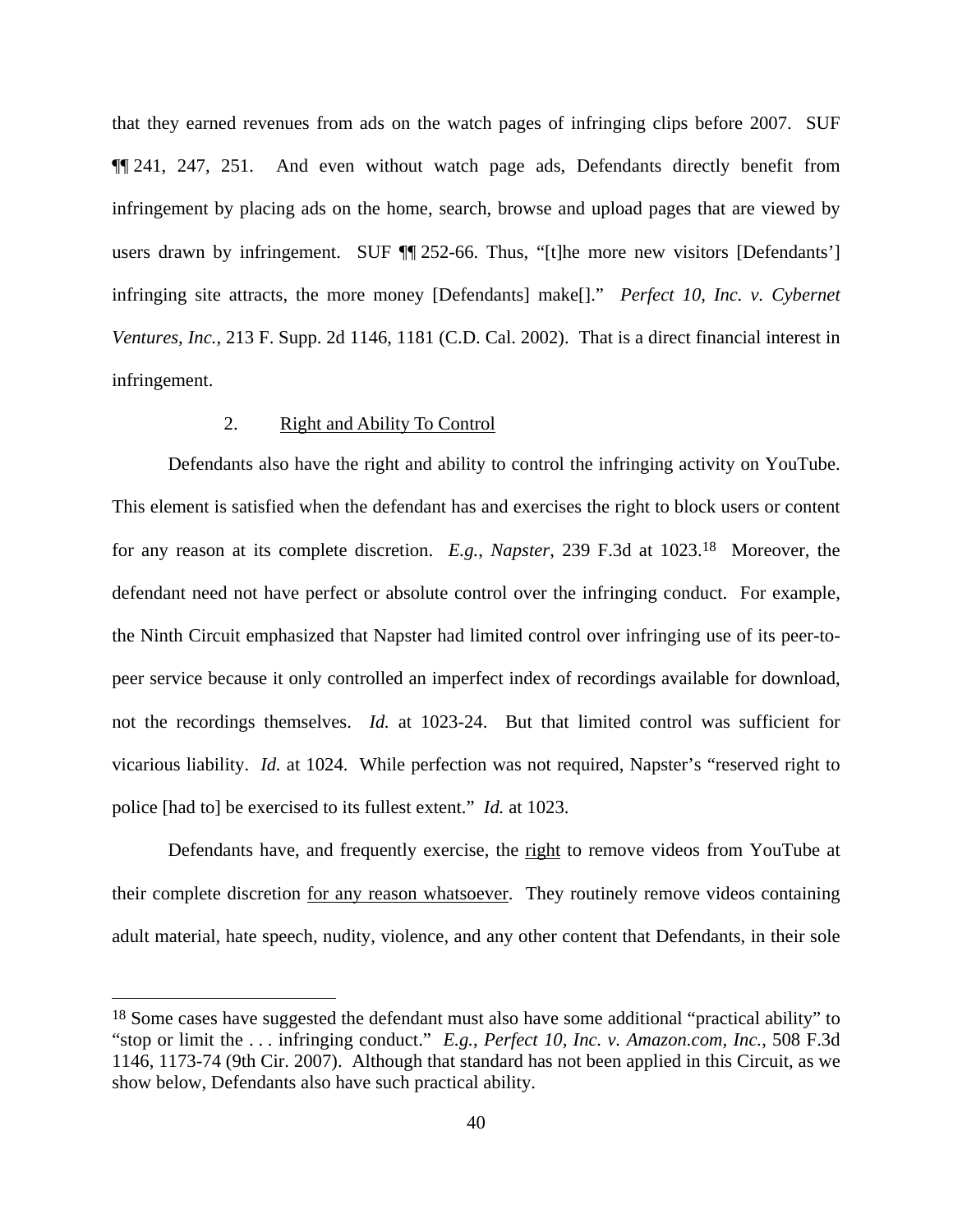judgment, deem offensive or incompatible with the kind of media and entertainment destination they want to operate to attract the broadest array of viewers. SUF ¶¶ 267-72. This kind of broad power has been viewed as the epitome of the right and ability to control. *Napster*, 239 F.3d at 1023 ("The ability to block infringers' access to a particular environment for any reason whatsoever is evidence of the right and ability to supervise"). When a media business removes material at its discretion, then that business is exercising ultimate editorial control over the content on the site, even if users select works for submission in the first instance.

And Defendants have always had the practical ability to use their editorial control over the YouTube site to limit infringement. As we have described in detail, YouTube had an array of techniques available to it to find infringing uploads, ranging from human review, to community flagging, manual or automated term searches using YouTube's own index, and digital fingerprinting. *Supra* at 31-37. Yet Defendants deliberately chose not to deploy those techniques, instructing human reviewers and keyword searchers not to remove blatantly infringing videos; shutting down community flagging for infringement after two weeks because it might put them on notice of infringement; killing a keyword filter because they did not want to help "these a-holes" (*i.e.*, copyright owners); and refusing to use digital fingerprinting unless the rights holder granted a license. *Supra* at 9-11, 17-20. Indeed, YouTube and Google actually made use of their practical ability to curtail infringement for favored license partners by using Audible Magic fingerprinting beginning in early 2007 – but refused to use the very same tools to prevent infringement of Viacom's copyrights until at least May 2008. SUF ¶¶ 222, 295-98.

This is a textbook case where vicarious liability arises because Defendants deliberately refused to exercise their "reserved right to police . . . to its fullest extent." *Napster*, 239 F.3d at 1023. As the Second Circuit has explained, where a defendant has "the power to police carefully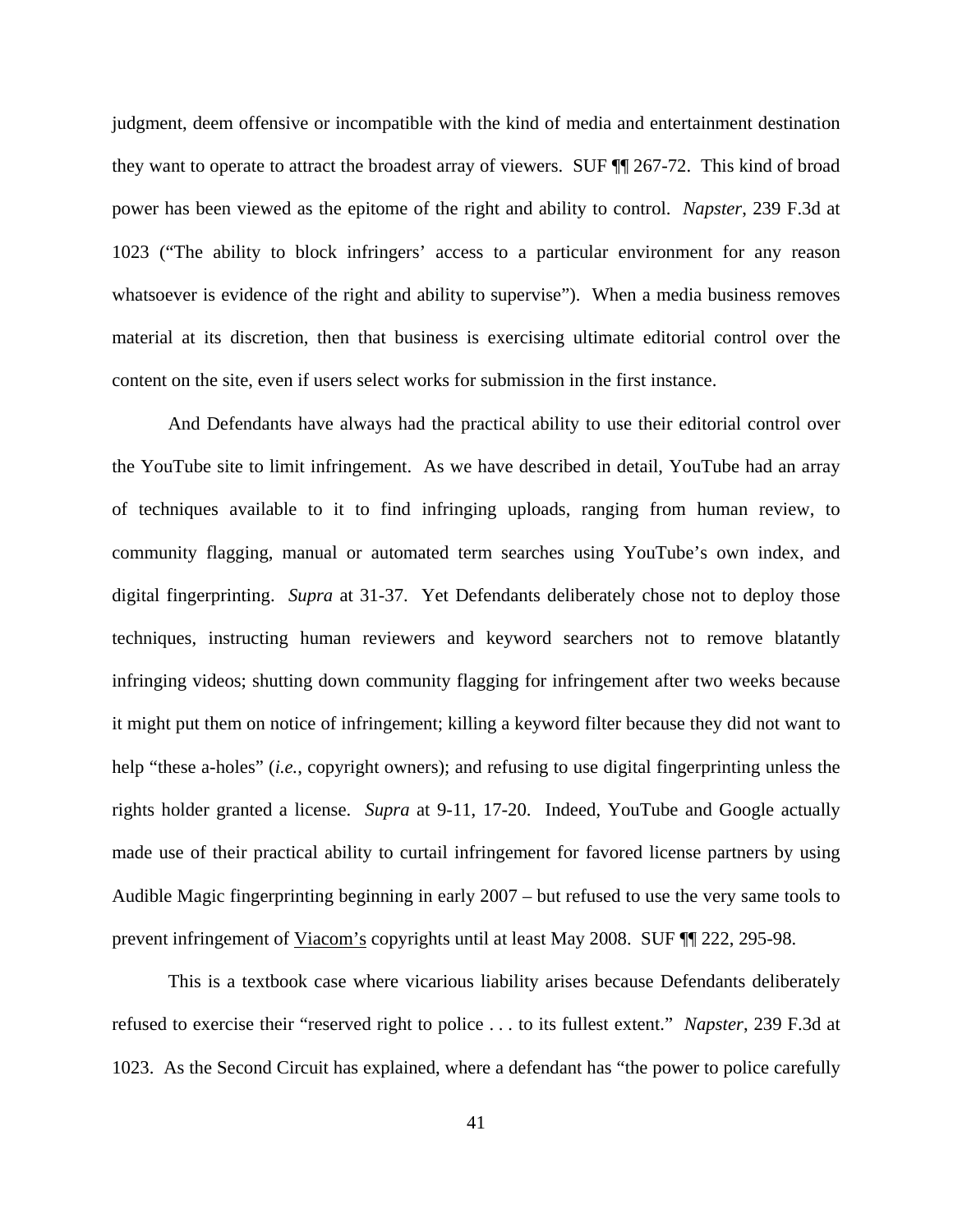the conduct of its" users, vicarious liability "will simply encourage it to do so, thus placing responsibility where it can and should be effectively exercised." *Shapiro*, 316 F.2d at 308; *see also Napster*, 239 F.3d at 1023 ("Turning a blind eye to detectable acts of infringement for the sake of profit gives rise to liability."). YouTube and Google are vicariously liable.

## **III. DEFENDANTS ARE ALSO LIABLE AS DIRECT INFRINGERS.**

In addition to being secondary infringers, YouTube and Google are direct infringers in their own right. Unlike peer-to-peer networks, where the infringing conduct occurs on the computers of users, *Grokster*, 545 U.S. at 919-20, here Defendants actively and volitionally participate in infringing acts that occur on facilities they control and operate, pursuant to processes they have developed and frequently modify, typically with no input from users at all.

#### **A. Statement of Facts Relevant to Point III**

Although users initially select the videos they will submit or "upload" to YouTube, YouTube and Google are inextricably implicated in all of the actual acts of reproduction, public performance and display, and distribution that constitute direct infringement. When a user submits a video for upload, YouTube makes an exact copy of it in its original format (*i.e.*, the format in which it is uploaded by the user). SUF ¶ 315. In addition, YouTube makes one or more additional copies of every video during the upload process in a different format called Flash. SUF  $\P$  316, 318.<sup>19</sup> YouTube makes these additional copies on its own initiative because it is an entertainment site, and YouTube's use of the Flash format allows it to perform videos for virtually any visitor to its site via the Internet. SUF ¶ 319. As YouTube's longest-employed engineer testified, "[t]he system performed . . . the replication as a course of its normal operation, ... uninstructed by the user." SUF ¶ 321. In addition, well after initial upload, "[f]or

 $\overline{a}$ 

<sup>19</sup> Making copies in different file formats is called "transcoding." SUF ¶ 317.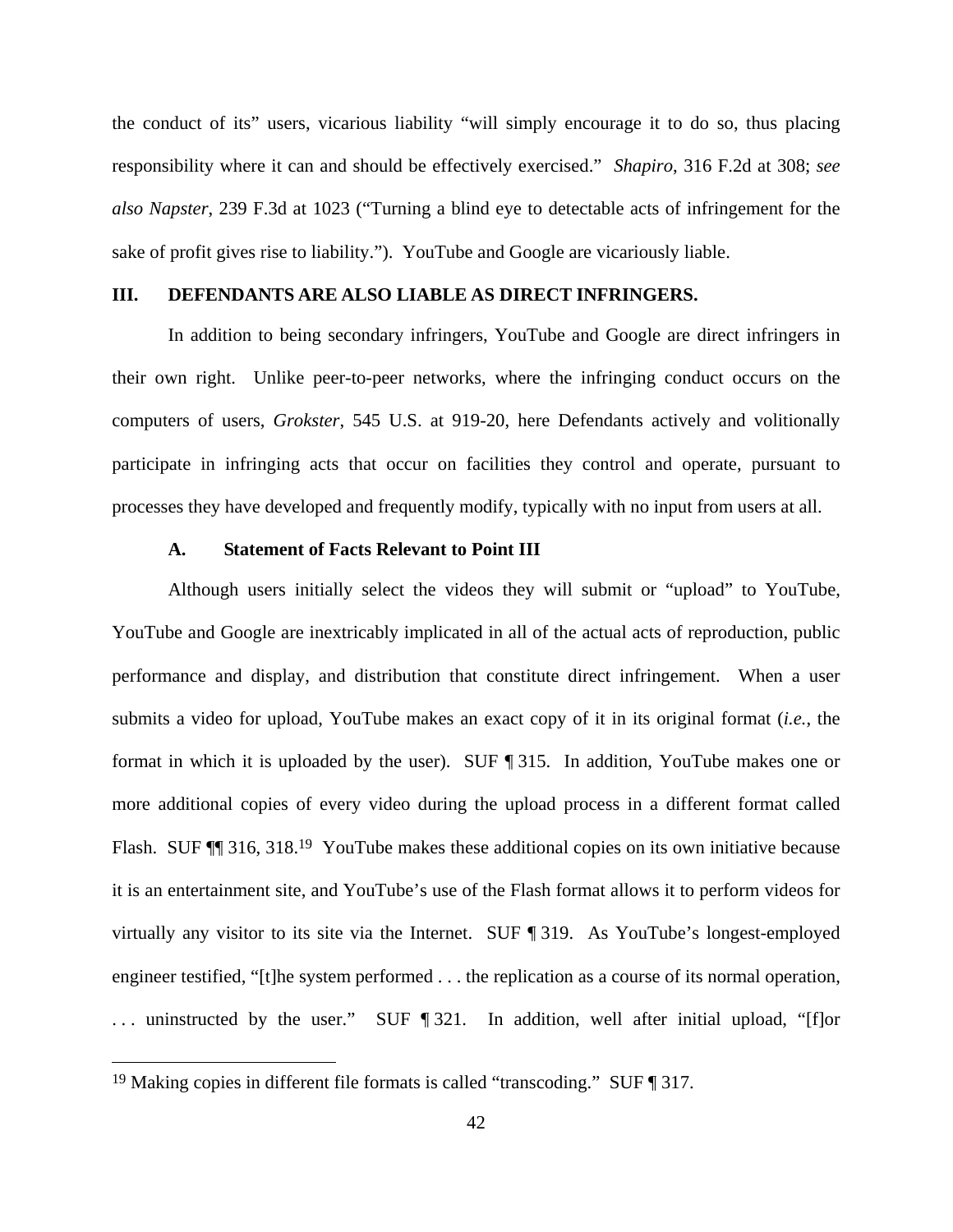particularly popular videos that are watched very frequently" on YouTube, YouTube makes and sends "a replica" of the video to a "content distribution partner to facilitate timely streaming to all users." SUF ¶ 322. YouTube then performs the infringing videos by streaming them on demand to the computers of millions of users. SUF ¶ 323. That is, of course, YouTube's entire purpose as a "media entertainment" site. On top of that, YouTube distributes a complete copy of an infringing video to the computer of any user who views it, which is retrievable for playback and permanent storage. SUF ¶ 323.

YouTube and Google also have granted licenses to other major companies to distribute YouTube's library of videos broadly over other "platforms" beyond YouTube's Internetaccessible site. YouTube has contracts with Apple to distribute videos over iPhones and AppleTV, SUF ¶ 324; with Sony, Panasonic, and TiVo, SUF ¶¶ 325-27; and with the world's largest cellular companies such as Cingular, Verizon Wireless, and Vodafone, SUF ¶ 328. Such third-party platforms often are not compatible with YouTube's Flash format. Thus, to distribute videos over these new platforms, in 2007 Defendants began working through YouTube's library of videos uploaded in the past so that Defendants could make even more new copies of those videos in at least two more file formats that work with these different third-party platforms. SUF ¶ 330. YouTube made these new copies on its own initiative, without any request by its users, many of whom had uploaded the original videos months or years before. *Id.* The uploading users also had no input into the commercial terms agreed between Defendants and the companies that operate the third-party platforms, which typically involve revenue sharing from advertising under terms negotiated by Defendants. SUF ¶¶ 324-28.

Defendants also take many other proactive steps to induce users to watch videos and thus generate advertising revenues without any input from the users who upload videos. YouTube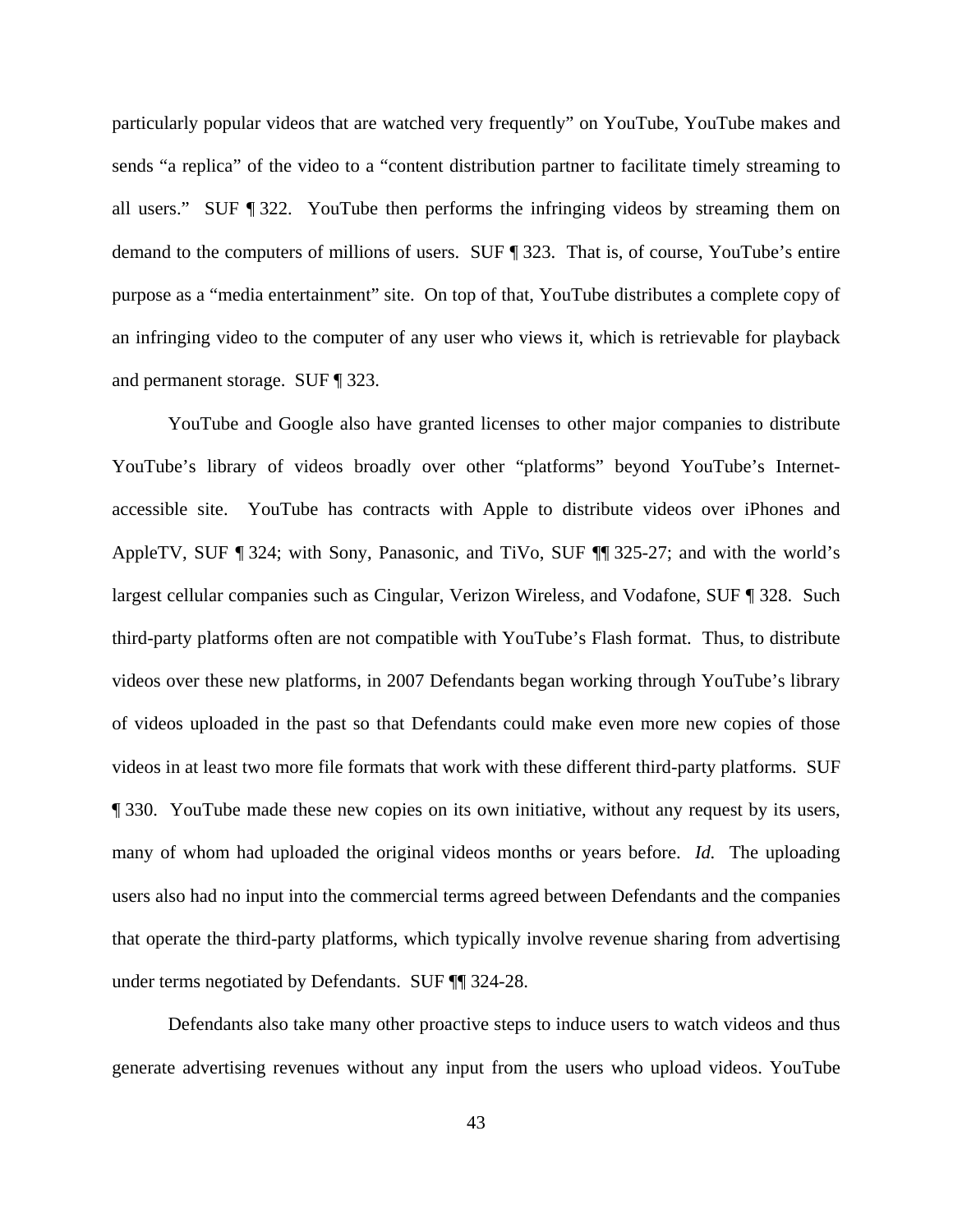employs "editors" to scour the site for interesting videos that YouTube, on its own initiative, then "features" with conspicuous positioning on its home page. SUF ¶ 331. YouTube gives prominent placement to videos that are most viewed, most frequently tagged as "favorites" by users, or currently being watched on the site. SUF ¶ 333. YouTube indexes videos and provides a search function so that viewers can find videos using search terms, suggests related videos to users whenever they are watching a video, and provides a host of ways to browse through videos. SUF ¶¶ 334-42. These features keep users glued to the YouTube site, allowing Defendants to earn more advertising revenue – just as a TV station profits by keeping viewers glued to the screen. As founder Jawed Karim explained, "users who keep coming back . . . are really valuable because they spend time watching. And if they watch, then it's just like TV, which means lots of value." SUF ¶ 35. And, of course, Defendants, not users, negotiate the advertising deals that generate revenue for their entertainment business.

Tellingly, YouTube requires uploading users to accept Terms of Service providing that the user "grant[s] YouTube a worldwide, non-exclusive, royalty-free, sublicenseable and transferable license to use, reproduce, distribute, prepare derivative works of, display, and perform" each uploaded video. SUF ¶ 345. That purported license on its face covers multiple acts of direct infringement. YouTube also requires a user to warrant that he or she owns the copyright for videos a user uploads, or has permission from the copyright owner to do so. SUF ¶ 346. Thus, YouTube's Terms of Service acknowledge that Defendants need a valid license from the actual copyright owner to copy and perform a video on the YouTube site. But, as previously discussed, Defendants know the purported "licenses" they obtain from uploading users under YouTube's terms of use are shams for almost all of the professionally produced videos that fill the site, only 10% of which are legitimately licensed. *Supra* at 16.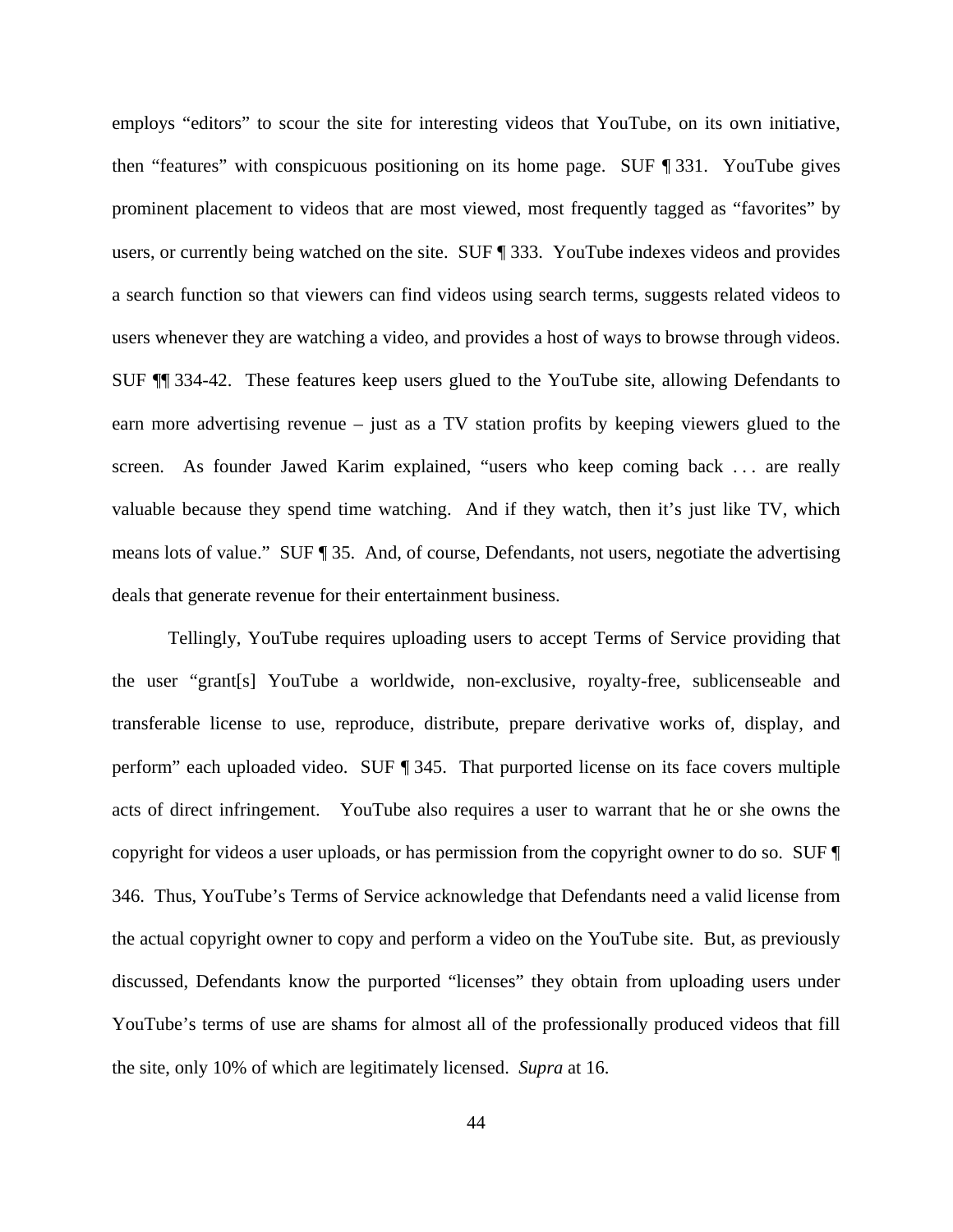Because they know the purported licenses they obtain from uploading users for most professional media content are a sham, Defendants have sought content partnership licenses from content owners – again showing they know their conduct constitutes infringement absent a license. SUF ¶¶ 203, 347, 299-310. In doing so, Defendants demand a release for their prior infringing activities "arising out of or in connection with, the unauthorized reformatting, duplication, distribution, hosting, performance, transmission or exhibition of" the content owners' intellectual property. SUF ¶ 347. By their own words, Defendants demonstrate their understanding that a license is required for these directly infringing activities.

#### **B. Defendants' Own Conduct Constitutes Direct Infringement**

Defendants are committing direct infringement. As noted, unlike peer-to-peer networks, all the infringing acts on YouTube are being committed on facilities operated and controlled by Defendants themselves, not their users. Defendants themselves engage in the copying, public performances and displays, and distribution of copies that infringe Viacom's exclusive rights under copyright. *See* 17 U.S.C. § 106; SUF ¶¶ 315-16, 318, 320-23, 330, 343-44.

Moreover, Defendants' involvement in these infringing acts meets and exceeds the level of "volition" required for direct infringement by copying under Second Circuit case law. *See Cartoon Network LP v. CSC Holdings, Inc.*, 536 F.3d 121, 130-31 (2d Cir. 2008), *cert. denied*, 129 S. Ct. 2890 (2009). Although direct infringement is a strict liability tort, *see id.* at 130, the Court of Appeals concluded that it still requires some element of "volitional conduct," a requirement derived from a line of cases beginning with *Religious Technology Center v. Netcom On-Line Communication Services, Inc.*, 907 F. Supp. 1361 (N.D. Cal. 1995) ("*Netcom*"). *See Cartoon Network*, 536 F.3d at 131; *see also id.* at 130 ("The question is who made this copy").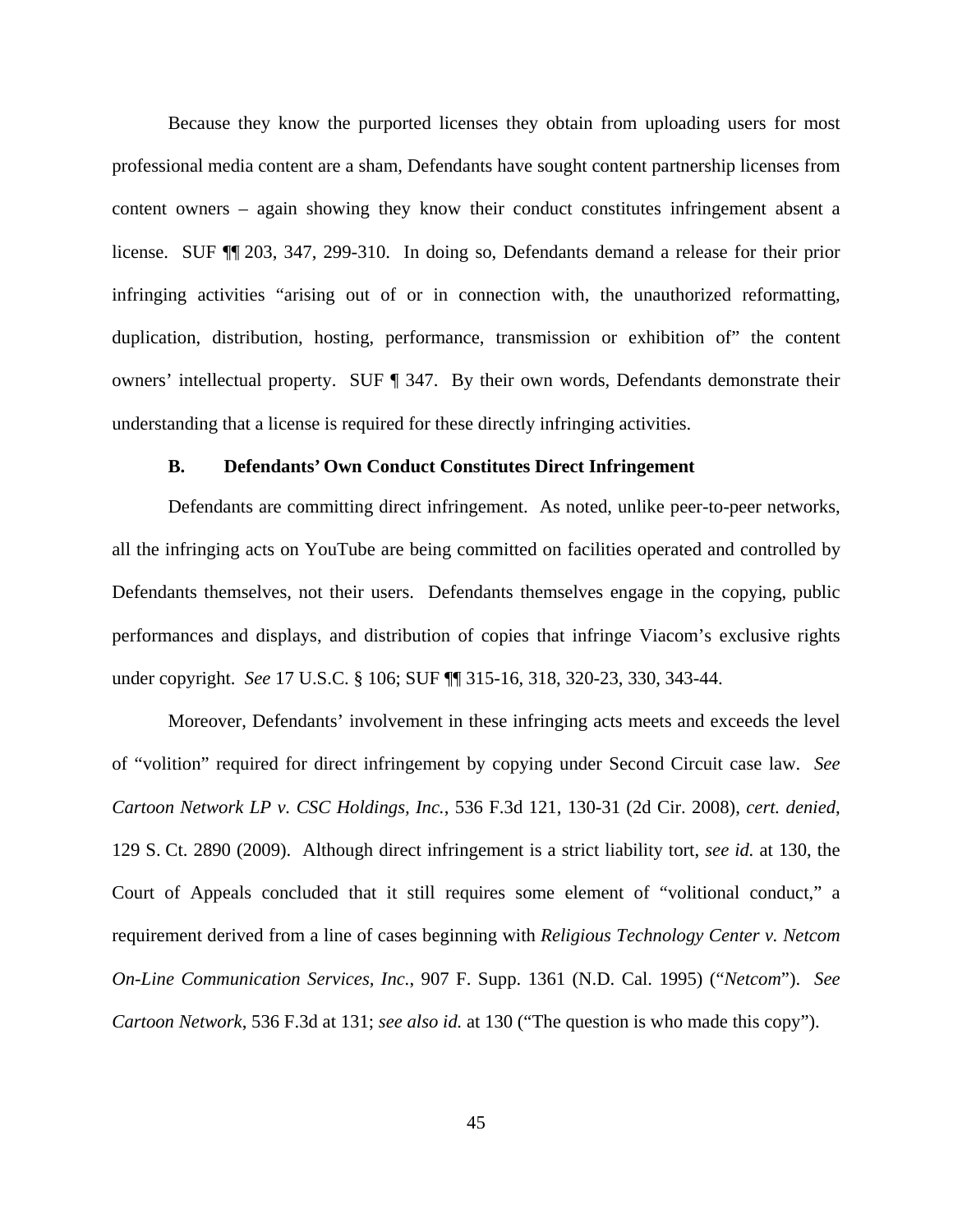*Netcom* concerned a company that simply provided basic Internet functions that others used to transmit infringing material, and reasoned that "the mere fact that Netcom's system incidentally makes temporary copies of plaintiffs' works does not mean Netcom has caused the copying." *Netcom*, 907 F. Supp. at 1368-69 (emphasis added). In *Cartoon Network*, the Second Circuit reached the same conclusion about a service called RS-DVR that made a single copy of a copyrighted work as an automated response to a user's request for that copy, where access to the resulting copy was strictly limited to the user who requested it. 536 F.3d at 130. The Second Circuit reasoned that this service was simply the equivalent to a remote-storage DVR or VCR, and that the home viewer who records a program on a DVR or VCR is the person who makes the copy and thus the direct infringer. *Id.* at 131.

But as two Judges in this District have recognized, the "volitional conduct" standard of *Cartoon Network* is satisfied where – as here – the defendants' intentional conduct transforms them "'from passive providers of a space in which infringing activities happened to occur to active participants in the process of copyright infringement.'" *Usenet.com*, 633 F. Supp. 2d at 148 (quoting *Playboy Enters., Inc. v. Russ Hardenburgh, Inc.*, 982 F. Supp. 503, 513 (N.D. Ohio 1997)); *accord Capital Records, Inc. v. Mp3Tunes, LLC*, No. 07 Civ. 9931(WHP), 2009 WL 3364036, at \*4 (S.D.N.Y. Oct. 16, 2009); *see also Playboy Enters., Inc. v. Webbworld, Inc.*, 991 F. Supp. 543, 552-53 (N.D. Tex. 1997), *aff'd*, 168 F.3d 486 (5th Cir. 1999). These cases stand for the proposition that when defendants themselves operate the computers and other facilities where infringing acts take place and do so with the intent of providing a haven for infringement, their conduct exceeds the minimal level of "volition" required to commit direct infringement – which is, after all, a strict liability tort, *see Cartoon Network*, 536 F.3d at 130. And, as shown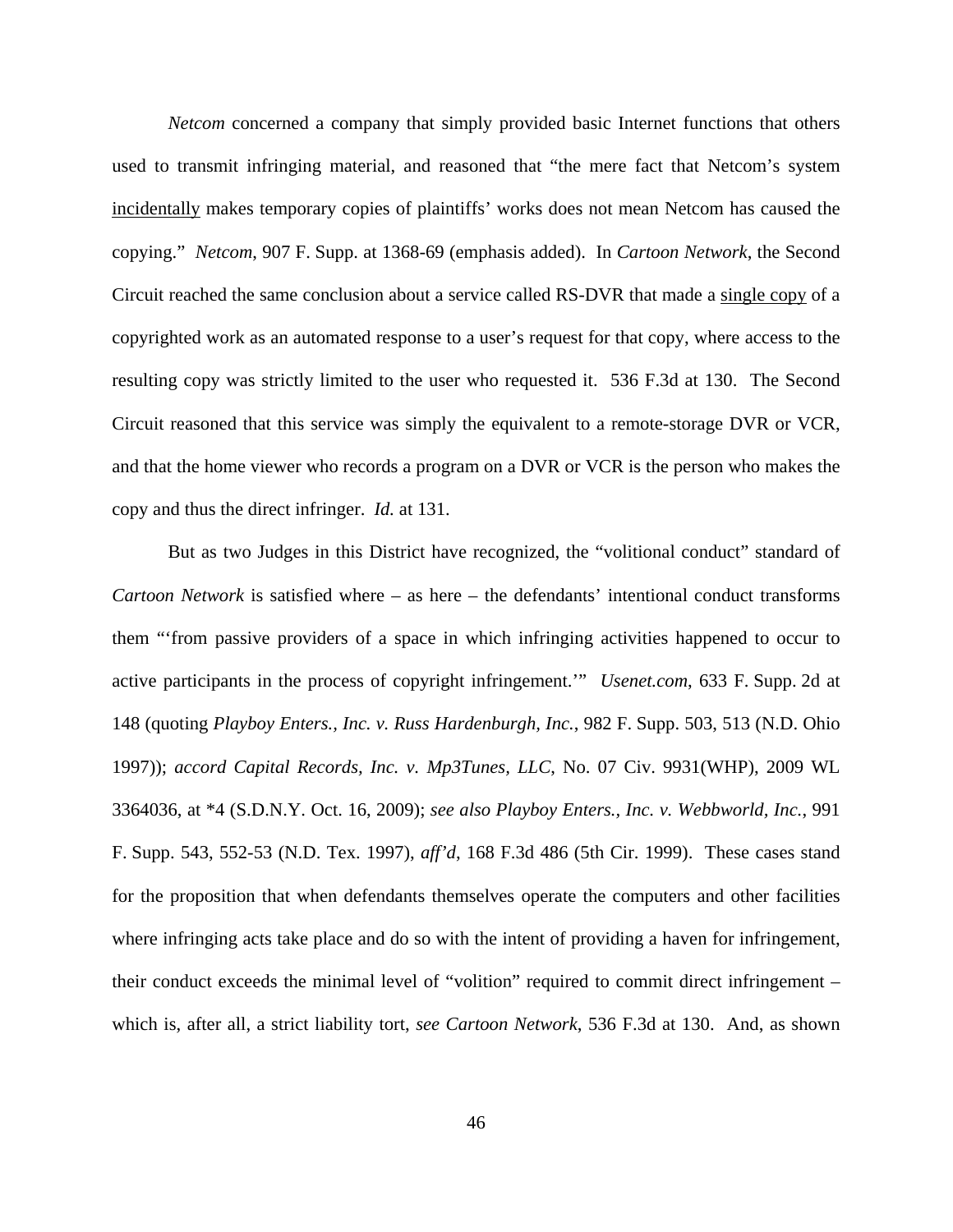above in Point I, Defendants have operated YouTube with the actual intent to infringe. The volitional element of their direct infringement is easily satisfied.

The volitional aspect of Defendants' infringement is also demonstrated by another sharp contrast with the service addressed in *Cartoon Network*. In that case, the RS-DVR service made a single copy of a program as an automatic response to a customer request for the copy, and then stored that copy for that customer alone. *Cartoon Network*, 536 F.3d at 130. Here, in stark contrast, Defendants do not simply make a single, personal copy of an infringing video when a user submits it for upload. To the contrary, YouTube makes multiple additional transcoded copies without any prompt or request by the user, and then performs that video to millions of viewers on demand. And long after the uploading user submits a video – possibly months or even years later – Defendants make additional server copies of the videos depending on viewing demand and how Defendants choose to manage their system. Defendants have also made additional copies long after upload in different transcoded formats on their own initiative so that they could distribute the videos over third-party platforms under distribution deals that Defendants – not their users – negotiated. Defendants did not commit that infringing conduct in response to user requests. They did it on their own initiative, just like any other media company whose business is the financial exploitation and distribution of entertainment content. They are therefore liable as direct infringers.

#### **IV. DEFENDANTS DO NOT QUALIFY FOR THE DMCA DEFENSE.**

As shown above, Defendants are plainly liable under three bases with deep roots in copyright law. The extent of copyright infringement on YouTube has been so extensive, and Defendants' conscious decisions to welcome and cast a blind eye to such piracy so clear cut, that Defendants have only one place to attempt to hide: they claim the DMCA immunizes their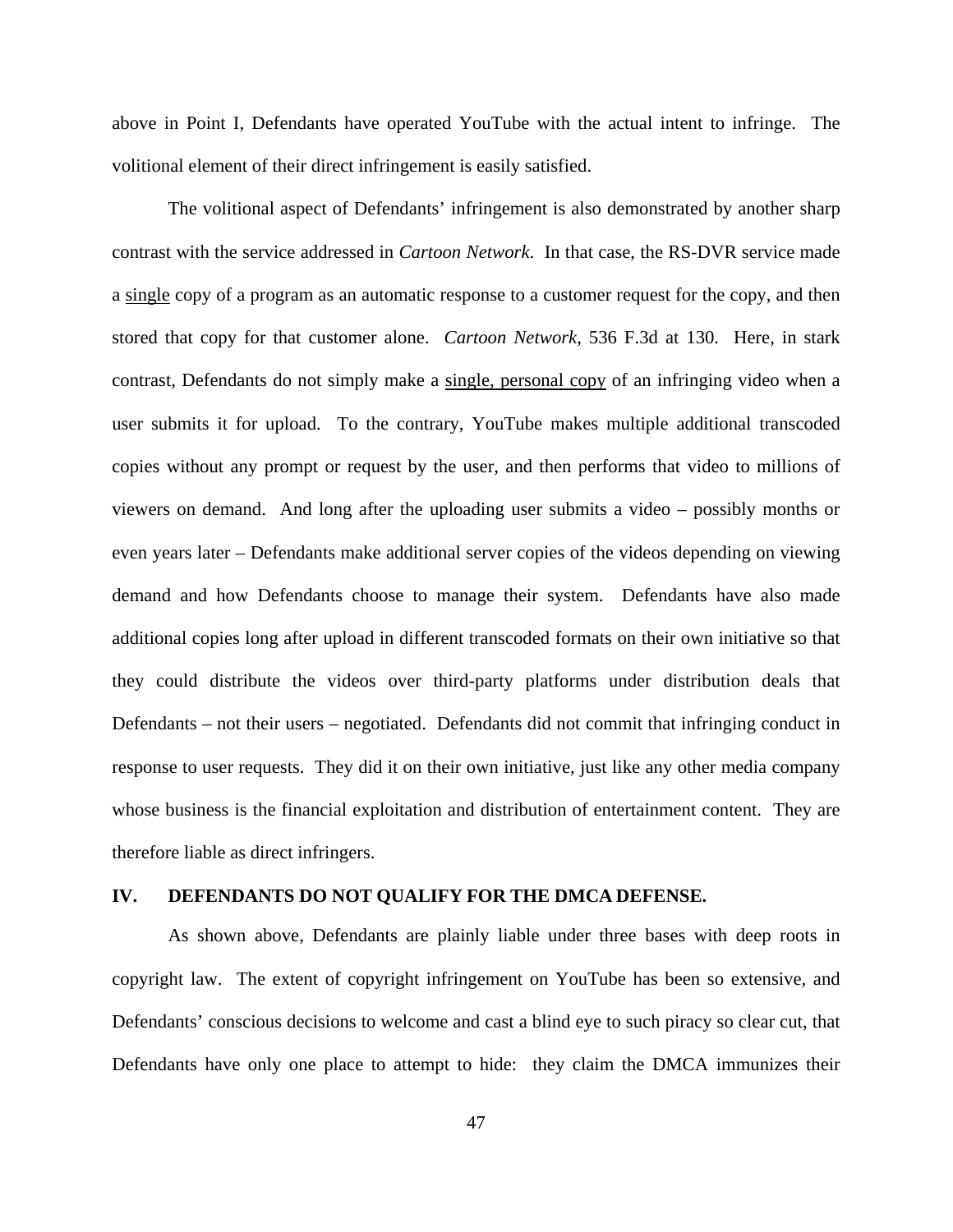conduct. But Congress through the DMCA did not immunize the kind of extremely culpable conduct at issue in *Grokster* (and here), or quietly and by implication repudiate cases like *Shapiro* and years of copyright law by creating a safe haven for willful or willfully blind infringers who refuse to remove infringing material unless they receive takedown notices. For many of the same reasons described above in establishing liability, Defendants cannot escape liability for their infringing conduct by seeking refuge in the DMCA safe harbor.

The DMCA was inspired by *Netcom*, the case that introduced the concept of a "volitional act" into direct liability. *See* H.R. Rep. No. 105-551(I), at 11 (1998); *supra*, Point III. *Netcom* reasoned that businesses carrying out specified core Internet functions should not be liable as direct infringers for incidental infringement in the absence of volitional conduct – but should be held accountable under the more stringent standards that apply to secondary infringement claims. *See Netcom*, 907 F. Supp. at 1373. Thus, the preconditions of the DMCA immunity reflect and largely track traditional secondary liability standards. If Defendants are liable for infringement under these long established standards, they thereby also lose resort to the DMCA. *See Fung*, slip op. at 36 ("In many ways, the Digital Millennium Copyright Act is simply a restatement of the legal standards establishing secondary copyright infringement – in many cases, if a defendant is liable for secondary infringement, the defendant is not entitled to Digital Millennium Copyright Act immunity").

The wording and logic of the statute makes this clear. The DMCA safe harbor is closed to a service provider that has "actual knowledge" or is "aware of facts or circumstances from which infringing activity is apparent," but does not "act<sup>[]</sup> expeditiously" to stop it. 17 U.S.C.  $§ 512(c)(1)(A)$ . The DMCA also incorporates vicarious liability standards by denying immunity to defendants that "receive a financial benefit directly attributable to the infringing activity" and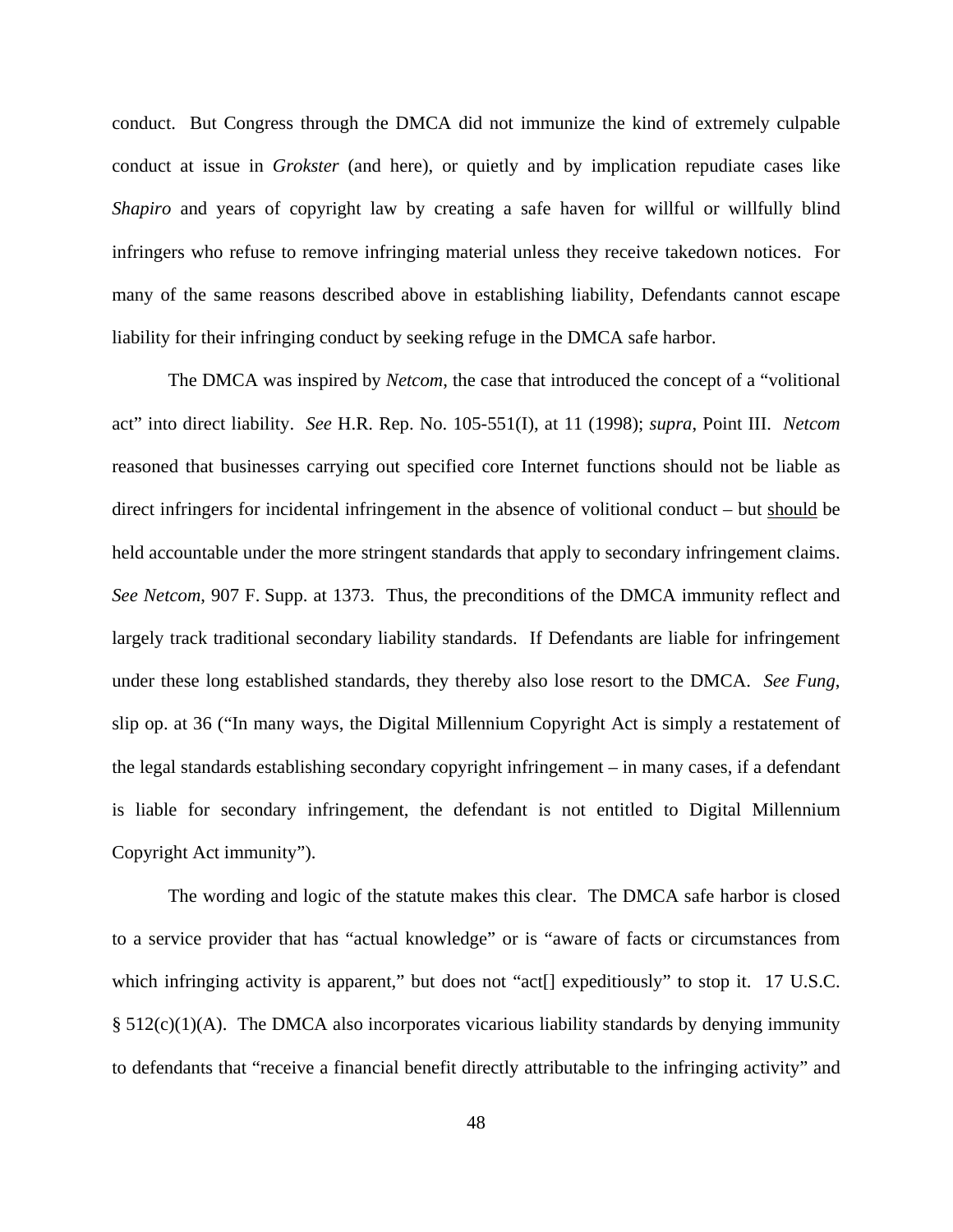have "the right and ability to control such activity." *Id.* § 512(c)(1)(B). Moreover, the DMCA does not eviscerate copyright by immunizing any and every infringing activity on the Internet, but protects only incidental infringement unavoidably caused by performing specified core Internet functions, such as providing "storage at the direction of a user." *Id.* § 512(c). To qualify for the DMCA defense, a provider must show that it passes all of these tests (and others). *E.g.*, *Tur v. YouTube, Inc.*, No. CV064436, 2007 WL 1893635, at \*2-\*3 (C.D. Cal. June 20, 2007). As we show next, Google and YouTube fail all three.

Defendants nonetheless maintain that the DMCA immunizes them for their infringing conduct solely because Defendants remove the specific infringing videos identified by URL in takedown notices from copyright owners. If that were true, then the DMCA would be just a takedown notice statute, and all else meaningless surplusage. Defendants' problem is that the plain statutory language makes clear that responding to takedown notices is only one of several preconditions of the DMCA defense. *See* 17 U.S.C. § 512(c)(1)(C); *see also* S. Rep. No. 105- 190, at 45 (1998) ("Section 512 does not require use of the notice and take-down procedure"); *Fung*, slip op. at 37-38; *Tur v. YouTube*, 2007 WL 1893635, at \*3.

The DMCA in short does not place the entire burden on copyright holders to continually monitor all sites like YouTube for infringing activity and send an unending series of takedown notices, while the website owners intentionally profit from infringing activity they could control. Rather, the DMCA "balance[s] the interests" of copyright owners and service providers, H.R. Rep. No. 105-551(II), at 21, by imposing "strong incentives" for them "to cooperate to detect and deal with copyright infringement," S. Rep. No. 105-190, at 20; *see id.* at 8 (DMCA gives "copyright owners reasonable assurance . . . against massive piracy" over the Internet). As the Ninth Circuit cautioned about another limited Internet immunity, the Internet's "vast reach into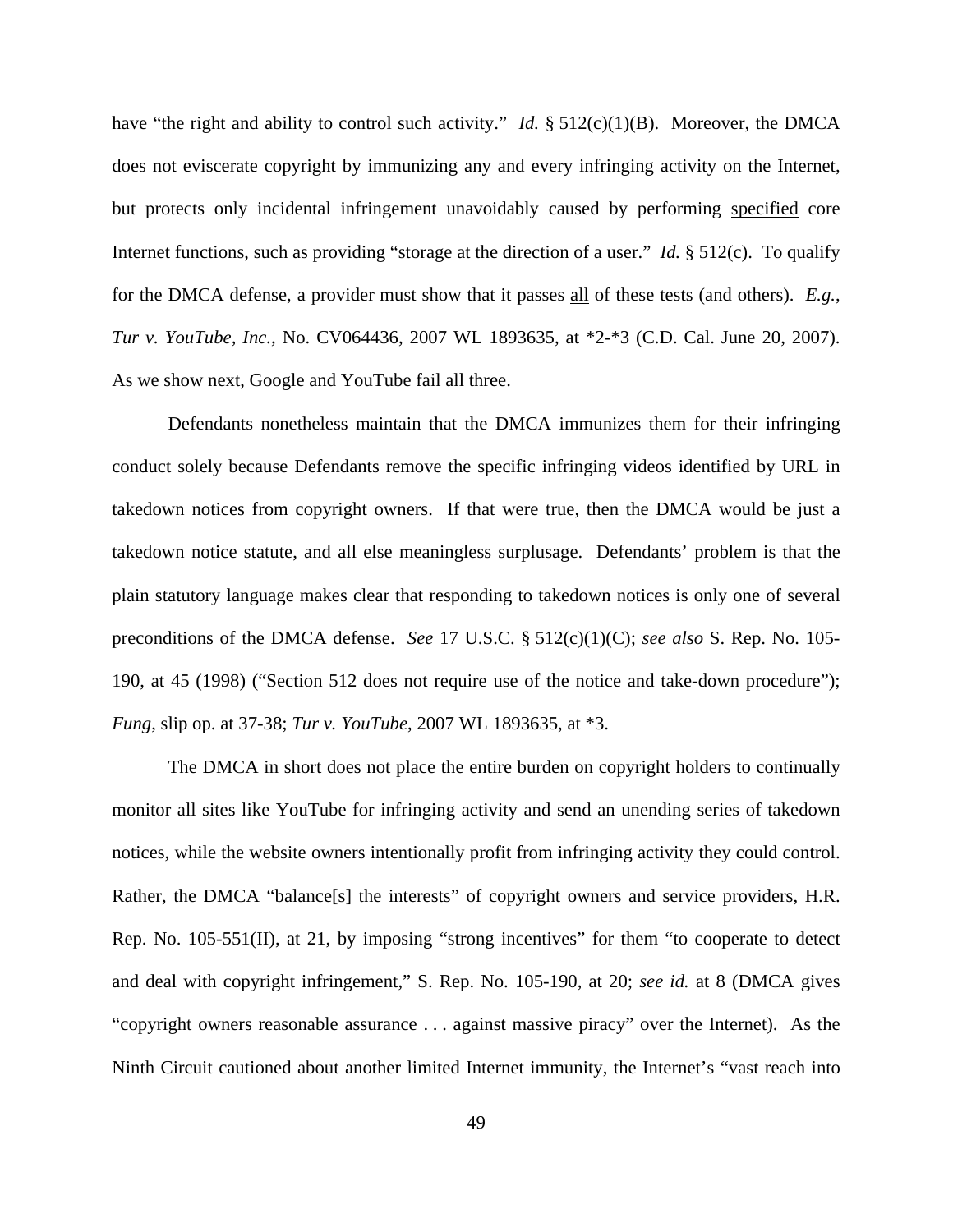the lives of millions is exactly why we must be careful not to exceed the scope of the immunity provided by Congress and thus give online businesses an unfair advantage over their real-world counterparts, which must comply with laws of general applicability." *Fair Hous. Council of San Fernando Valley v. Roommates.com, LLC*, 521 F.3d 1157, 1164 n.15 (9th Cir. 2008) (en banc).

#### **A. Defendants' Knowledge and Intent Defeat the DMCA Defense.**

As shown in Point I above, Defendants operated YouTube with knowledge and awareness of, and intent to use, copyright infringement as the key to their success in attracting the largest user base of any Internet video site. That runs afoul of the DMCA, which is unavailable to a business that either has "actual knowledge" or is "aware of facts or circumstances from which infringing activity is apparent" and does not "expeditiously" take action to stop the infringement. 17 U.S.C.  $\S 512(c)(1)(A)$ . As the Fourth Circuit explained, "[t]he DMCA's protection of an innocent service provider disappears at the moment the service provider loses its innocence . . . . At that point, the Act shifts responsibility to the service provider to disable the infringing matter." *ALS Scan, Inc. v. RemarQ Communities, Inc.*, 239 F.3d 619, 625 (4th Cir. 2001) (emphasis added); *see also Online Policy Group v. Diebold, Inc.*, 337 F. Supp. 2d 1195, 1200-01 (N.D. Cal. 2004) (DMCA only "limits . . . liability . . . for incidental" – not intentional – "acts of copyright infringement").

As the undisputed facts set out above make clear, to say there were red flags everywhere on YouTube is a gross understatement. Defendants were not merely aware of red flags signaling rampant infringement; they rallied around them. Their own documents are contemporaneous admissions that they knew infringing videos generated 54 to 80 percent of the traffic on YouTube and that YouTube's business plan intentionally rested on such infringement-driven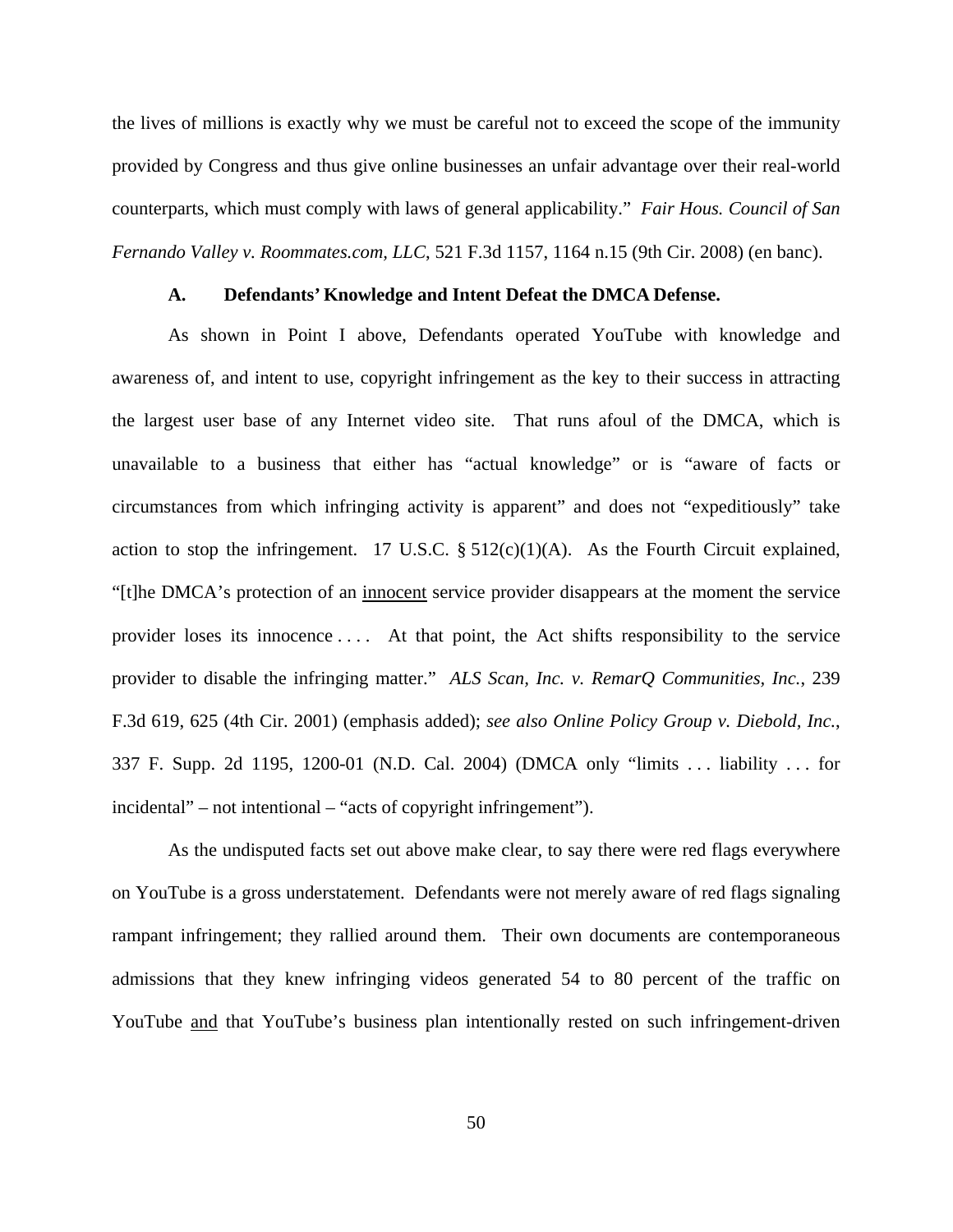traffic. This is exactly the kind of intentional guilt the Supreme Court condemned in *Grokster*. And *Grokster* liability inherently defeats the DMCA:

inducement liability [under *Grokster*] and the Digital Millennium Copyright Act safe harbors are inherently contradictory. Inducement liability is based on active bad faith conduct aimed at promoting infringement; the statutory safe harbors are based on passive good faith conduct aimed at operating a legitimate internet business. Here, as discussed *supra*, Defendants are liable for inducement [under *Grokster*]. There is no safe harbor for such conduct.

*Fung*, slip op. at 43; *accord Usenet*, 633 F. Supp. 2d at 142 ("if Defendants . . . encouraged or fostered . . . infringement, they would be ineligible for the DMCA's safe harbor provisions").20

Defendants nonetheless contend their knowledge and awareness that vast quantities of copyright works were being uploaded is irrelevant under the DMCA unless they had specific knowledge that a particular clip was infringing. Absent specific knowledge, they argue, YouTube and Google are free to willfully blind themselves to the vast dumping of copyrighted works on the site and just sit back and await DMCA takedown notices, while they intentionally profit from rampant infringement in the meantime.

This is not and rationally could not be the law. An entertainment business may not intentionally exploit copyrighted works to attract a large audience, but escape liability by closing its eyes to the specific infringing videos by which it implements that plan. Willful blindness does not negate Defendants' culpability. It intensifies it. As Judge Richard Posner explained for the Seventh Circuit in rejecting a "specific knowledge" theory for purposes of contributory infringement, "[w]illful blindness is knowledge, in copyright law . . . as it is in the law

<u>.</u>

<sup>20</sup> In *Usenet*, Judge Baer entered a default sanction on the DMCA defense and thus did not directly rule on the merits of the defense. *See* 633 F. Supp. 2d 142. However, his ruling that intentional fostering of infringement defeats the DMCA was a key part of the reasoning supporting the default, and therefore was an unambiguous holding in the case in full agreement with *Fung*, the only other case to address this issue under the DMCA.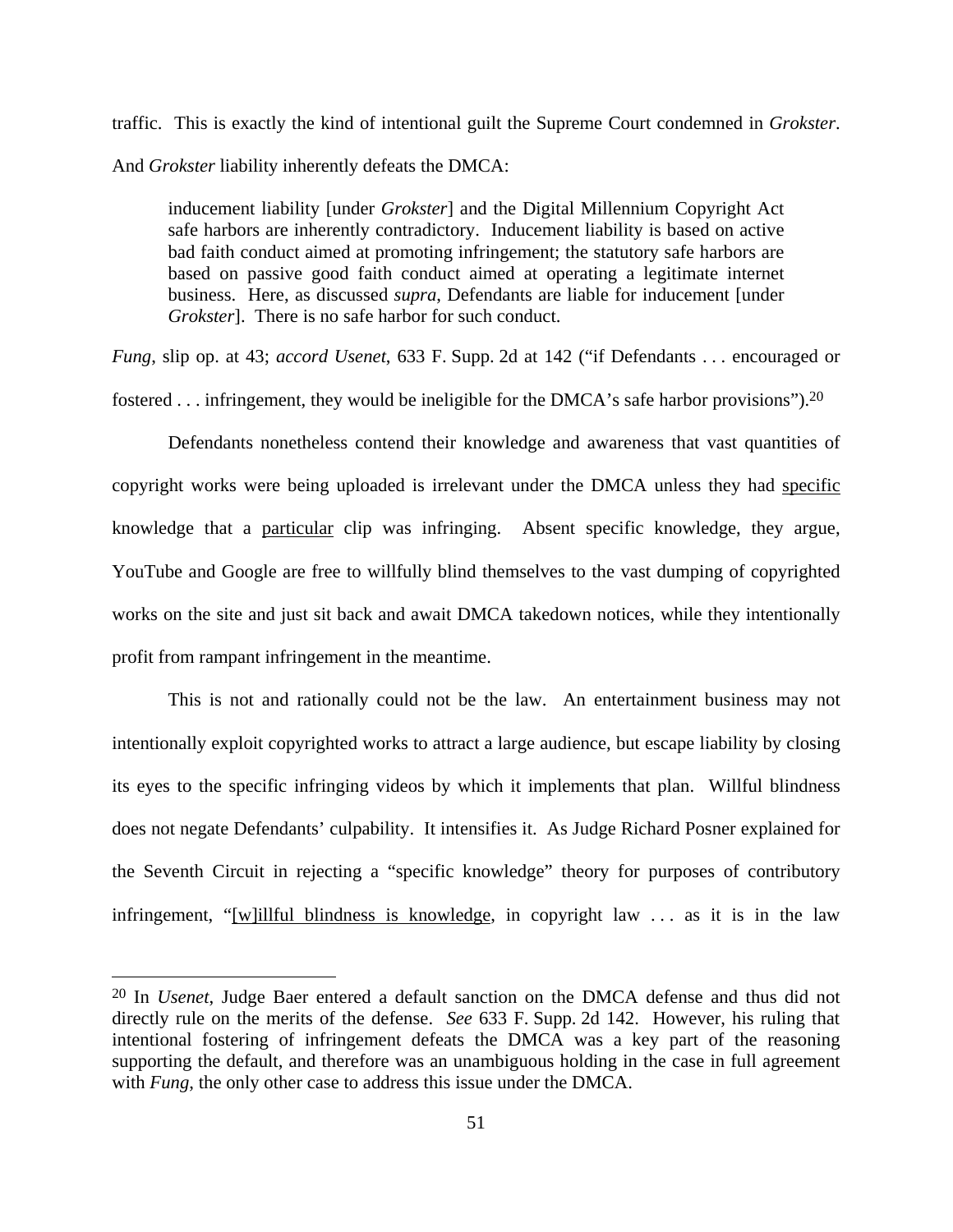generally." *In re Aimster Copyright Litig.*, 334 F.3d 643, 650 (7th Cir. 2003) (emphasis added); *see also id.* at 655 ("The [DMCA] does not abolish contributory infringement"); *Fung*, slip op. at 42. For defendants to prevail, they must have this Court read the concept of willful blindness out of copyright law and the DMCA statute even though it is applied universally, even in the criminal law, as a form of knowledge. *E.g.*, *Giordano v. United States*, 32 F. Supp. 2d 640, 641- 42 (S.D.N.Y. 1999) (Stanton, J.) (enhancing sentence under knowledge standard because defendant "willfully blinded himself to such knowledge to such degree that he is chargeable with knowledge as a matter of law").

In addition to conflicting with case law, Defendants' position is contradicted by the plain language of the DMCA itself. The word "specific" (or similar language) does not appear as a limitation in § 512(c)(1)(A), and courts may not read such a limitation into a statute when Congress did not include it. *See*, *e.g.*, *Bridge v. Phoenix Bond & Indem. Co.*, 128 S. Ct. 2131, 2145 (2008). The statutory language expressly looks to whether Defendants either have "actual knowledge" or are "aware of facts and circumstances from which infringing activity" – not specific infringing videos – "is apparent." 17 U.S.C.  $\S 512(c)(1)(A)(i)$ , (ii) (emphasis added). "The term 'activity' is intended to mean activity using the material on the system or network" or "wrongful activity that is occurring at the site on the provider's system or network." S. Rep. 105-190, at 44. Thus, the defense is closed to a defendant that "becomes aware of a 'red flag' [and] takes no action." H.R. Rep. 105-551(II), at 53; *see id.* at 57 (explaining that parallel § 512(d) safe harbor is not available to a defendant who "turned a blind eye to 'red flags' of obvious infringement"); *see Perfect 10 v. Cybernet*, 213 F. Supp. 2d at 1177 (DMCA does not "endorse business practices that would encourage content providers to turn a blind eye to the source of massive copyright infringement while continuing to knowingly profit").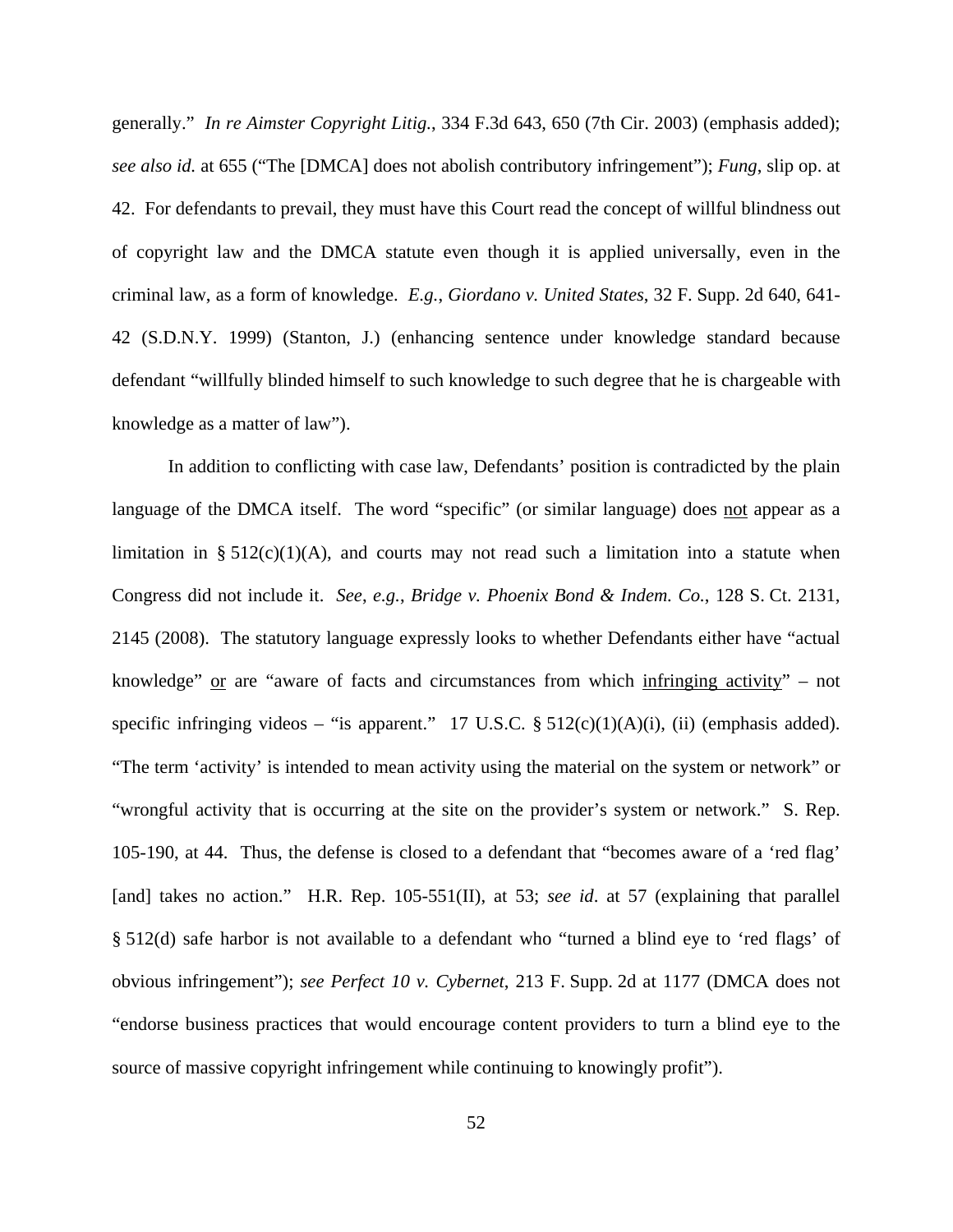In short, there is no "specific knowledge" requirement in the DMCA – particularly where Defendants intentionally foster infringement. Defendants' proposed "specific knowledge of infringement" requirement is the very same "error" that the Supreme Court rejected for purposes of secondary liability in *Grokster*, 545 U.S. at 934; *see also Fung*, slip op. at 36 (DMCA generally tracks standards for secondary liability). Congress did not intend to immunize the kind of extreme, mass culpability at issue in *Grokster* – and this case – by absolving intentional infringers as long as they remain willfully ignorant of the specific clips that are infringing.

As Columbia Law Professor Jane Ginsburg explains, under the DMCA "awareness triggers a proactive obligation to block access in order to qualify for the statutory immunity." Jane C. Ginsburg*, Separating the* Sony *Sheep from the* Grokster *Goats*, 50 Ariz. L. Rev. 577, 596 (2008) (emphasis added); *see also* II Paul Goldstein, *Goldstein on Copyright* § 8.3.2, at 8:41 (3d ed. 2009) (DMCA incorporates "inquiry notice" standard). Once Defendants were aware that YouTube was filled with infringing material (which was in fact their very plan), they were required to look into the matter further, not close their eyes to it. Their failure to identify which individual videos were infringing stemmed from their willful blindness policy of taking no action in the face of red flags, which only underscores their liability.

In their pre-motion letter to the Court, Defendants assert they have no obligation to take action in the face of red flags of infringement under the interpretation of the DMCA in *Perfect 10, Inc. v. CCBill, LLC*, 488 F.3d 1102, 1113 (9th Cir. 2007), and *UMG Recordings, Inc. v. Veoh Networks Inc.*, 665 F. Supp. 2d 1099, 1108 (C.D. Cal. 2009). That is incorrect. Neither case involved the kind of intentional *Grokster* wrongdoing at issue here. As the *Fung* decision from the same Circuit makes clear, these cases certainly do not stand for the proposition that the DMCA shields such intentional conduct from infringement liability. Further, even in the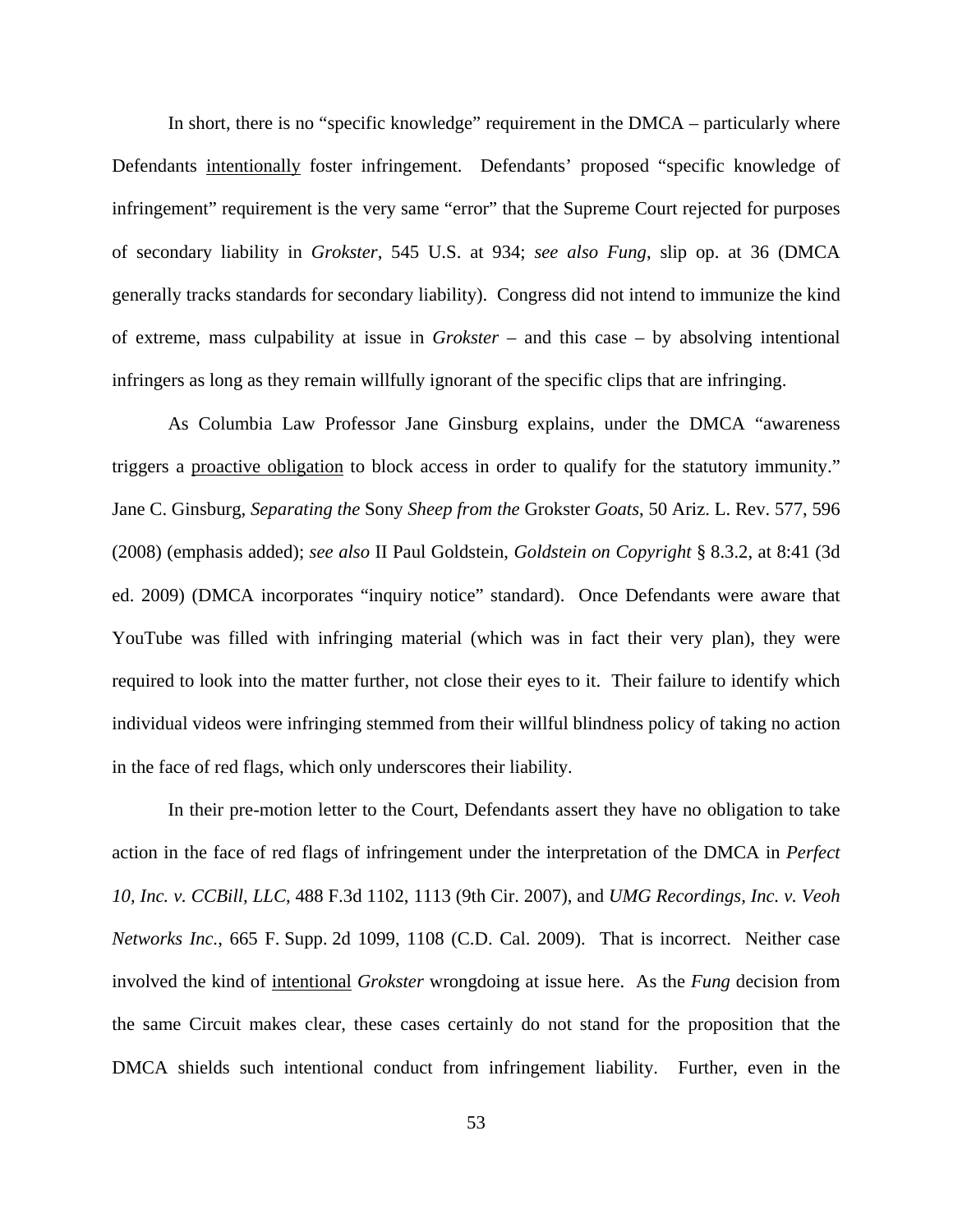absence of such intent, the DMCA places the burden on the service provider – not copyright owners – to expeditiously remove material when faced with a red flag. 17 U.S.C.  $§ 512(c)(1)(A)(ii)$ , (iii) ("aware[ness] of facts or circumstances from which infringing activity is apparent" triggers duty to "expeditiously remove, or disable access to, the material"); H.R. Rep. 105-551(II), at 53 (DMCA defense is forfeited when defendant "becomes aware of a 'red flag' … and takes no action.") Thus, the DMCA does not sanction willful blindness. Especially after *Grokster*, such a reading offends all sensible considerations of policy by placing the entire responsibility to police a website not on the service provider that financially benefits from massive infringement, but upon the content owners who are its victims. As Columbia Law Professor Ginsburg explains:

*CCBill* notwithstanding, "apparent" does not mean "in fact illegal," nor does it mean "conclusively exists." Such an interpretation would allow the service provider to "turn a blind eye" to infringements because the provider could claim that the possibility that some files might be fair use means that infringement can never be "apparent" as to any file. By the same token, § 512(m)'s dispensation of service providers from "affirmatively seeking facts indicating infringing activity," should not entitle the service provider to remain militantly ignorant.

Ginsburg*, supra*, 50 Ariz. L. Rev. at 598 (footnotes omitted).

 The contrary reading that Defendants extract from *Perfect 10 v. CCBill* and *UMG v. Veoh* cannot be reconciled with the DMCA's statutory language, which, as noted above, employs both actual and willful blindness variants of knowledge. It cannot be reconciled with the legislative history as described above, which openly embraces the concepts of willful blindness and "red flag" knowledge. It cannot be reconciled with the case law outside of the Ninth Circuit, including Judge Posner's decision for the Seventh Circuit in *Aimster*, the Fourth Circuit in *ALS Scan*, this Court in *Usenet*, and the Central District of California in *Fung*. It cannot be reconciled with the scholarly recognition that the DMCA imposes "a proactive obligation" to inquire and an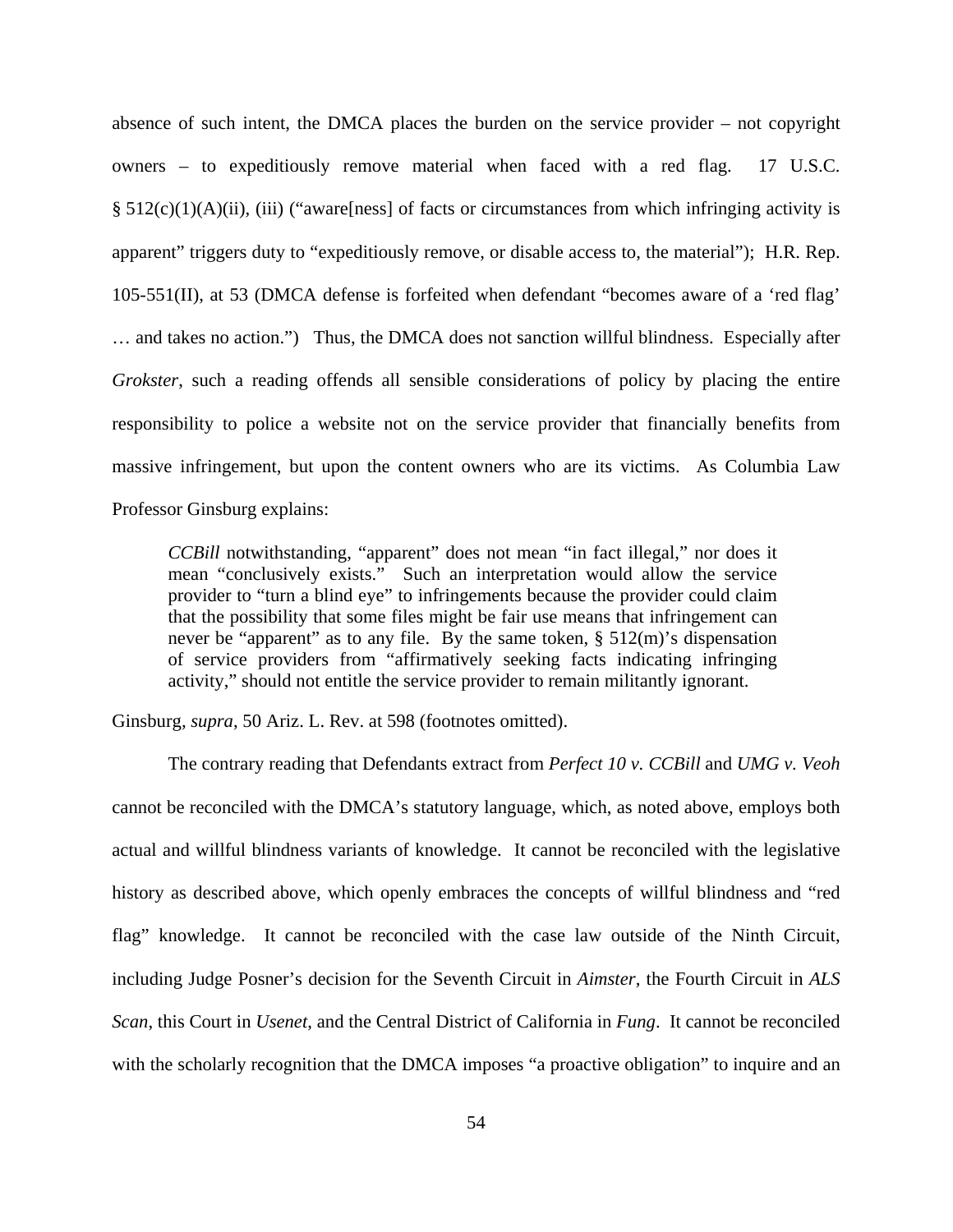"inquiry notice" standard. And it cannot be reconciled with *Grokster*'s condemnation of businesses that are intentionally built on infringement while trying to hide behind their willful ignorance of particular infringing acts. Any such reading offends all sensible considerations of policy, for it places the responsibility to police a website not on the service provider that financially benefits from massive infringement, but upon the content owners who are the victims.

The DMCA struck a balance whereby a service provider, armed with actual or red flag knowledge of substantive illicit activity on the site, must inquire further and act to clean up the site. It is for that reason that both Viacom individually and the MPAA on behalf of the film industry generally offered to cooperate with YouTube and Google to assist in identifying illegal videos and adopt procedures for blocking illegal uploads – overtures of shared responsibility and cooperation rebuffed by Google and YouTube until long after this lawsuit was filed. *Supra* at 18-20. Defendants chose to remain willfully blind. That is their undoing under the DMCA.

Because Defendants were well aware of and even intended to facilitate the rampant infringement on YouTube, they forfeited the protection of the DMCA unless they "act[ed] expeditiously to remove, or disable access to, the material." 17 U.S.C.  $\S 512(c)(1)(A)(iii)$ . They did not meet this requirement by idly waiting for copyright owners to send takedown notices, and only then removing the specific infringing videos identified in such notices. An entirely different prong of § 512(c) requires a service provider to remove infringing material in response to takedown notices. *Id.*  $\S 512(c)(1)(C)$ . The duty to remove infringing material based on knowledge or awareness is an independent and distinct requirement of the DMCA. *Id.*  $§ 512(c)(1)(A)$ . That requirement would be completely meaningless if it were only triggered by takedown notices already covered by  $\S 512(c)(1)(C)$ . The legislative history confirms what is plain from the structure of the statute: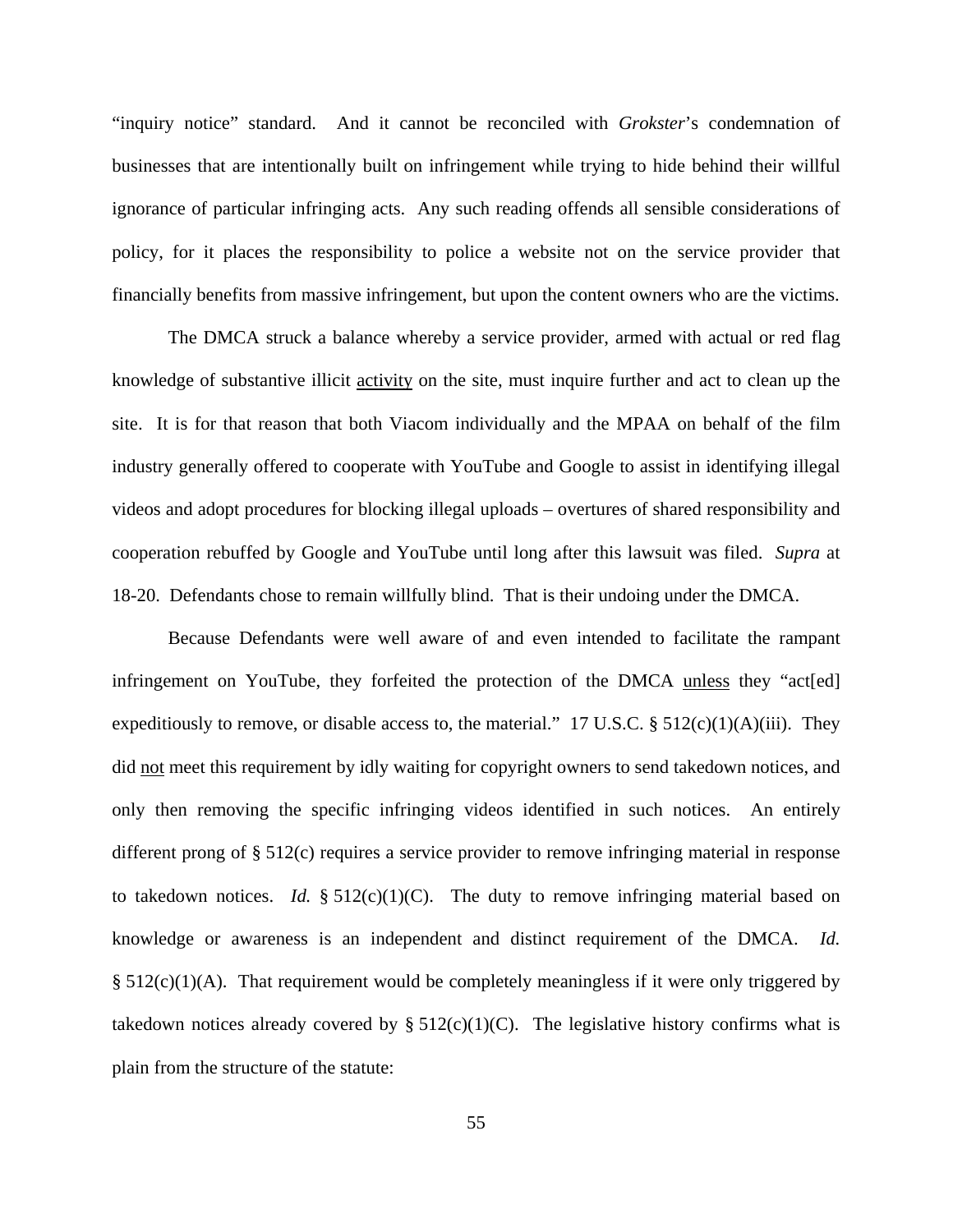A service provider wishing to benefit from the limitation on liability under subsection (c) must 'take down' or disable access to infringing material residing on its system or network of which it has actual knowledge or that meets the 'red flag' test, even if the copyright owner or its agent does not notify it of a claimed infringement.

S. Rep. 105-190, at 45 (emphasis added); *see* H.R. Rep. 105-551(II), at 54 (same).

Google and YouTube made no effort to do this until May 2008, when they finally broadly used filtering technology to block clips that infringe Viacom's copyrights. Before that, Defendants refused to remove "the copyright infringement stuff" unless they first received a takedown notice for a specific video. SUF ¶¶ 38, 189, 220. Massive infringement would thereby be maintained on their site as a draw to viewers and advertisers. *Supra* at 8-9. That violates § 512(c)(1)(A)'s requirement to remove infringing material triggered by knowledge or awareness of infringing activity. Defendants cannot take refuge in the DMCA.

## **B. Defendants' Direct Financial Benefit and Right and Ability to Control Infringement Defeat the DMCA Defense.**

Defendants also fall outside the DMCA because they "receive a financial benefit directly attributable to the infringing activity" and have "the right and ability to control such activity." 17 U.S.C.  $\S$  512(c)(1)(B). This prong of the DMCA tracks the traditional standard for common law vicarious copyright liability. *CCBill*, 488 F.3d at 1117; *see Shapiro*, 316 F.2d at 307. And where, as here, "Congress uses terms that have accumulated settled meaning under common law, a court must infer, unless the statute otherwise dictates, that Congress means to incorporate the established meaning of these terms." *Neder v. United States*, 527 U.S. 1, 21 (1999) (quotation marks omitted). Thus, the standard for this prong of the DMCA is the same as for vicarious liability. *CCBill*, 488 F.3d at 1117; *Costar Group, Inc. v. Loopnet, Inc*., 164 F. Supp. 2d 688, 704 (D. Md. 2001), *aff'd*, 373 F.3d 544 (4th Cir. 2004); *see also Fung*, slip op. at 36 (DMCA generally incorporates standards for secondary copyright liability).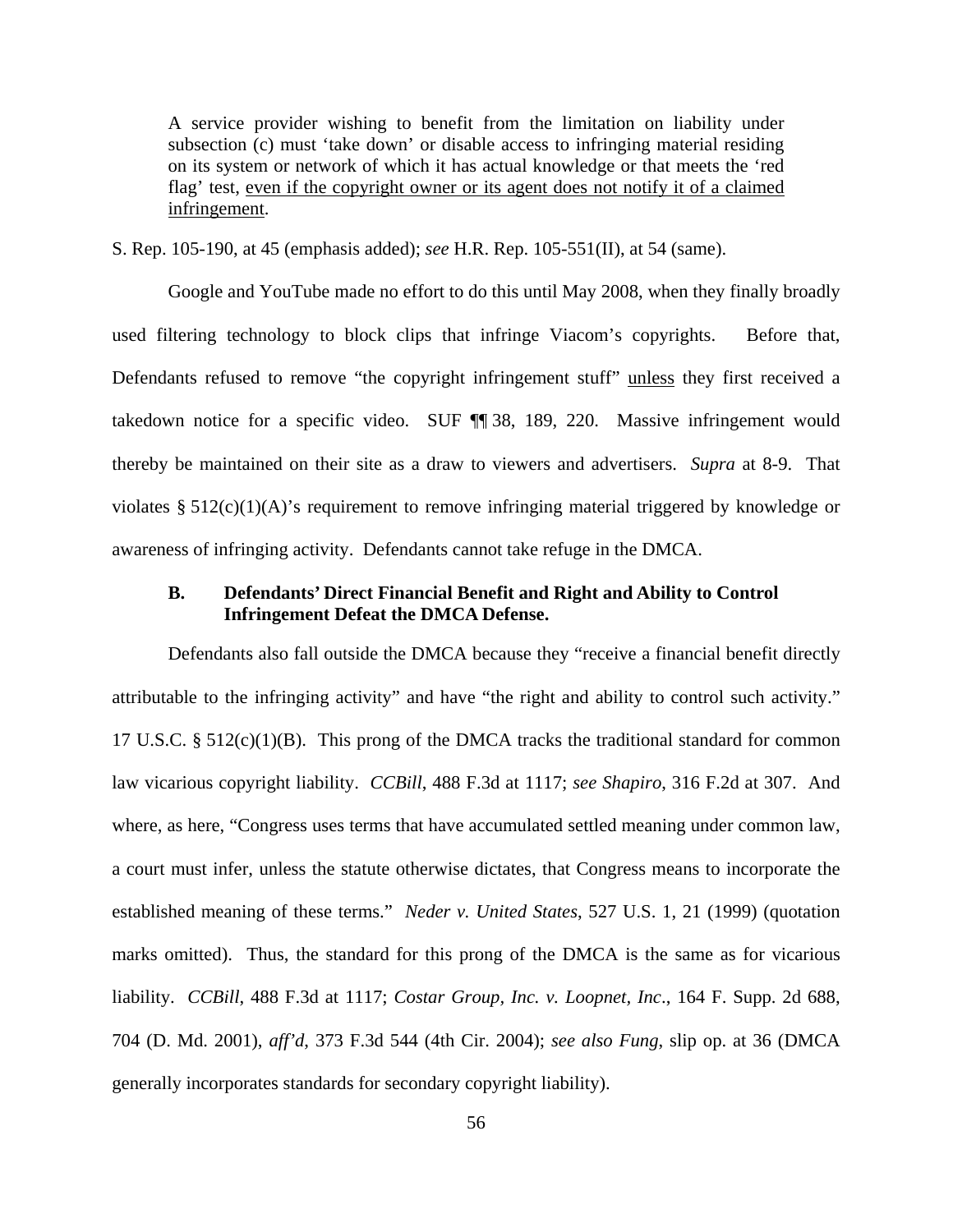As shown above in Point II, Defendants are liable for the infringement on YouTube under the common law of vicarious copyright liability. Therefore, under the plain language of § 512(c)(1)(B) incorporating that standard, Defendants cannot use the DMCA to escape liability. They could have curtailed the infringement from which they were profiting, but succumbed to the lure of immediate riches. The DMCA does not immunize such conduct.

Defendants could evade that conclusion only if direct financial benefit and right and ability to control meant one thing in the common law and another under the DMCA. No such argument is possible, however, because the Supreme Court has established a high hurdle for overcoming the presumption that statutory language incorporates settled common law meanings: statutory terms with accumulated common law meaning "must" be read to incorporate that meaning – the only exception being if the statute "dictates" otherwise. *Neder*, 527 U.S. at 21.

That defeats any perverse attempt to distort the DMCA to immunize conduct that would otherwise incur common law vicarious liability, for nothing in the DMCA "dictates" departure from the common law. First, with respect to the direct financial interest prong, the cases expressly and unanimously hold that the "draw" standard applies in the same way under the DMCA as under the common law. *E.g.*, *CCBill*, 488 F.3d at 1117 ("we hold that 'direct financial benefit' [in the DMCA] should be interpreted consistent with the similarly-worded common law standard for vicarious copyright liability," and therefore that "the relevant inquiry is whether the infringing activity constitutes a draw for subscribers") (quotation marks omitted).

Moreover, as required by *Neder*, courts have also recognized that the "right and ability to control" element of the DMCA must "be interpreted consistently with common law." *Io Group, Inc. v. Veoh Networks, Inc.*, 586 F. Supp. 2d 1132, 1150 (N.D. Cal. 2008). For example, in *Fung*, the Court granted summary judgment due to defendant's right and ability to control under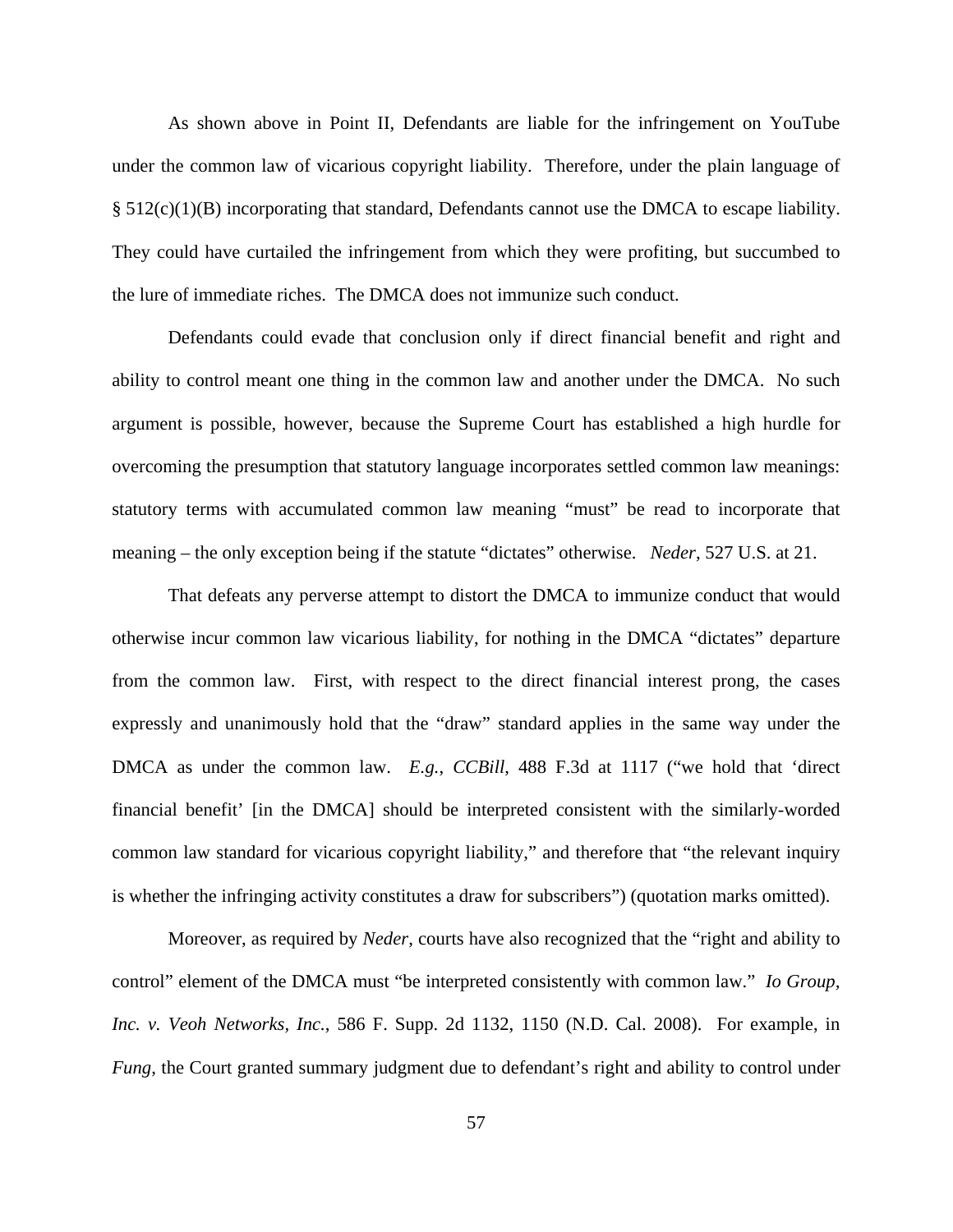the DMCA by applying the control standard for vicarious liability, under which "the 'ability to block infringers' access to a particular environment for any reason whatsoever is evidence of the right and ability to supervise.'" *Fung*, slip op. at 39 n.27 (quoting *Napster*, 239 F.3d at 1023). Similarly, in prior litigation against YouTube, the court held that YouTube would have the right and ability to control under the DMCA if the record showed that it had "the technical capabilities needed to detect and prescreen allegedly infringing videotapes." *Tur v. YouTube*, 2007 WL 1893635, at \*3. That is the case here. The undisputed facts show that YouTube and Google have both the right to block access for any reason, and the practical ability to curtail infringement. They thus have "the right and ability to control." *Supra* Point II. 21

Despite the *Neder* rule, other decisions have suggested that the control prong of the DMCA should be different from the control prong of vicarious liability – without ever explaining exactly what "the right and ability control" means under the DMCA. *E.g.*, *UMG*, 665 F. Supp. 2d at 1113. *UMG* reasoned that the DMCA "dictate[s] a departure from the common law standard" because: (1) the DMCA presupposes that a service provider can terminate repeat infringers and remove infringing content in response to takedown notices; and (2) 17 U.S.C. § 512(m)(1) provides that "[n]othing in this section shall be construed to condition the applicability of subsections (a) through (d) on . . . a service provider monitoring its service or affirmatively seeking facts indicating infringing activity." 665 F. Supp. 2d at 1113-14.

Neither reason permits departure from the common law standard for vicarious liability. First, the DMCA merely presupposes the ability to remove infringing material in response to takedown notices, *see* 17 U.S.C. § 512(c)(1)(C), which is different from the more pervasive

1

<sup>21</sup> The *Tur* court denied summary judgment against YouTube on the record there because no discovery had been taken to show that YouTube had such practical ability. 2007 WL 1893635, at \*3-\*4. In contrast, the extensive record here amply demonstrates practical ability.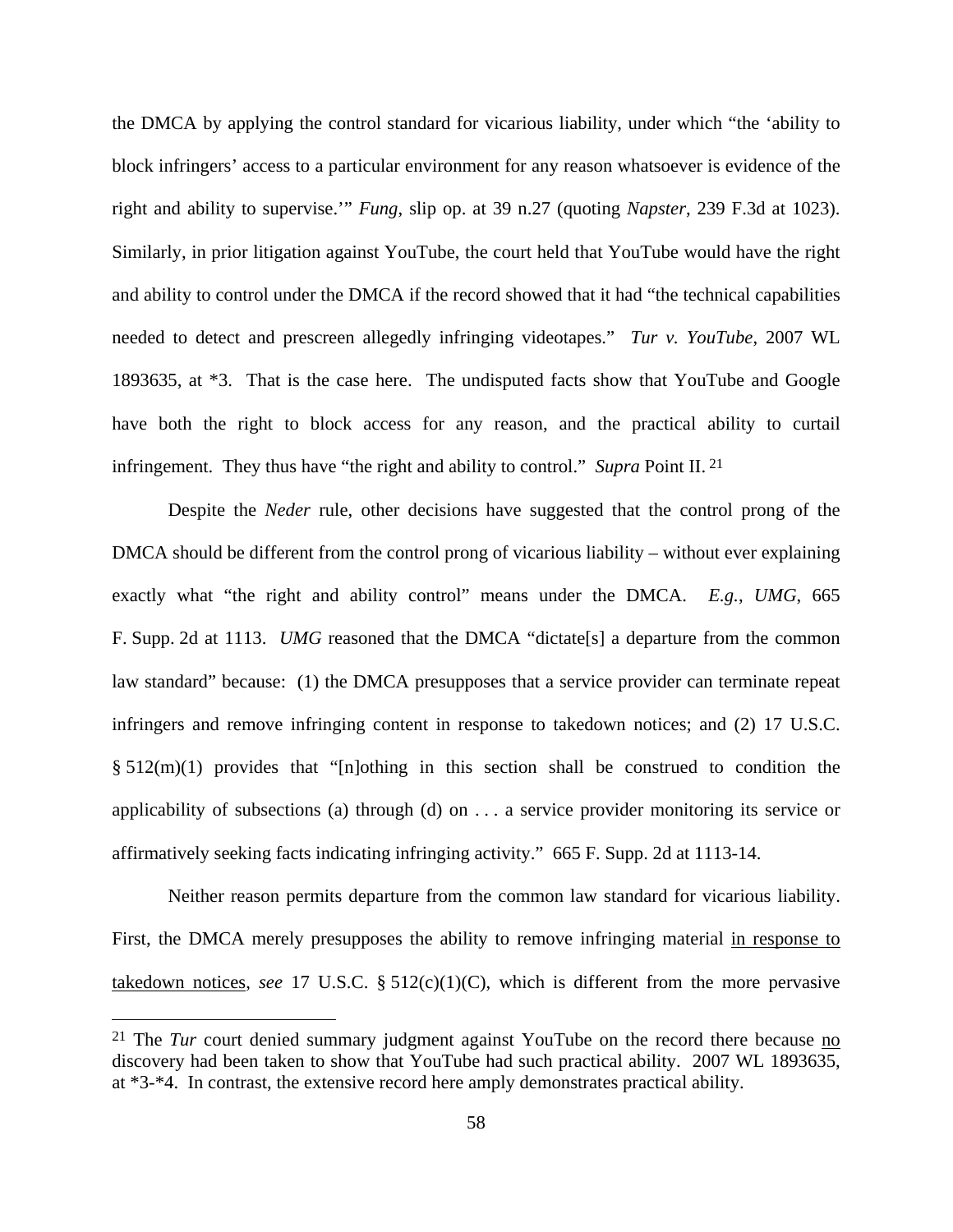control standard for vicarious liability turning on whether the defendant has reserved the right to remove material it does not approve of "for any reason whatsoever," *Napster*, 239 F.3d at 1023. Because the control standard for vicarious liability is not redundant or contradictory under the DMCA, the statute does not "dictate" departure from the settled common law meaning.

Nor does  $\S 512(m)$  "dictate" such a departure. Far from intending to override the common law standard, Congress made clear that notwithstanding  $\S 512(m)$ , the DMCA's "right and ability to control' language . . . codifies the second element of vicarious liability." H.R. Rep. 105-551(I), at 26 (emphasis added). *UMG* cavalierly dismissed this legislative history because it related to an earlier version of the DMCA. *UMG*, 665 F. Supp. 2d at 1115-16. However, that earlier version contained the same two provisions at issue here: the "right and ability to control" language, and the exact language that was ultimately enacted in § 512(m) (with changes only to the subsection references).22 Since Congress intended to codify the common law standard in a version of the DMCA that included the same language that was eventually enacted in § 512(m), it is absurd to say that § 512(m) "dictates" departure from that common law standard.

Moreover, *UMG*'s reading of § 512(m) is so sweeping that it deprives "the right and ability to control" of all meaning, whether under the common law standard or any other conceivable interpretation of those words. When a court perceives some tension between two statutory provisions, its duty is <u>not</u> to read one so broadly that it effectively repeals the other. It is to harmonize the two. *E.g.*, *Watt v. Alaska*, 451 U.S. 259, 266-67 (1981). That is especially

<u>.</u>

<sup>22</sup> *Compare* 17 U.S.C. § 512(m)(1) ("Nothing in this section shall be construed to condition the applicability of subsections (a) through (d) on . . . a service provider monitoring its service or affirmatively seeking facts indicating infringing activity"), *with* H.R. Rep. 105-551(I), at 8 (language of earlier bill: "Nothing in subsection (a) shall be construed to condition the applicability of subsection (a) on a provider . . . monitoring its service or affirmatively seeking facts indicating infringing activity").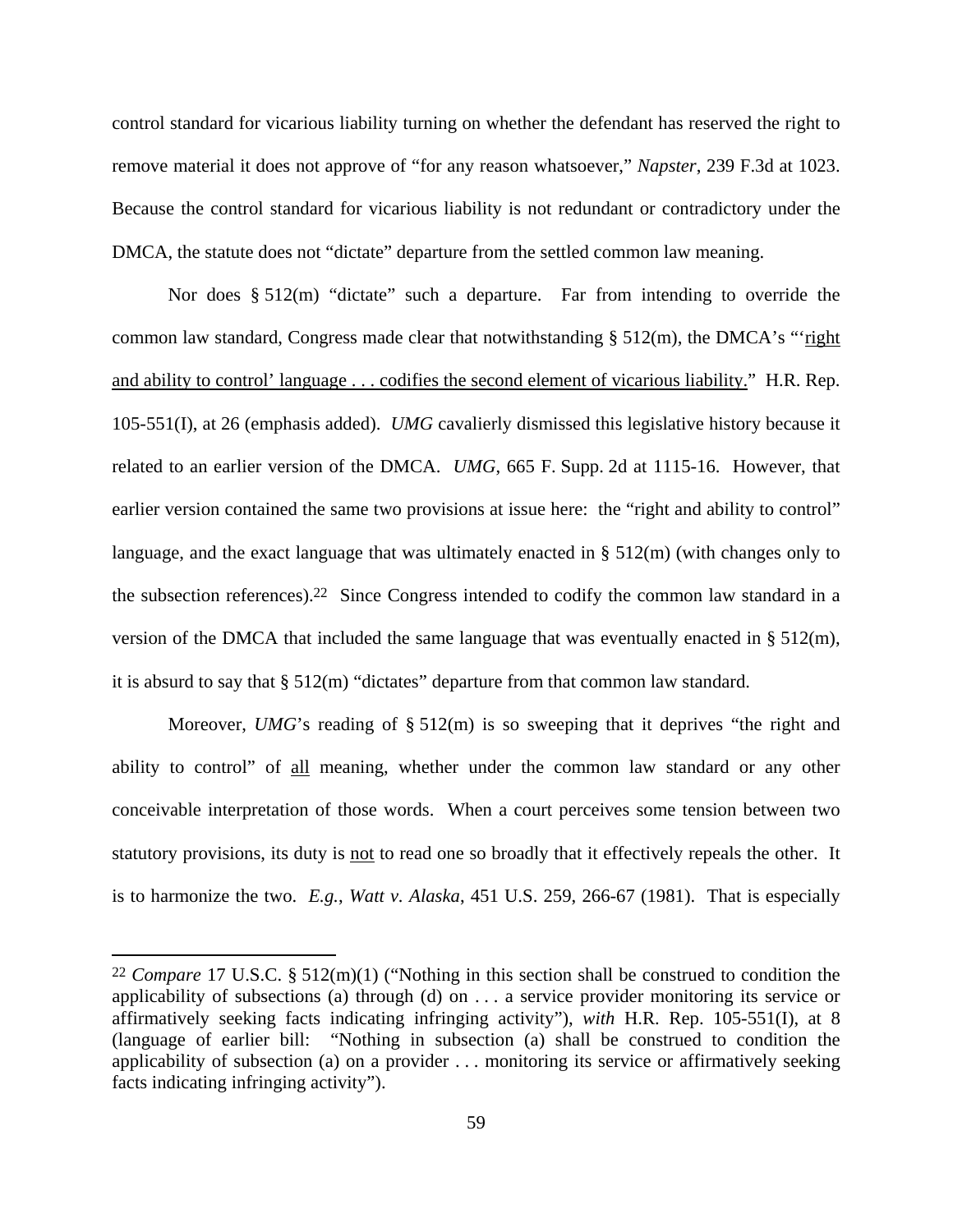true when the provisions were enacted together in the same Act. *E.g.*, *U.S. West Commc'ns., Inc. v. Hamilton*, 224 F.3d 1049, 1053 (9th Cir. 2000). And in resolving the tension between two provisions, a court should adopt a reading consistent with the objects of the statutory scheme as a whole. *E.g.*, *Frank G. v. Bd. of Educ. of Hyde Park*, 459 F.3d 356, 371 (2d Cir. 2006).

Here, the meaning of "right and ability to control" in  $\S 512(c)(1)(B)$  is clear. Congress's adoption of the common law terminology, the legislative history, and the plain meaning of the words "right and ability to control" all confirm that this language in the DMCA must encompass situations like here, where Defendants in fact have both the legal right and the practical ability to control infringement on the YouTube website.

This plain understanding of "right and ability" is readily harmonized with  $\S$  512(m). The title of § 512(m) is "Protection of Privacy," and the provision "is designed to protect the privacy of Internet users." H.R. Rep.  $105-551(II)$ , at 64 (referring to §  $512(m)$  as §  $512(I)$ ). Given the ambiguity of the word "monitor" in § 512(m) and the need to harmonize it with § 512(c)(1)(B), Congress's purpose of protecting privacy must inform § 512(m)'s interpretation. *See Brotherhood of R.R. Trainmen v. Balt. & Ohio R.R. Co.*, 331 U.S. 519, 528-29 (1947) (headings should be used to "shed light on some ambiguous word or phrase" in statute); 3 Melville B. Nimmer & David Nimmer, *Nimmer on Copyright* § 12B09[B], at 12B-99 (2009) ("the caption of  $[\S 512(m)]$  reads 'Protection of Privacy' ... [and] courts should ... bear it in mind when applying Section 512"). As the caption makes clear, Congress did not want to force service providers to intrusively "monitor" private materials on their system, such as users' emails. But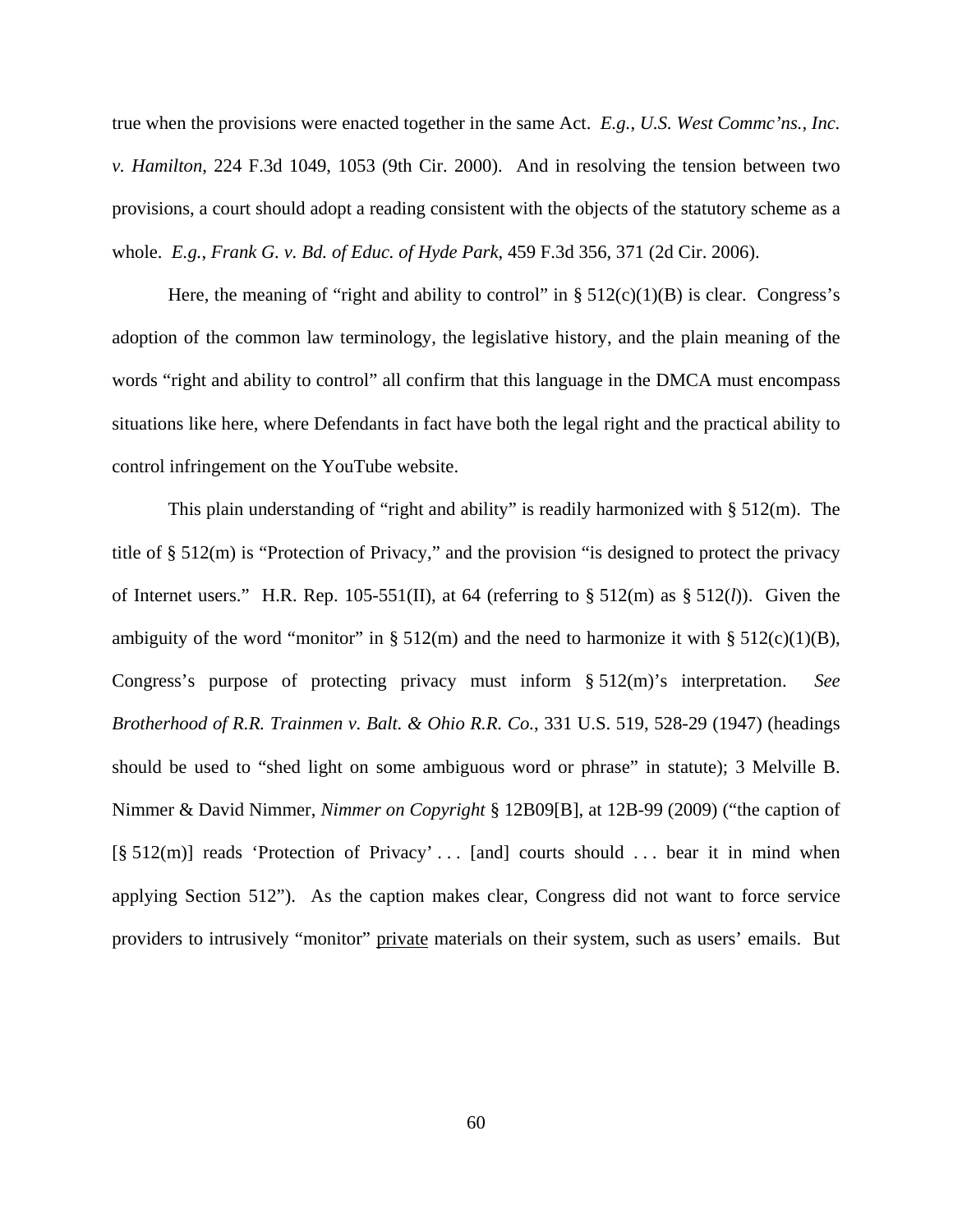the infringing videos on YouTube are offered by uploaders for the whole world to see. No privacy interest is affected by YouTube's right and ability to control public infringement.23

It would defy logic to conclude that Defendants lacked the "right and ability to control" infringement under the DMCA when, as a matter of undisputed fact, they had both the legal right and the practical ability to do so. Indeed, the undisputed facts here negate the DMCA defense under any reading. Defendants actually implemented Audible Magic fingerprinting technology to control infringement for favored business partners, but when doing so, they deliberately kept up a large number of videos that infringe Viacom's copyrights, based on their calculation that the risk of litigation was outweighed by the reward of drawing users to the site. *Supra* at 35-36. That kind of conscious toleration of known infringement forfeits the DMCA defense under any conceivable reading of congressional intent.

### **C. The Infringement on YouTube Does Not Result from the Specified Core Internet Functions to Which The DMCA Applies.**

Defendants fall outside the DMCA for an additional reason: their infringement does not result from providing the specified core Internet functions covered by the defense. The DMCA is very specific about the four functions it covers, 17 U.S.C. § 512(a)-(d). Defendants' liability does not arise from these specific functions. In particular, their liability is not "by reason of the

 $\overline{a}$ 

 $23$  In addition, § 512(m) only provides that monitoring should not be treated as a free-standing "condition" of the safe harbor. That is not the case under the common law vicarious liability standard, because the right and ability to control is not a stand-alone condition of liability, but an obligation that arises when it is paired with financial gain, that is when a service provider has a direct financial interest. *Grokster*, 545 U.S. at 939 (holding that even though defendants "lacked an independent duty to monitor their users' activity," "failure to develop filtering tools" is "factor" for imposing liability) (emphasis added). And the "right and ability" to control infringement is not the same as "monitoring" under § 512(m); filtering and blocking uploads before they hit the site is not the same as monitoring users' viewing of videos on the site. In sum, § 512(m) does not trump incorporation of the vicarious liability standard in § 512(c)(1)(B).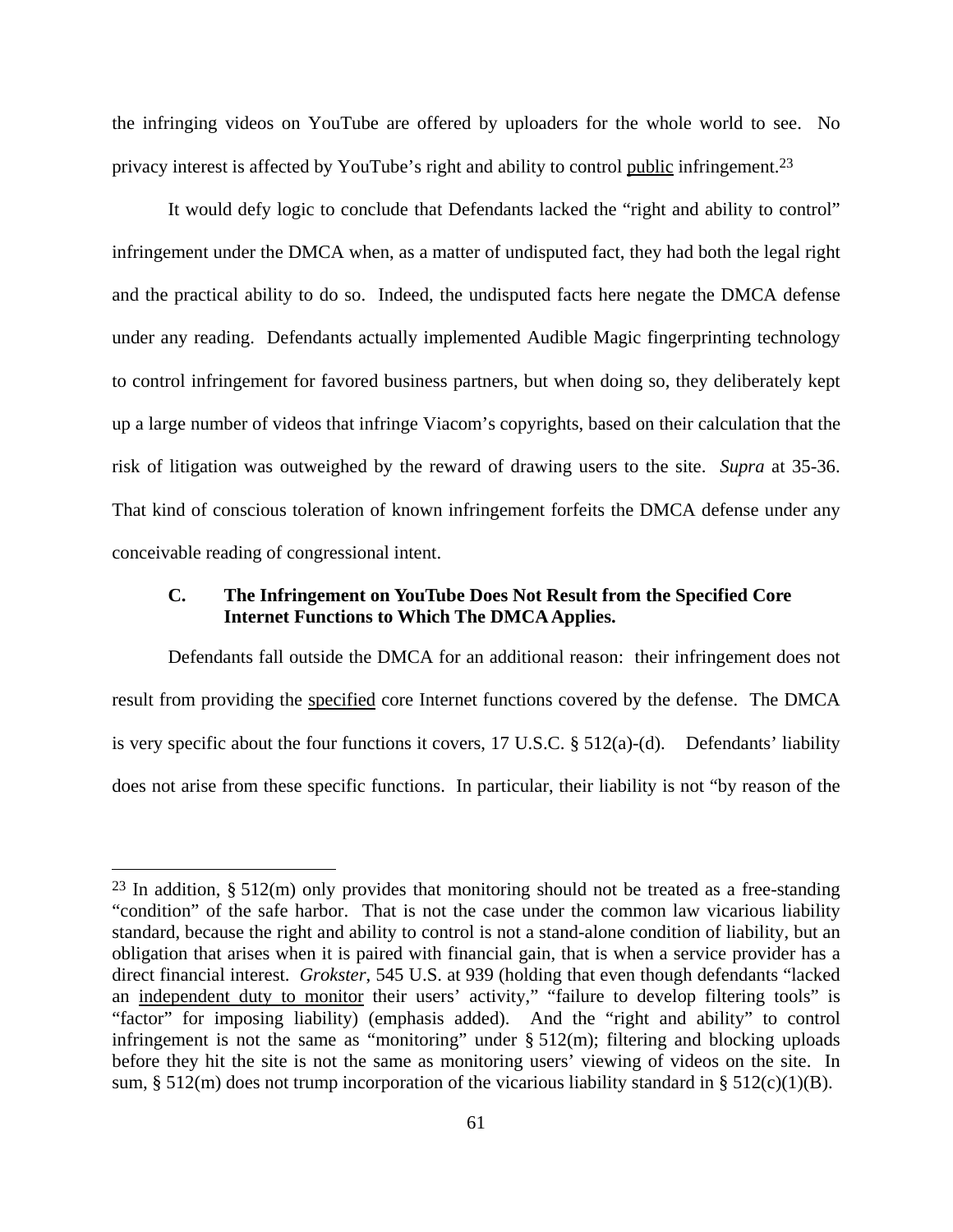storage at the direction of a user" of infringing material under  $\S 512(c).<sup>24</sup>$  YouTube is not a storage or web hosting service. It is a media and entertainment business no different from a TV station – except for its lack of respect for copyright law.

"Storage" is not defined in the DMCA and therefore has its ordinary meaning. *See, e.g.*, *Crawford v. Metro. Gov't of Nashville*, 129 S. Ct. 846, 850 (2009). In the computer context, to "store" means to "record (information) in an electronic device (as a computer) from which the data can be obtained as needed." *Webster's Third New International Dictionary* 2252 (1986). Accordingly, the legislative history indicates that storage covers "providing server space for a user's web site, for a chatroom, or other forum in which material may be posted at the direction of a users." H.R. Rep. 105-551, at 53 (emphasis added). This example distinguishes two kinds of businesses. The first is the purely passive business of "providing server space" (also known as web hosting) to others for their operation of websites. *Id.*; *see The New Oxford American Dictionary* 1903 (2d ed. 2005) ("Web hosting": "the activity or business of providing storage space and access for Web sites"). The other is the "user's" business that employs the server space to operate a "web site . . . in which material may be posted at the direction of a user." H.R.

 $\overline{a}$ 

<sup>24</sup> Defendants' conduct also does not fall within the functions covered by subsections (a), (b) or (d). Defendants do not come within the § 512(a) safe harbor for transmission, because they do not meet the strict definition of a "service provider" for that subsection, *see* 17 U.S.C.  $\S 512(k)(1)(A)$ , which is limited to those who "play[] the role of a 'conduit' for the communications of others," like a common carrier or telecommunications company. H.R. Rep. 105-551(II), at 51. They also do not come within the  $\S$  512(b) safe harbor for system caching, because it applies only where one user requests material from another user, and the intermediate service provider that carries the transmission then makes an "intermediate and temporary" copy in the course of the transmission, § 512(b)(1)(A)-(C); *see* H.R. Rep. 105-551 (II), at 52. Finally, Defendants do not come within the § 512(d) safe harbor for "referring or linking" to infringing material on other websites, because Defendants' core infringing conduct of making and publicly performing multiple copies of copyrighted videos and thumbnails takes place on the YouTube site itself. *See* H.R. Rep. 105-551(II), at 51 (explaining that § 512(d) applies only if a service provider "lacks actual knowledge of infringement *on the other site*") (emphasis added).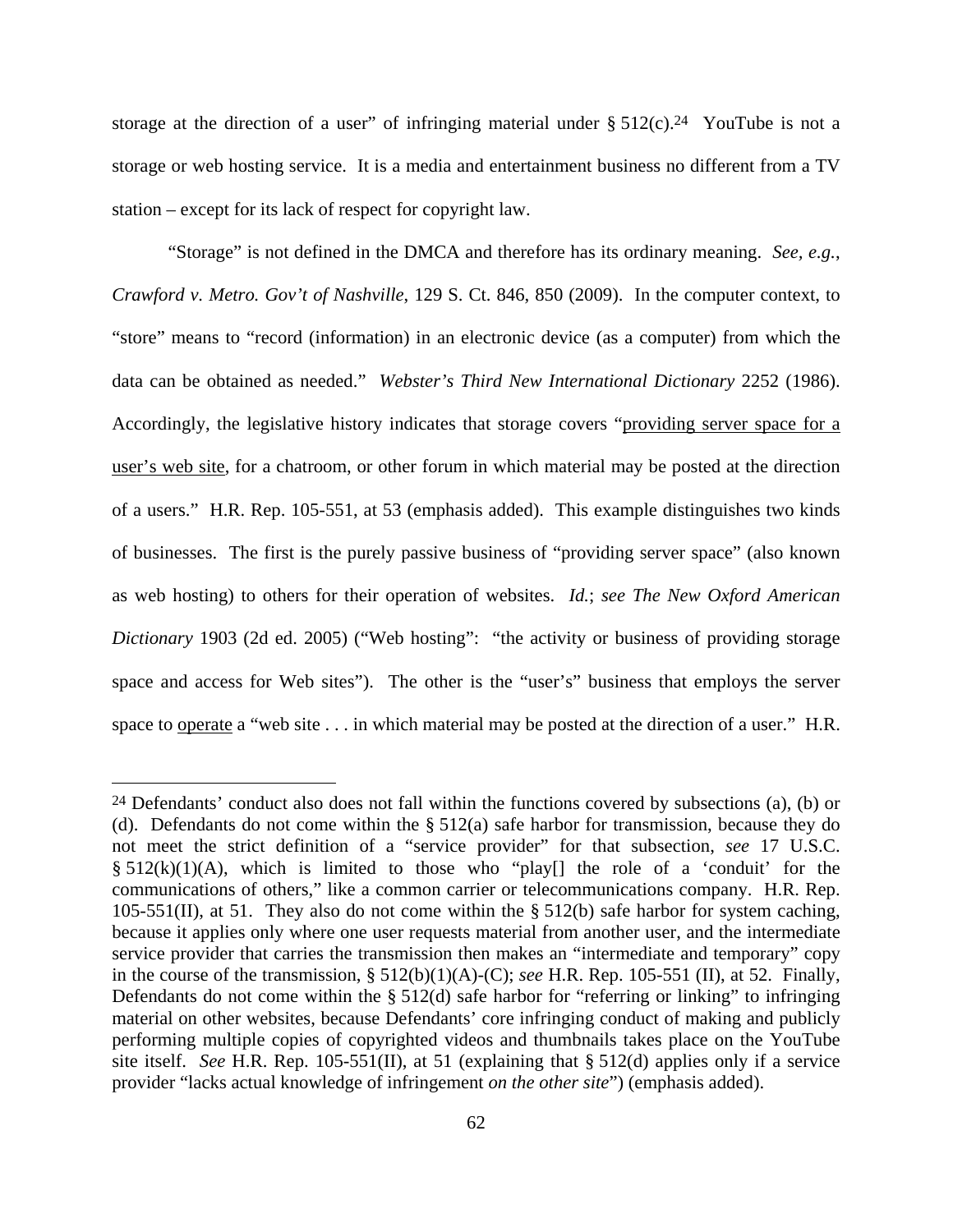Rep. 105-551(II), at 53. The legislative history makes clear that "storage" applies only to the first kind of business – "providing server space" – not to operation of the "user's web site." As Columbia Professor Ginsburg explains: "The examples of service providers given in the House Report consist entirely of enterprises who provide 'space' for third-party websites and fora, not the operators of the websites themselves." Ginsburg, *supra*, 50 Ariz. L. Rev. at 594.

That reflects the DMCA's fundamental purpose. The legislative history explains: "In the ordinary course of their operations service providers must engage in all kinds of acts that expose them to potential copyright infringement liability. For example, service providers must make . . . electronic copies . . . in order to host World Wide Web sites." S. Rep. 105-190, at 8 (emphasis added). Thus, § 512(c) is intended to protect services like web hosts that passively provide server storage as an empty vessel for someone else's websites or other activities. It does not protect companies that actively operate the websites as online entertainment centers. *See Fung*, slip op. 38 n. 26 (only "passive . . . storage of infringing materials" is covered by  $\S 512(c)$ ).

That is further confirmed by  $\S 512(c)$ 's language limiting the safe harbor to "infringement of copyright by reason of the storage at the direction of a user." 17 U.S.C. § 512(c) (emphasis added). This language requires a tight nexus, not merely any kind of loose connection. As the Supreme Court has made clear in interpreting other statutes, "by reason of" requires proximate cause, not mere but-for causation. *See Holmes v. Secs. Investor Protection Corp.*, 503 U.S. 258, 263-64 (1992); *Associated Gen. Contractors of Cal., Inc. v. California Council of Carpenters*, 459 U.S. 519, 529-30 (1983). Similarly, "infringement by reason of the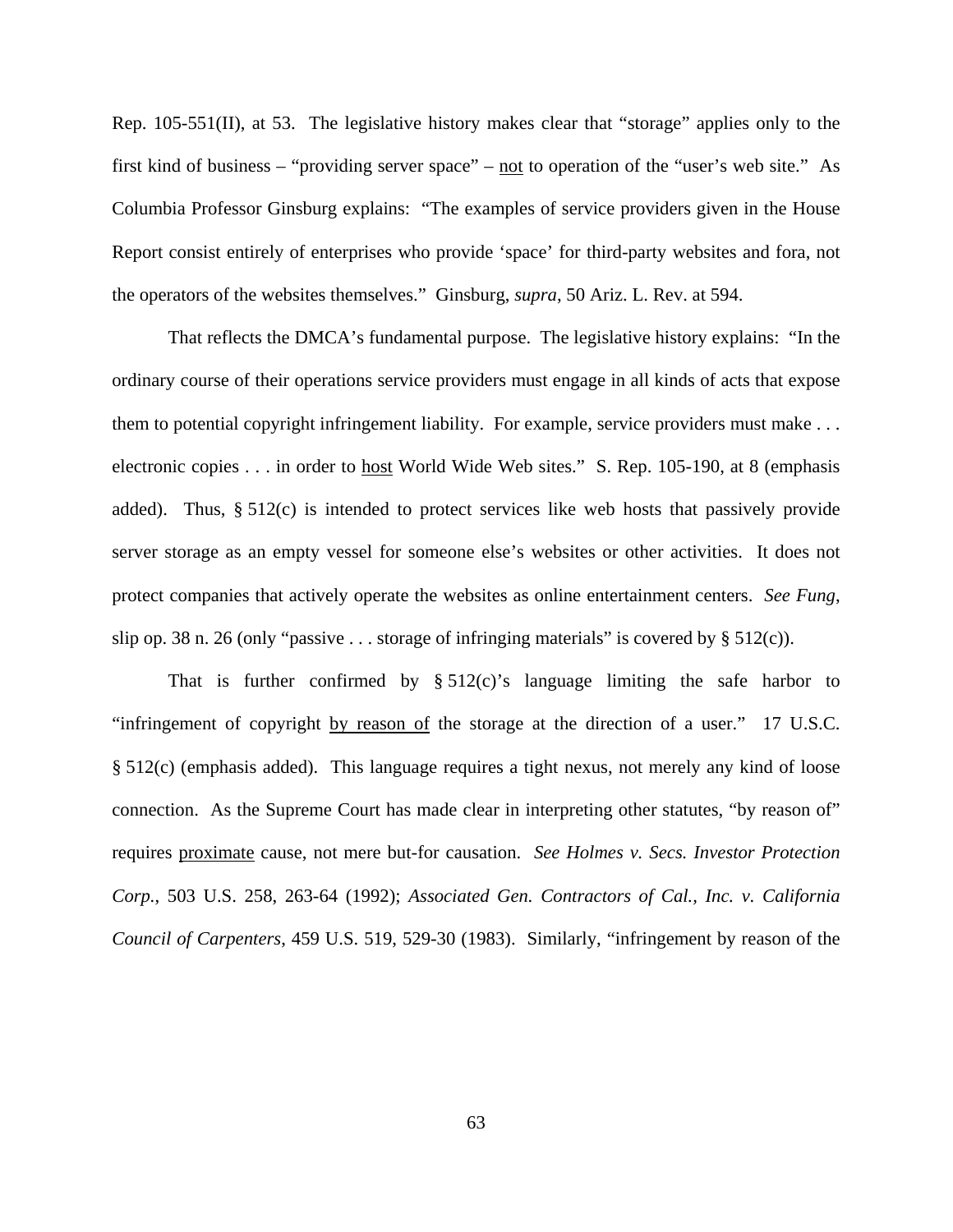storage at the direction of a user" in  $\S 512(c)$  requires that storage at the direction of the user be the proximate cause of infringement, not merely one of many but-for causes.25

Defendants do not qualify for the  $\S$  512(c) safe harbor because their copyright infringement results not from web hosting, but from operating YouTube as a "consumer media company." SUF ¶ 15. YouTube's entire business is predicated on the public performance of videos – just like a television station – not on the storage of videos. A true storage service such as a "web host, like a delivery service or phone company, is an intermediary and normally is indifferent to the content of what it transmits." *Doe v. GTE Corp.*, 347 F.3d 655, 659 (7th Cir. 2003). In stark contrast, YouTube is a "consumer media company" that uses content to attract viewers to whom it shows advertising. SUF ¶¶ 15, 44, 55, 230-36. As their emails indicate, Defendants care intensely about which videos YouTube has available and how they are presented, because that is how they lured an audience and advertising dollars. *Supra* at 5-8.

To that end, Defendants engage in an array of directly and secondarily infringing activities after users initially submit videos for upload, summarized *supra*, Point III.A. Those activities are neither limited to storage nor performed at the direction of the uploading users. Defendants make multiple copies of videos without any request by uploading users. SUF ¶¶ 315-16, 320-23, 330. Defendants publicly perform and distribute videos on watch pages designed by Defendants in order to attract advertising revenue pursuant to advertising practices and deals that are determined, negotiated and priced by Defendants, not their users. *Supra* at 29-

 $\overline{a}$ 

<sup>&</sup>lt;sup>25</sup> The limited scope of  $\S 512(c)$  is also indicated by comparison with the other  $\S 512$  safe harbors, which apply only to specified basic Internet functions, namely transmission, system caching, and indexing. 17 U.S.C. § 512(a), (b), (d). The DMCA itself explicitly states that each safe harbor applies only to the specific function described in that subsection: "Subsections (a), (b), (c), and (d) describe separate and distinct functions for purposes of applying this section." 17 U.S.C. § 512(n) (emphasis added).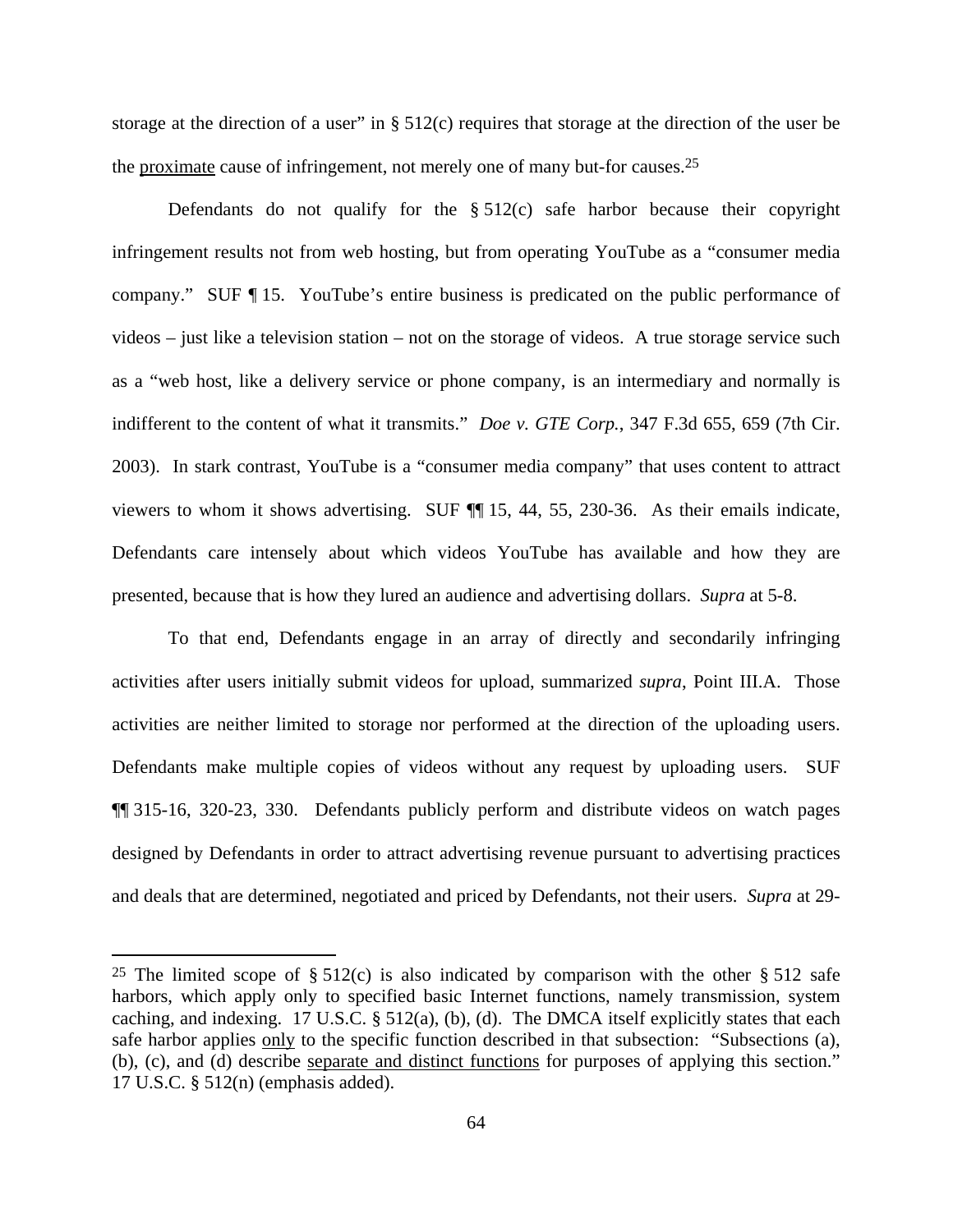30. Defendants, not the uploading users, decide what other videos will be suggested to users as "related" to a video being viewed on any given watch page. SUF ¶ 334. The uploading user also has no say whether and how Defendants place ads on the home, search results, and browse pages throughout the rest of the YouTube site, which is organized and includes functions like search that Defendants, not their users, create and continually change to maximize the amount of time revenue-generating viewers surf YouTube.

Most tellingly, Defendants negotiated distribution deals purporting to grant licenses from YouTube to third parties like Apple and Verizon Wireless authorizing performance of YouTube's library of videos – including infringing videos – on the third parties' platforms. To carry out these deals, Defendants make and perform ever more copies of infringing videos, often months or years after the videos were first uploaded by users. SUF ¶ 330. Copying and licensing infringing videos on Defendants' own initiative for distribution over third-party platforms is not "storage at the direction of a user." As this example drives home, Defendants are taking material submitted by users and exploiting it for their own purposes, such that a "majority of functions . . . remain outside of the safe harbor." *CCBill*, 488 F.3d at 1117.

Although two courts addressing the Veoh video website interpreted "storage" more broadly, their readings are not persuasive and, in any event, do not help Google and YouTube. The *Veoh* courts read "storage" to cover any "automatic" action performed by a service provider's computer systems that "facilitates access" to user-uploaded content. *See Io*, 586 F. Supp. 2d at 1147; *UMG Recordings, Inc. v. Veoh Networks, Inc.*, 620 F. Supp. 2d 1086 (C.D. Cal. 2008). But, as explained *supra*, at 60-61, the DMCA expressly states that § 512(c) covers only infringement "by reasons of" the specific function of storage, not infringement resulting from other functions. And even if § 512(c) did apply to other automatic functions in response to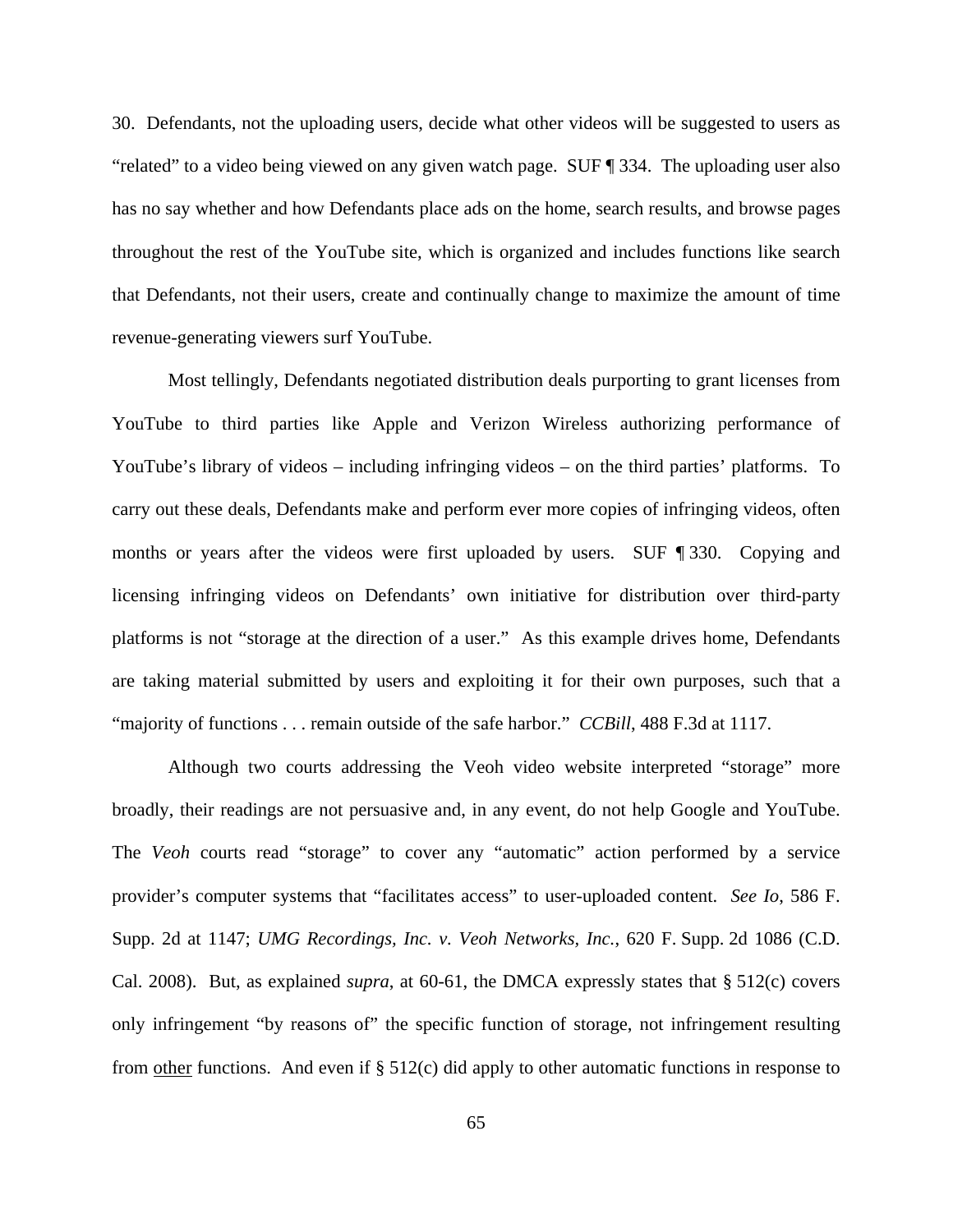user commands – and it does not – that would not help Defendants, because much of their infringing conduct is performed without any user input at all. For example, Defendants themselves initiated the copying and distribution required to carry out the third-party platform deals they negotiated. YouTube and Google never sought to operate a mere storage or web hosting service. They were seeking to build a media entertainment empire comparable to other major television and film distribution outlets – and did just that. SUF  $\P$ 94 ("we should be comparing ourselves to, say, abc/fox/whatever"). They are therefore ineligible for the § 512 defense.